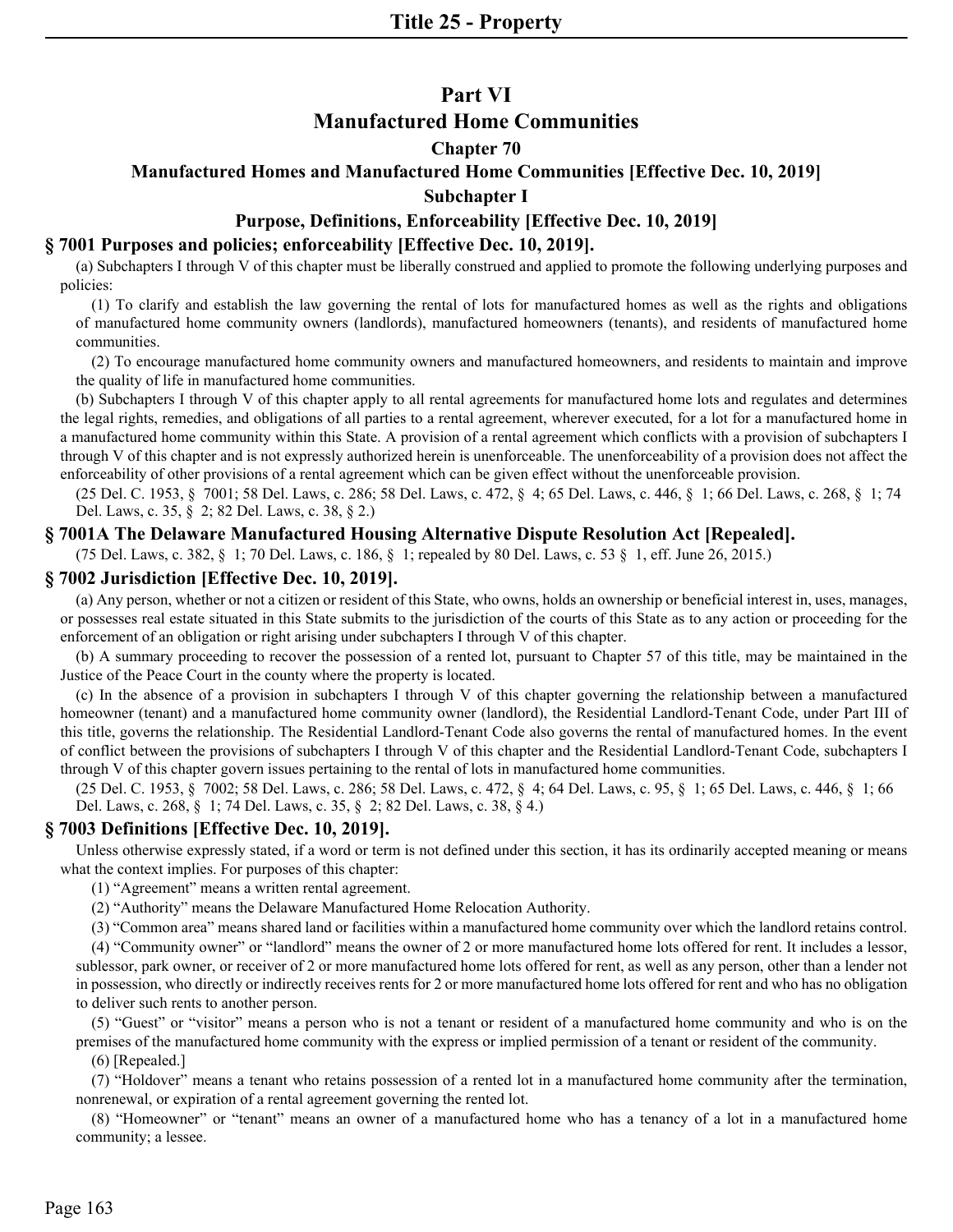(9) "Landlord" or "community owner" means the owner of 2 or more manufactured home lots offered for rent. It includes a lessor, sublessor, park owner, or receiver of 2 or more manufactured home lots offered for rent, as well as any person, other than a lender not in possession, who directly or indirectly receives rents for 2 or more manufactured home lots offered for rent and who has no obligation to deliver such rents to another person.

 (10) "Lease" or "rental agreement" means a written contract between a landlord and a tenant establishing the terms and conditions whereby a manufactured home is placed upon or is allowed to remain upon a rented or leased lot in a manufactured home community. (11) "Manufactured home" means a factory-built, single-family dwelling:

 a. Transportable in 1 or more sections, which is either 8 body feet or more in width and 40 body feet or more in length, or, when erected on site, has more than 400 square feet in living area; and

 b. With or without a permanent foundation and designed to be used as a year-round dwelling when connected to the required utilities; and

 c. If manufactured since June 15, 1976, built in accordance with manufactured home construction requirements promulgated by the federal Department of Housing and Urban Development (HUD) or by other applicable codes. "Manufactured home" is synonymous with "mobile home", "trailer", and similar terms used elsewhere in this title.

 (12) "Manufactured home community" means a parcel of land where 2 or more lots are rented or offered for rent for the placement of manufactured homes. Manufactured home community is synonymous with "mobile home park", "trailer park", and "trailer court".

 (13) "Notice" means a written announcement, warning or other communication delivered to or served upon a person, as designated in statute.

 (14) "Premises" means the rented lots in a manufactured home community, the structures upon them, and the facilities and appurtenances thereon, as well as the grounds, common areas, and facilities held out for the use of the tenants and residents generally or whose use is contracted for between landlord and tenant.

 (15) "Quiet enjoyment" includes the peaceful possession of the premises in a manufactured home community without unwarranted disturbance.

 (16) "Recreational vehicle" means a travel trailer, camping trailer, park trailer, camper, camper motor home or similar accommodation which is primarily designed as temporary living quarters for recreational camping or for seasonal or travel use and which either has its own motor power or is mounted on or drawn by another vehicle.

(17) "Related party'' means any of a person's parents, spouse, children, and siblings of the whole and half-blood.

 (18) "Rent" means money paid by a tenant to a landlord for the possession, use and enjoyment of a rented lot and other parts of the premises in a manufactured home community pursuant to a rental agreement. For purposes of summary possession, rent includes late fees for rent, other fees and charges, including utility charges, and the tenant's share of the Delaware Manufactured Home Relocation Trust Fund assessment.

 (19) "Rental agreement" or "lease" means a written contract between a landlord and a tenant establishing the terms and conditions whereby a manufactured home is placed upon or is allowed to remain upon a rented or leased lot in a manufactured home community.

 (20) "Resident" means a person who resides in a manufactured home located in a manufactured home community. A resident may or may not be a tenant.

 (21) "Seasonal property" means a parcel of land operated as a vacation resort on which 2 or more lots are rented or offered for rent for the placement of manufactured homes or other dwellings used less than 8 months of the year. A seasonal property is characterized by a lack of availability of year-round utilities and by the fact that its tenants have primary residences elsewhere.

 (22) "Standing water" means motionless water, not flowing in a stream, tide, or current, that has not dissipated within 48 hours after cessation of precipitation.

 (23) "Tenant" or "homeowner" means an owner of a manufactured home who has a tenancy of a lot in a manufactured home community; a lessee.

 (24) "Tree" for the purpose of this chapter means a woody, perennial plant at least 25 feet in height or with a main stem a minimum of 6 inches in diameter.

(25) "Trust Fund" means the Delaware Manufactured Home Relocation Trust Fund.

 (26) "Utility charge" means a charge by a landlord or others to a tenant for a service, such as water, sewer, electricity, fuel, propane, cable television, or trash.

 (27) "Utility service" means a service provided by a landlord or others to a tenant for a service, such as water, sewer, electricity, fuel, propane, cable television, or trash.

(25 Del. C. 1953, § 7003; 58 Del. Laws, c. 286; 58 Del. Laws, c. 472, § 4; 65 Del. Laws, c. 446, § 1; 66 Del. Laws, c. 268, § 1; 74 Del. Laws, c. 35, § 2; 74 Del. Laws, c. 147, § 1; 77 Del. Laws, c. 258, § 1; 82 Del. Laws, c. 38, § 5.)

## **§ 7004 Exemptions [Effective Dec. 10, 2019].**

 (a) The rental of ground upon which a recreational vehicle is placed, including any facilities or utilities thereon, is exempt from the requirements of subchapters I through V of this chapter and nothing in subchapters I through V of this chapter may be construed as determining, regulating, or governing the legal rights of parties to any lease or rental agreement for the ground on which a recreational vehicle is situated.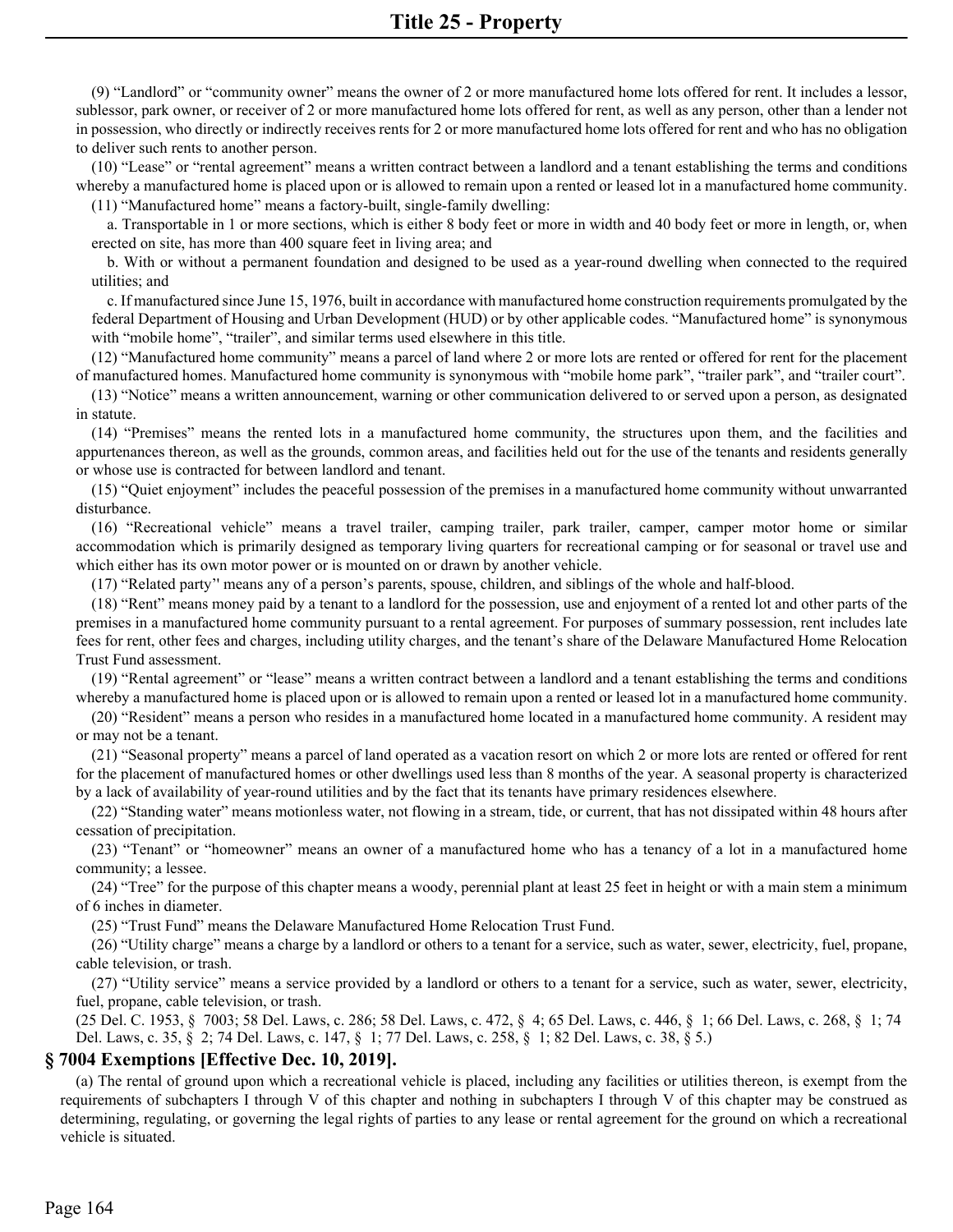(b) The rental of ground within the category of seasonal property is exempt from the requirements of subchapters I through V of this chapter and nothing in subchapters I through V of this chapter may be construed as determining, regulating, or governing the legal rights of parties to any lease or rental agreement for the rental of ground within the category of seasonal property.

(25 Del. C. 1953, § 7005; 58 Del. Laws, c. 286; 58 Del. Laws, c. 472, § 4; 65 Del. Laws, c. 446, § 1; 66 Del. Laws, c. 268, § 1; 74 Del. Laws, c. 35, § 2; 74 Del. Laws, c. 147, § 2; 82 Del. Laws, c. 38, § 6.)

#### **§ 7005 Enforcement [Effective Dec. 10, 2019].**

(a) It is the duty and obligation of the Consumer Protection Unit, or its successor, of the Department of Justice to enforce the provisions of subchapters I through V of this chapter. A violation of any provision of subchapters I through V of this chapter by a landlord is within the scope of enforcement duties and powers of the Consumer Protection Unit, or its successor, of the Department of Justice.

(b) Whenever the Consumer Protection Unit, or its successor, of the Department of Justice has reasonable cause to believe that any landlord is engaged in a pattern or practice of violating or failing to comply with the terms of any provision of a rental agreement covered by this chapter, the Attorney General may commence a civil action in any court of competent jurisdiction and seek such relief as the Department of Justice deems necessary to enforce and to ensure the compliance with the terms of such agreement.

(65 Del. Laws, c. 446, § 1; 66 Del. Laws, c. 268, § 1; 69 Del. Laws, c. 291, §§ 98(b), (c); 74 Del. Laws, c. 35, § 2; 75 Del. Laws, c. 382, § 6; 82 Del. Laws, c. 38, § 7.)

## **Subchapter II**

## **Landlord-Tenant Relationship [Effective Dec. 10, 2019]**

I General Provisions [Effective Dec. 10, 2019]

#### **§ 7006 Requisites for rental of a manufactured home lot [Effective Dec. 10, 2019].**

A landlord shall not rent a lot in a manufactured home community without first delivering to the prospective tenant a copy of the proposed rental agreement, a copy of the rules, standards, and fee schedule of the manufactured home community, a copy of this chapter, and a summary of this chapter written by the Department of Justice and made available to all landlords prior to January 1, 2012, all of which shall be delivered to the prospective tenant at the time the prospective tenant obtains from the landlord an application for tenancy in the community. The prospective tenant shall acknowledge such delivery by signing a receipt.

(74 Del. Laws, c. 35, § 2; 78 Del. Laws, c. 20, § 1; 79 Del. Laws, c. 412, § 1; 82 Del. Laws, c. 38, § 9.)

#### **§ 7007 Manufactured home standards [Effective Dec. 10, 2019].**

(a) Standards for manufactured homes of new tenants. — (1) A landlord shall adopt reasonable written standards regarding the size, age, quality, appearance, construction, materials, and safety features for a manufactured home entering the landlord's manufactured home community.

(2) A landlord may refuse to allow the placement of a manufactured home on a lot in the manufactured home community if the manufactured home does not comply with the reasonable written standards adopted under paragraph (a)(1) of this section.

(b) Standards for manufactured homes not for sale. — A tenant who is residing in a manufactured home community at the time a standard is promulgated must bring the tenant's own manufactured home into compliance with the standard within 9 years of the promulgation of the standard or be subject to a summary possession proceeding under Chapter 57 of this title. However, if a change in a manufactured home is necessary to protect life or for other safety reason, the landlord may require that the change be made in less than 9 years. Once work begins on the manufactured home, the necessary change must be completed within a reasonable time.

(c) Standards for manufactured homes for resale or transfer of title and retention in the manufactured home community. — (1) A landlord shall adopt reasonable written standards regarding the resale or transfer of title of a manufactured home intended for retention in the landlord's manufactured home community. The standards must relate only to appearance, maintenance, safety, and compliance with state and local housing, building, or health codes, and the 1976 HUD Code. A landlord may not issue standards in which the age of a manufactured home is the exclusive or dominant criterion prohibiting the home from being sold and retained in the community after the sale is consummated.

(2) If a manufactured home does not meet a landlord's written standards for resale or transfer of title and retention in the manufactured home community, a tenant may attempt to bring the home into compliance with the standards. The landlord shall, within 10 days of a written request from the tenant, reevaluate the home in a reasonable and fair manner.

(d) A standard promulgated under subsections (a), (b), or (c) of this section may not be arbitrarily or capriciously enforced. A landlord may choose not to enforce a standard based upon the documented special needs or hardship of a tenant without waiving the right to the later enforcement of the standard as to that tenant or any other tenant.

(e) A landlord may at any time establish or amend a standard promulgated under subsections (a), (b), or (c) of this section, but an established or amended standard promulgated under subsections (b) or (c) of this section is not effective until the date specified in the established or amended standard or 60 days after the landlord delivers to the tenant written notice of the established or amended standard, whichever is later.

(1) Within 10 days of the landlord's notice of the established or amended standard, a committee, not to exceed 5 members, may be chosen by any method agreed to by the tenants of the manufactured home community.

(2) The committee shall meet with the landlord at a mutually convenient time and place to discuss the established or amended standard.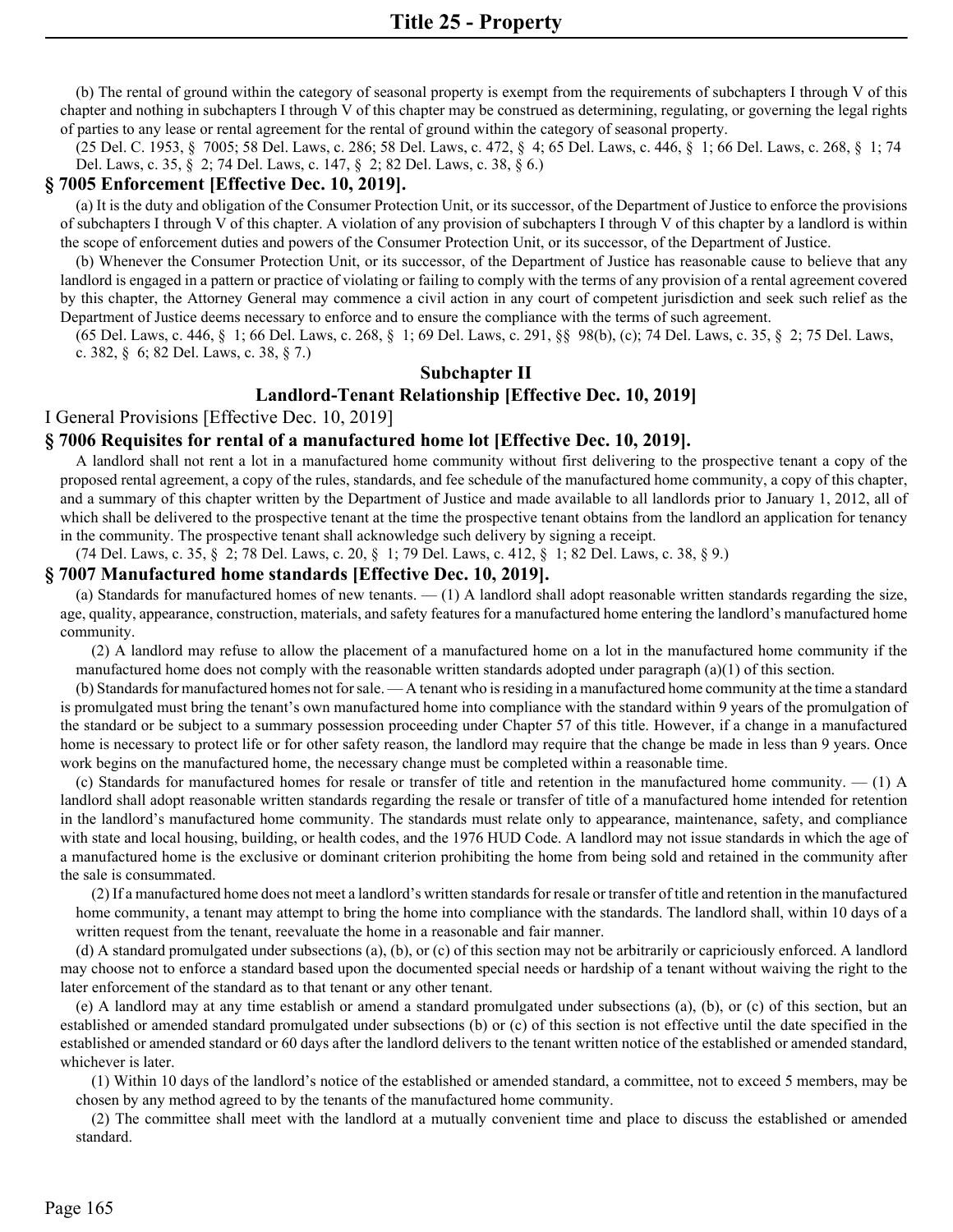(3) At the meeting, the landlord shall disclose and explain all material factors and present any supporting documentation for the established or amended standard.

(74 Del. Laws, c. 35, § 2; 82 Del. Laws, c. 38, § 10.)

## **§ 7008 Provisions of a rental agreement [Effective Dec. 10, 2019].**

 (a) All new and renewing rental agreements, including those rental agreements whose original term has expired, for a lot in a manufactured home community must all of the following:

(1) The specific identification and location of the rented lot within the manufactured home community.

(2) The total amount of annual rent for the lot.

(3) The term of the rental agreement.

(4) The terms for payment of rent.

a. Rent shall be in monthly increments, unless the parties agree otherwise under paragraph (a)(4)c. of this section.

 b. Rental payments shall be paid by the tenant to the community owner or landlord in equal dollar amounts, or as close thereto as possible, and shall be extended equally, pro rata on a monthly basis, over a calendar year.

 c. Any provision in a rental agreement or otherwise which requires rental payments or rental increases to be paid in one lump sum shall be null and void. However, a tenant may request and the community owner or landlord may agree thereto, that rental payment be made in a 1-time lump sum payment by the tenant.

d. The provisions of this section shall be prospective in nature.

 e. The monthly rental amount, as aggregated, must not exceed the annual rental amount and such monthly rental amount shall be determined by dividing the total annual into 12 equal payments, to be made on a monthly rental schedule.

f. The amount of rent due each month and the date the monthly rent payment is due.

(5) The amount of any late-payment fee for rent and the conditions under which the fee may be imposed.

 (6) A listing of each other fee or charge in a manner that identifies the service to be provided for the fee or charge in accordance with the provisions under § 7020 of this title.

(7) The name and address of the landlord or the person authorized to receive notices and accept service on the landlord's behalf.

(8) The name and location of the federally insured financial institution where the landlord's security-deposits account is located.

 (9) A services rider which contains a description of each utility, facility, and service provided by the landlord and available to the tenant. The services rider must clearly indicate the financial responsibility of the tenant and the landlord for installation and maintenance of each service, and the related fees or charges for each service.

(10) A rental agreement summary that must contain all of the following:

a. A brief description of the manufactured home.

b. The rented lot.

c. The amount of the annual rent and monthly rental payment.

d. The duration of the rental agreement.

e. The landlord's mailing address.

f. The name, address, and phone number of the property manager.

g. The tenant's mailing address.

h. Fees.

i. The amount of the security deposit.

j. [Repealed.]

 k. The amount of rent charged for the lot for the 3 most recent past years. If the amounts are unknown after a diligent search or if the lot was not rented, a statement to that effect must be included. The rent history provided pursuant to this paragraph may not be used as a predictor of future rent increases, nor may it be used against the community owner or landlord in any way.

(11) The grounds for termination, as described in subchapters I through V of this chapter.

 (12) A specific reference to this subchapter as the law governing the relationship between the landlord and the tenant regarding the lot rental.

(13) Provisions requiring the landlord to do all of the following:

 a. Maintain and regrade the lot area where necessary and in good faith, as permitted by law, to prevent the accumulation of standing water thereon and to prevent the detrimental effects of moving water if such efforts do not cause the creation of any new accumulations of standing water or detrimental effects of moving water on another lot area. Areas defined by local, state, or federal regulations as wetlands, flood plains, tidal areas, water recharge areas, or recorded drainage systems are exempt from this paragraph.

 b. Maintain the manufactured home community in such a manner as will protect the health and safety of residents, visitors, and guests.

c. Identify each lot area in the community in such a way that each tenant can readily identify that tenant's own area of responsibility.

 d. Maintain the community, including common areas and rental lots not under rent, keeping it free of species of weeds or plant growth which are noxious or detrimental to the health of the residents.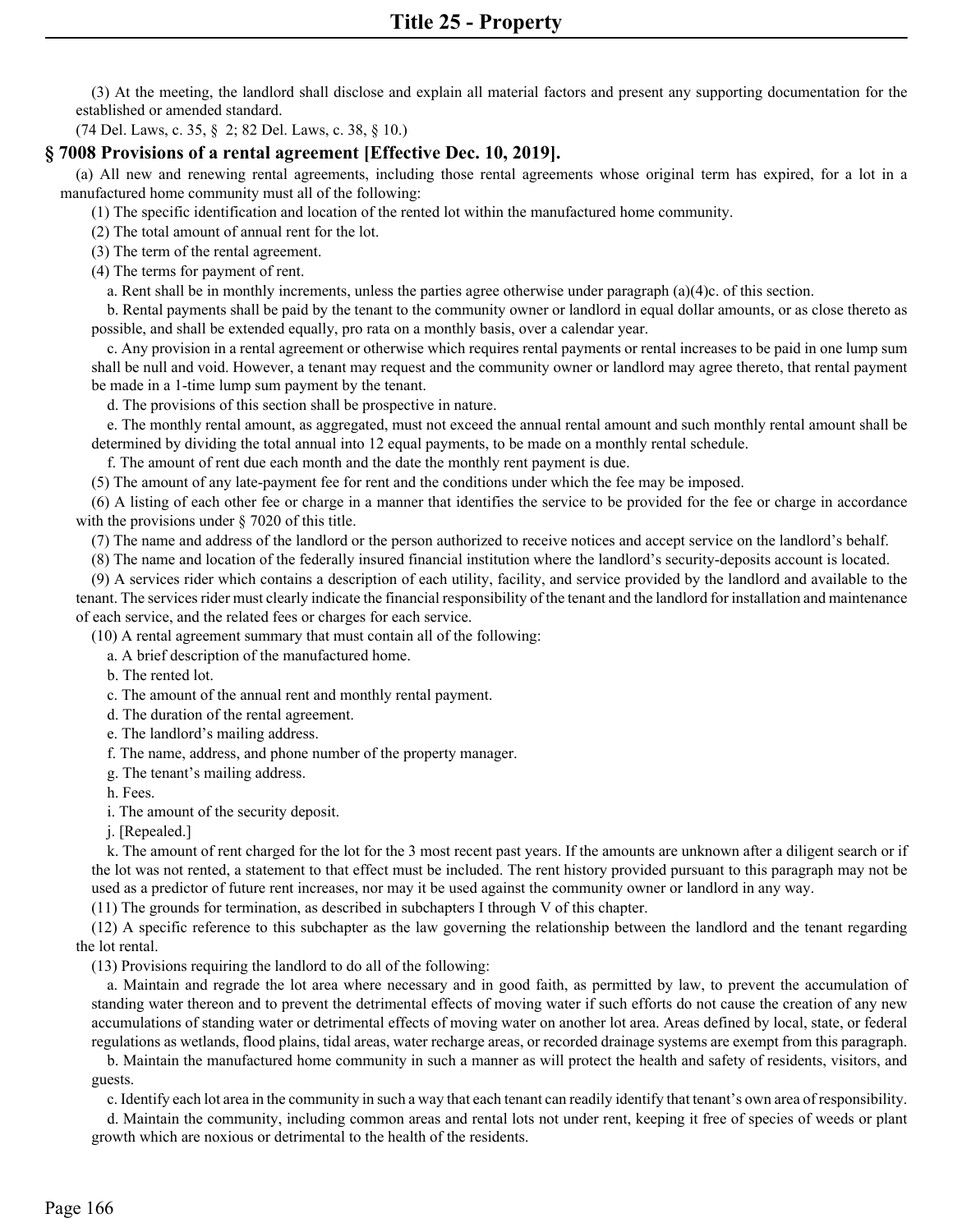e. Make a good faith effort to exterminate insects, rodents, vermin, or other pests which are dangerous to the health of the residents when an infestation exists in the common areas of the community.

 working order, repairing these utilities and services within the earlier of 48 hours after written notification of a utility or service f. Maintain all water, electrical, plumbing, gas, sewer, septic, and other utilities and services provided by the landlord in good problem, or as soon thereafter as is practicable if a repair within 48 hours is not practicable.

g. When applicable, specify whether septic systems are to be maintained by the landlord or by the tenant.

 h. Respect the privacy of residents and agree not to enter into, under, or on the manufactured home without the permission of the tenant or an adult resident unless emergency circumstances exist and entry is required to prevent injury to person or damage to property. However, the landlord may, with 72 hours' notice, inspect any utility connections owned by the landlord or for which the landlord is responsible.

i. Maintain all roads within the community in good condition.

j. Comply with all federal, state, and local building codes.

 k. Allow the tenant freedom of choice in the purchase of goods and services other than utilities and related services subject to the limitations in paragraph  $(b)(13)$  of this section.

 l. Maintain, care for, and remove, if necessary, trees on any lot, including common areas, if the tree is at least 25 feet in height or has a main stem or trunk larger than 6 inches in diameter. Such maintenance, care, and removal means those steps required to maintain a live and healthy tree condition per standard horticultural practices in accordance with the standards as set forth by the American Association of Nurserymen.

 1. Nothing contained in paragraph (a)(13) of this section requires the landlord to remove leaves, needles, pine cones, sap, pods, seed containers, or any such material normally produced by the tree as part of its life cycle.

 2. The landlord must respect the privacy of the tenant and not enter the rented lot to maintain, care for, or remove trees without the permission of the tenant or an adult resident unless emergency circumstances exist and entry is required to prevent injury to person or damage to property.

(14) Provisions requiring the tenant to do all of the following:

a. Keep the exterior of the manufactured home and the rented lot in a clean and sanitary condition.

 b. Refrain from storing outside on the lot occupied by the tenant's manufactured home building materials, furniture, or similar items usually not stored outside a home by a property owner in a residential area.

c. Dispose of all rubbish, garbage, and other waste materials in a clean and sanitary manner.

d. Abide by all reasonable written rules concerning use, occupation, and maintenance of the premises, under § 7018 of this title. e. Abide by all reasonable written manufactured home standards under § 7007 of this title.

(b) A rental agreement for a lot in a manufactured home community may not contain any of the following:

(1) A provision whereby the tenant authorizes a person to confess judgment on a claim arising out of the rental agreement.

(2) A provision whereby the tenant agrees to waive or to forego any right or remedy provided by law.

(3) A provision whereby the tenant waives the right to a jury trial.

 (4) A provision which permits the landlord to take possession of the rented lot or the tenant's personal property without the benefit of formal legal process.

 (5) A provision which permits the landlord to collect a fee for late payment of rent without allowing the tenant to remit the monthly rent in full a minimum of 5 days beyond the date the rent is due.

 (6) A provision which permits the landlord to impose for late payment of rent, based on a monthly payment, a fee in excess of the greater of \$25 or 5% of the monthly rental payment specified in the rental agreement.

 (7) A provision which permits the landlord to charge an amount in excess of 1 month's rent for a security deposit, unless mutually agreed to, or to retain the security deposit upon termination of the rental agreement when the tenant has paid the rent and any fees or charges in full as of the date of termination and has caused no damage to the landlord's property.

 (8) A provision which permits the landlord to collect a deposit in excess of 1 normal billing period for any governmental mandated charge which is the responsibility of the tenant and would ultimately become the responsibility of the landlord if not paid by the tenant, or to retain the deposit upon termination of the lease if the tenant has paid the mandated charge.

 (9) A provision which prohibits the tenant from terminating the rental agreement upon a minimum of 30 days notice when a change in the location of the tenant's current employment causes the tenant to commute 30 miles farther from the manufactured home community than the tenant's current commuting distance from the community, or a provision which prohibits a tenant who is a member of the armed forces of the United States from terminating a rental agreement with less than 30 days notice to the landlord if the tenant receives reassignment orders which do not allow at least 30 days notice.

 (10) A provision for a waiver of any cause of action against, or indemnification for the benefit of, the landlord by the tenant for any injury or harm caused to the tenant or to residents, guests, or visitors or to the property of the tenant, residents, guests, or visitors resulting from any negligence of the landlord or of a person acting for the landlord in the performance of the landlord's obligations under the rental agreement.

 (11) A provision which denies to the tenant the right to treat a continuing, substantial violation by the landlord of any agreement or duty protecting the health, welfare, or safety of the tenant or residents as a constructive or actual eviction which would otherwise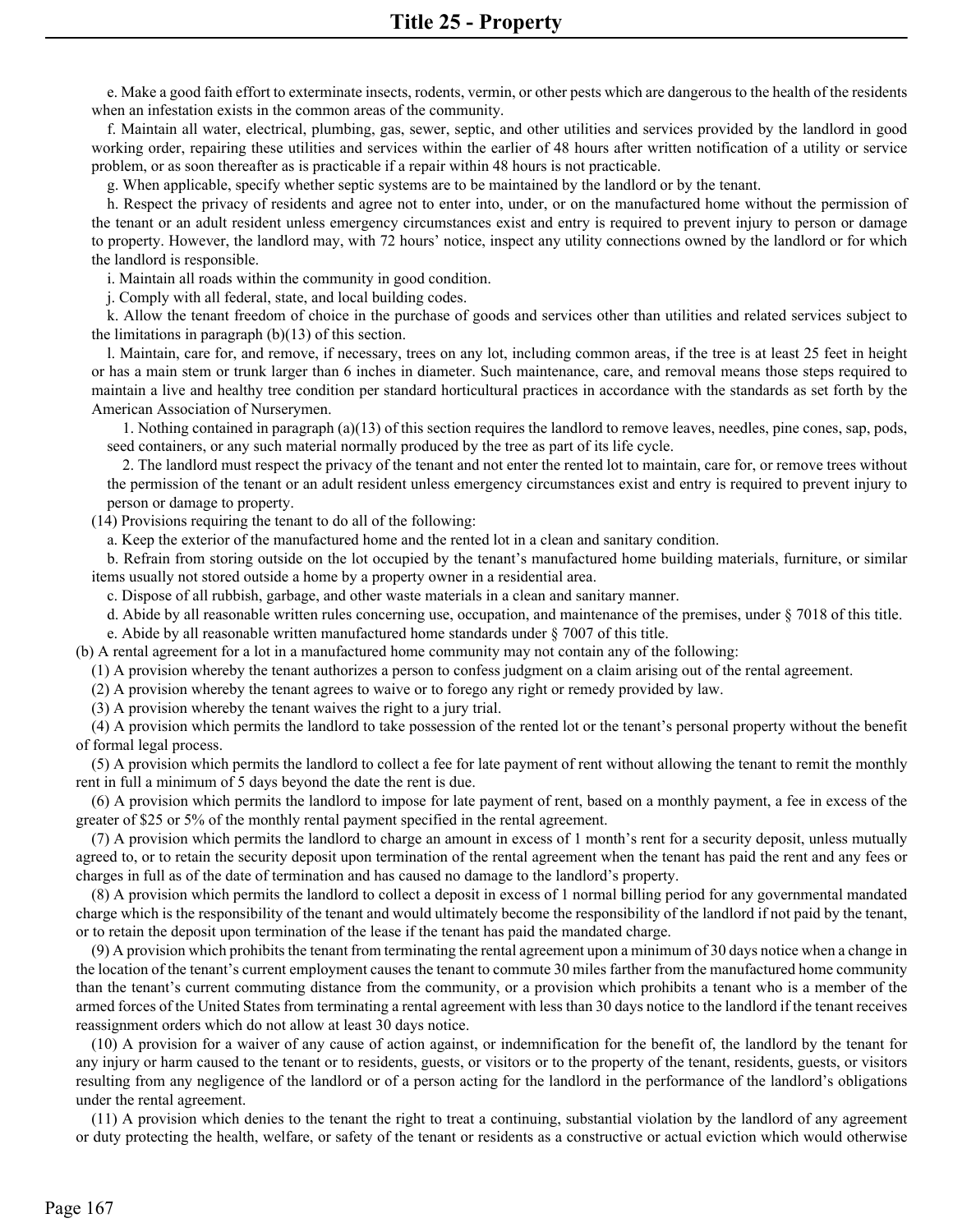permit the tenant to terminate the rental agreement and to immediately cease payments thereunder; provided, that the landlord fails to correct the condition giving rise to the violation or fails to cease the violation within a reasonable time after written notice is given to the landlord by the tenant.

 (12) A provision which prohibits displaying a for-sale sign that advertises the sale of a manufactured home in a manufactured home community; however, the landlord may establish reasonable limitations as to the number of signs and the size and placement of signs.

 (13) A provision which unreasonably limits freedom of choice in the tenant's purchase of goods and services, however, a landlord may do any of the following:

 a. Prohibit service vehicles to have access to the manufactured home community in such numbers or with such frequency that a danger is created or that damage beyond ordinary wear and tear is likely to occur to the infrastructure of the community.

b. Restrict trash collection to a single provider.

c. Select shared utilities.

(14) A provision which permits the recovery of attorneys' fees by either party in a suit, action, or proceeding arising from the tenancy.

(15) A provision which violates any federal, state, or local law.

(16) A provision which requires the tenant do any of the following:

a. Sell or transfer a manufactured home to the landlord.

b. Buy a manufactured home from the landlord.

c. Sell a manufactured home through the services of the landlord.

 (17) A provision which requires the tenant to provide the landlord with a key to the tenant's manufactured home or any appurtenances thereto.

(18) A provision which regulates the use of satellite dishes or television antennas that conflicts with federal law or FCC regulations.

 (19) A provision which requires the tenant to accept automatic deduction of rent payments from the tenant's checking or other account.

(20) A provision which grants the landlord an option or right of first refusal to purchase the tenant's manufactured home.

 (21) A provision which limits to a liquidated sum the recovery to which the tenant otherwise would be entitled in an action to recover damages for a breach by the landlord in the performance of the landlord's obligations under the rental agreement.

 (c) If a court finds that a tenant's rental agreement contains a provision in violation of subsection (b) of this section, all of the following apply:

 (1) The landlord shall remove the provision and provide all affected tenants by regular first-class mail with proof of mailing or by certified mail, return receipt requested, at the address of the tenants' rented lots, with either an amended rental agreement or corrective addendum to the rental agreement within 30 days of the exhaustion of all appeals, if any are taken.

 (d) If a court finds that a landlord has wilfully included in the rental agreement a provision in violation of subsection (b) of this section, (2) The landlord is liable to the tenant for actual damages suffered by the tenant as a result of the violation, plus court costs, if any. the tenant is entitled to recover 3 months' rent in addition to an award under subsection (c) of this section.

(e) A rental agreement must be executed before a tenant occupies a lot.

 (f) A landlord may not offer a lot for rent in a manufactured home community unless the lot conforms to the applicable state, county, or municipal statutes, ordinance, or regulations under which the manufactured home community was created, or under which the manufactured home community currently and lawfully exists.

(g) A violation of subsection (f) of this section is punishable by a fine of not more than \$1,000.

 (h) If a court of competent jurisdiction finds that a tenant's rental agreement fails to contain a provision required by subsection (a) of this section, all of the following apply:

 (1) The landlord shall include the provision and provide all affected tenants by regular first-class mail with proof of mailing or by certified mail, return receipt requested, at the address of the tenants' rented lots, with either an amended rental agreement or corrective addendum to the rental agreement within 30 days of the exhaustion of all appeals, if any are taken.

 (i) If a court finds that a landlord has wilfully failed to include in the rental agreement a provision required by subsection (a) of this (2) The landlord is liable to the tenant for actual damages suffered by the tenant as a result of the violation, plus court costs, if any. section, the tenant is entitled to recover 3 months' rent in addition to an award under subsection (h) of this section.

 (j) Both the landlord and tenant shall comply with the provisions of the rental agreement. The remedies available to a landlord or a tenant set forth in this chapter are in addition to those remedies available to a landlord or a tenant in a court of competent jurisdiction for the failure by the landlord or the tenant to comply with any provision of a rental agreement.

(25 Del. C. 1953, §§ 7004, 7006; 58 Del. Laws, c. 286; 58 Del. Laws, c. 472, § 4; 65 Del. Laws, c. 446, § 1; 66 Del. Laws, c. 268, § 1; 70 Del. Laws, c. 186, § 1; 74 Del. Laws, c. 35, § 2; 75 Del. Laws, c. 375, § 1; 75 Del. Laws, c. 382, §§ 3-5; 77 Del. Laws, c. 53, § 1; 77 Del. Laws, c. 258, §§ 2, 3; 77 Del. Laws, c. 259, § 1; 82 Del. Laws, c. 38, § 11.)

# **§ 7009 Term of rental agreement; renewal of rental agreement [For application of this section, see 79 Del. Laws, c. 304, § 7] [Effective Dec. 10, 2019].**

 (a) The duration of a rental agreement for a lot in a manufactured home community is 1 year unless a shorter or longer duration is mutually agreed upon by the parties and is designated in writing within the rental agreement.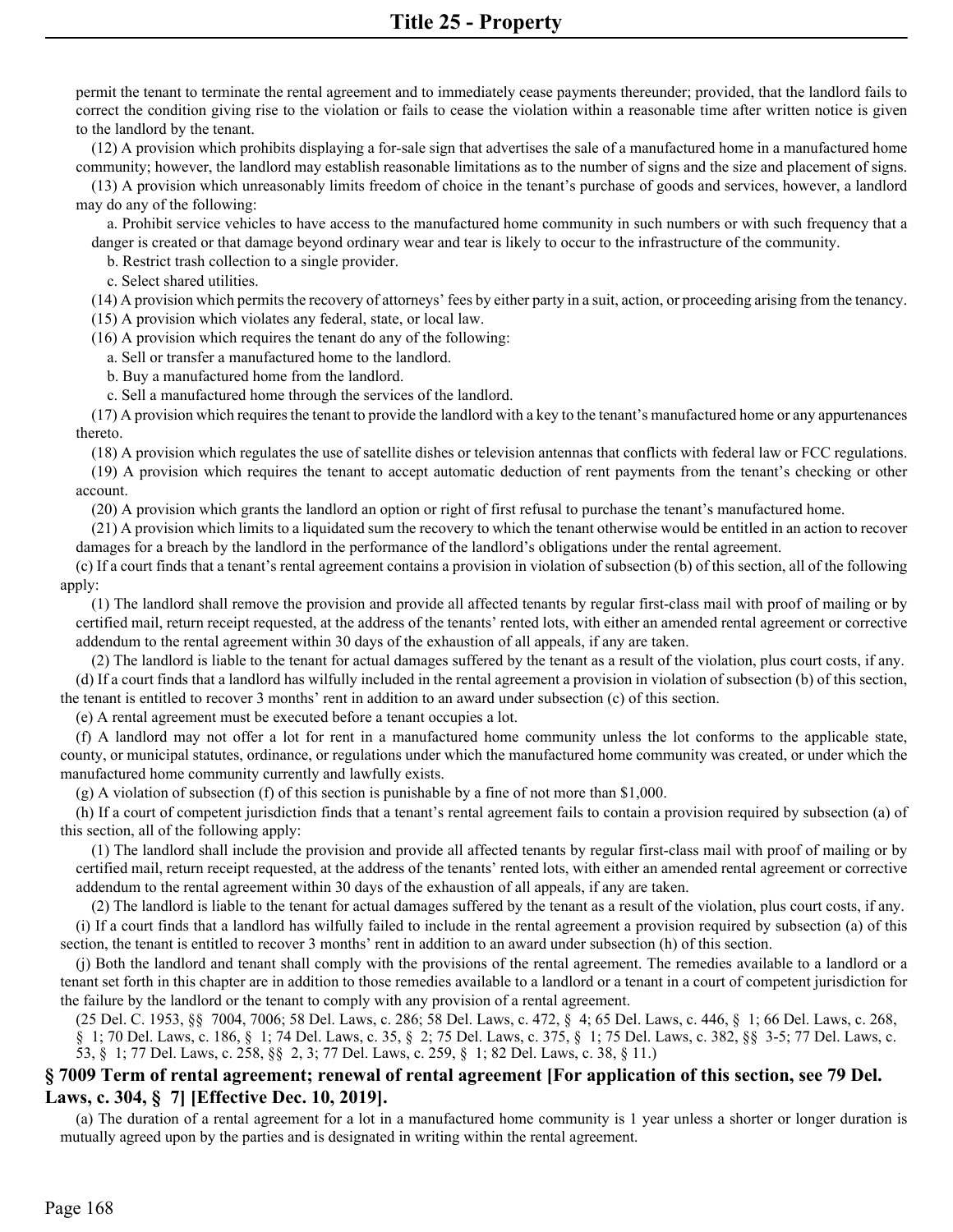(b) The rental agreement automatically renews unless either of the following occur:

 (1) The tenant notifies the landlord in writing, a minimum of 60 days prior to the expiration of the rental agreement, that the tenant does not intend to renew it, or a shorter or longer period of time as is mutually agreed upon by the parties.

 (2) The landlord notifies the tenant in writing, a minimum of 90 days prior to the expiration of the rental agreement, that the agreement will not be renewed for due cause under § 7016 or § 7024 of this title.

 (c) If the rental agreement is not terminated under subsection (b) of this section, the rental agreement renews for the same duration and with the same terms, conditions, and provisions as the original agreement, with the following exceptions:

(1) All parties mutually agree, in writing, to permitted modifications.

(2) Rent modified under subchapter VI of this title.

(25 Del. C. 1953, § 7009; 58 Del. Laws, c. 286; 58 Del. Laws, c. 472, § 4; 65 Del. Laws, c. 446, § 1; 74 Del. Laws, c. 35, § 2; 79 Del. Laws, c. 63, § 4; 82 Del. Laws, c. 38, § 12.)

## **§ 7010 Rent — Prohibited lump sum payments: acceptance of rent [Effective Dec. 10, 2019].**

 (a) Rental payments must be paid by the tenant to the community owner or landlord in equal dollar amounts, or as close thereto as possible, and must be extended equally, pro rata, over a calendar year. Any provision in a rental agreement, or otherwise, that requires rental payments or rental increases to be paid in 1 lump sum is void. However, a tenant may request and the community owner or landlord may agree that rental payment be made in a 1-time lump sum, semi-annual, or quarterly payment made by the tenant; nor does this subsection prevent a community owner or landlord from offering discounts as incentives to homeowners to pay annually, semi-annually, or quarterly, provided it is made clear that the homeowners are under no obligation to pay in any way except monthly.

 (b) If a community owner or landlord accepts a cash payment for rent, the community owner or landlord shall, within 3 days, give the tenant a receipt for that payment. The community owner or landlord must maintain a record of all cash receipts for rent for 3 years. (77 Del. Laws, c. 53, § 2; 82 Del. Laws, c. 38, § 13.)

## **§ 7011 Holdover remedies after rental agreement terminates, expires, or is not renewed [Effective Dec. 10, 2019].**

 When a court finds that a landlord is entitled to possession of a rented lot in a manufactured home community because of a holdover by a tenant, the court may award damages as follows:

 (1) If the holdover was in bad faith, a payment of double the periodic rent under the rental agreement. Double-rent is computed and prorated for each day the tenant remained in or remains in possession of the lot after the date on which the rental agreement terminated, expired, or was not renewed.

 (2) If a holdover is determined to be in good faith, the landlord is entitled to a payment of the periodic rent under the rental agreement, computed and prorated for each day the tenant remained in or remains in possession of the lot after the date on which the rental agreement terminated, expired, or was not renewed.

(25 Del. C. 1953, § 7012; 58 Del. Laws, c. 286; 58 Del. Laws, c. 472, § 4; 65 Del. Laws, c. 446, § 1; 74 Del. Laws, c. 35, § 2; 82 Del. Laws, c. 38, § 14.)

## **§ 7012 Effect of unsigned rental agreement [Effective Dec. 10, 2019].**

 (a) If the landlord does not sign a written rental agreement which has been signed and tendered to the landlord by the tenant, acceptance of rent from the tenant without reservation by the landlord gives to the rental agreement the same effect as if it had been signed by the landlord.

 (b) If the tenant does not sign a rental agreement which has been signed and tendered to the tenant by the landlord, acceptance of possession of the rented lot and payment of rent without reservation give to the rental agreement the same effect as if it had been signed by the tenant.

 (c) Even if a rental agreement which is given effect by the operation of this section provides for a term longer than 1 year, it operates to create only a 1-year term.

(25 Del. C. 1953, § 7008; 58 Del. Laws, c. 286; 58 Del. Laws, c. 472, § 4; 65 Del. Laws, c. 446, § 1; 74 Del. Laws, c. 35, § 2; 74 Del. Laws, c. 147, § 10; 82 Del. Laws, c. 38, § 15.)

## **§ 7013 Manufactured home transfer; rented lot transfer [Effective Dec. 10, 2019].**

 (a) This section governs the sale, conveyance, or transfer of title of a manufactured home which the buyer or transferee intends to retain in the manufactured home community. This section further extends to the landlord the right to purchase any manufactured home in the community for 1% higher than the contract price at which the tenant has agreed to sell the home to a third party.

 (b) (1) A rental agreement for a lot in a manufactured home community is only transferable from an individual tenant, or heir, who owns the manufactured home on the lot under the rental agreement to a transferee to whom the tenant intends to sell or transfer title to the home, if all of the following apply:

 a. The home qualifies for retention in the manufactured home community according to written standards promulgated under § 7007 of this title. The community owner may conduct an exterior inspection of the home to determine if it qualifies for retention consistent with the written standards.

 b. After a review of the proposed rental agreement transferee's written application, the landlord accepts the proposed rental agreement transferee as a tenant.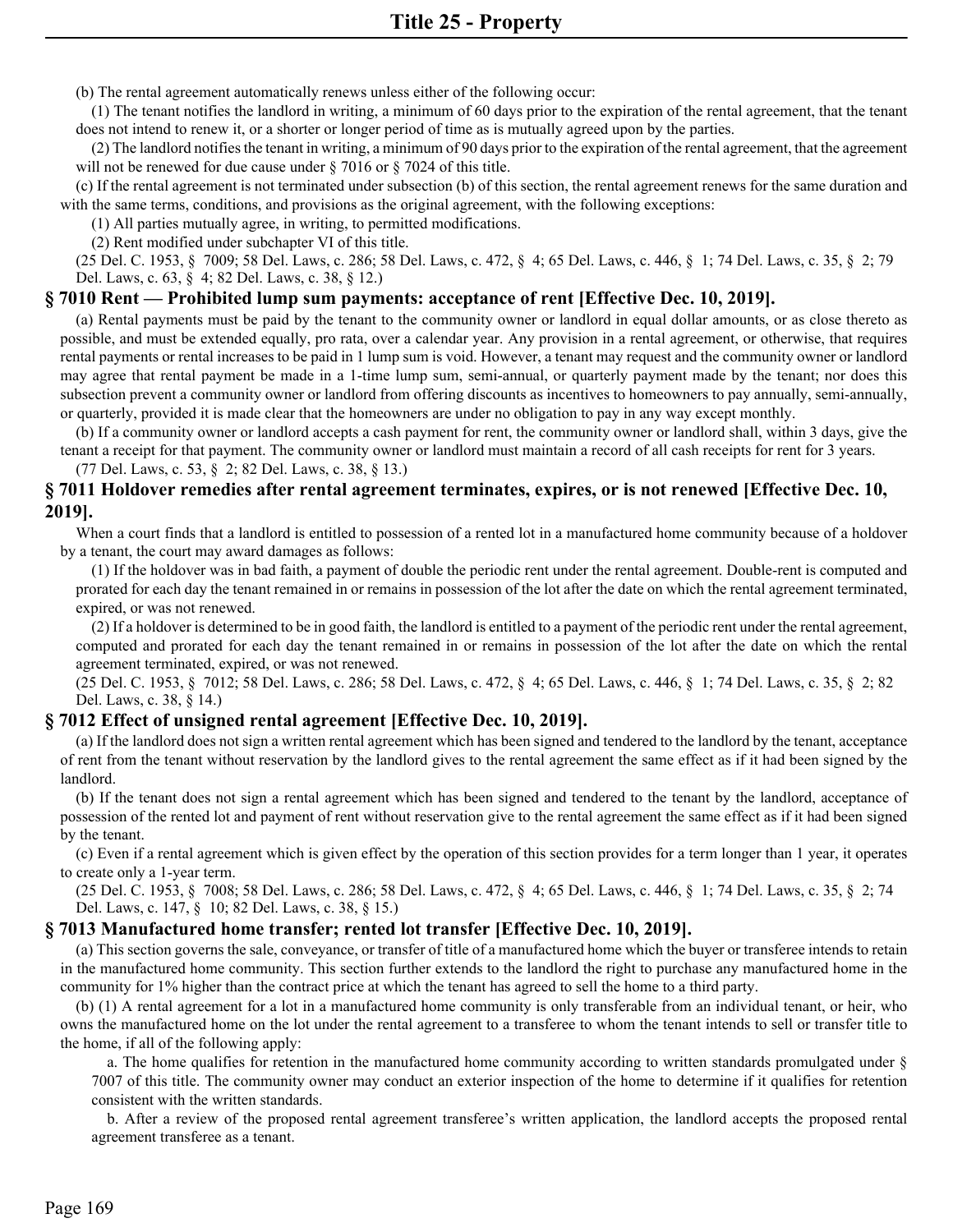(2) Acceptance or rejection of a proposed rental agreement transferee under this subsection must be on the same basis by which the landlord accepts or rejects any prospective tenant.

(3) A landlord must give the rejected proposed rental agreement transferee a written statement that explains the specific eligibility requirement not satisfied and the grounds for the rejection.

(4) Within 15 days of the receipt of a completed application package, including the applicable fee, under subsection (c) of this section, a landlord must provide written notice, to the tenant under the lot rental agreement and the proposed rental agreement transferee, that states whether the proposed rental agreement transferee is accepted or rejected. If the application is rejected, the notice must comply with paragraph (b)(3) of this section.

(c) A tenant who owns a manufactured home in a manufactured home community, and plans to sell, convey, or transfer title to the home to a buyer or transferee who intends to retain the home in the manufactured home community, must notify the landlord in writing 3 weeks prior to the scheduled sale, conveyance, or transfer of title of the manufactured home and the transfer of the lot rental agreement, giving the name and address of the prospective buyer or transferee, along with a written statement or a proposed bill of sale clearly indicating the agreed sale price and terms. Failure on the part of a tenant to so notify the landlord is grounds for termination by the landlord of the tenant and landlord's rental agreement.

(1) The landlord has the right to purchase the home at a price of 1% higher than the contract price and under the same terms at which the tenant has agreed to sell the home to a third party.

(2) If the landlord wishes to purchase the home at 1% higher than the contract price and under the same terms at which the tenant has agreed to sell the home to a third party, the tenant must sell the home to the landlord.

(3) Upon receipt of the name and address of the prospective buyer or transferee and the agreed sale price and terms, the landlord shall notify the tenant in writing within 5 business days that the landlord is exercising the right to purchase the home. If the landlord does not notify the tenant in writing under § 7015 of this title within 5 business days that the landlord is exercising the right to purchase the home, the right of the landlord to purchase the home expires.

(4) The landlord's notice must be sent to the tenant under § 7015 of this title. The notice must clearly state that the price and terms are acceptable, and must set a settlement date within 14 days.

(5) The right of the landlord to purchase a tenant's home does not extend to the following circumstances:

a. A bank, mortgage company, or any other mortgagee has foreclosed on the home.

b. The sale, transfer, or conveyance of the home is to a family member of the homeowner or to a trust, the beneficiaries of which are family members of the homeowner on the modified Table of Consanguinity; or the sale, transfer, or conveyance is to a family member of the homeowner on the modified Table of Consanguinity, under § 7014 of this title, who is included within the line of intestate succession if the homeowner dies intestate.

c. The sale, transfer, or conveyance of the home is between joint tenants or tenants-in-common.

d. The transfer or conveyance is by gift, devise, or operation of law.

(6) A landlord may not engage in any act or activity with the intention of placing undue influence or undue pressure on a tenant to sell the tenant's home to the landlord.

a. A tenant may file an action in a court of competent jurisdiction for actual damages sustained when the tenant reasonably believes that the landlord wilfully has done any of the following:

1. Exerted undue influence or undue pressure on the tenant to sell the tenant's home to the landlord.

2. Exerted undue influence or undue pressure on a former tenant which resulted in the sale of the former tenant's home to the landlord.

3. Did not evaluate the home in a reasonable and fair manner when applying written standards for resale or transfer of the manufactured home in the community under  $\S$  7007(c) of this title.

b. It is an affirmative defense to a claim that a landlord engaged in an act or activity with the intention of placing undue influence or undue pressure on a tenant or former tenant by initiating a rent increase, if the landlord provides proof that the increased rent is within the range of market lot rents.

c. If a court finds that a landlord has wilfully engaged in any of the acts enumerated in paragraph  $(c)(6)$ a. of this section, the landlord is liable to the tenant or former tenant for 3 times the actual damages sustained as a result of the landlord's acts and reasonable court costs.

d. If a finds that a landlord has wilfully engaged in an act or activity with the intention of placing undue influence or undue pressure on a current or former tenant in order to purchase the current or former tenant's home, the landlord may not exercise that landlord's own right to buy any tenant's home for 365 days. Each offense is subject to a 365-day penalty.

(d) If a landlord accepts a proposed rental agreement transferee, the transfer of an existing rental agreement must be completed using 1 of the following 2 methods at the exclusive discretion of the individual tenant, or heir, under the lot rental agreement for the manufactured home, and the proposed rental agreement transferee and landlord are bound by that selection:

(1) The tenant proposing to transfer the existing lot rental agreement agrees to an assignment of the lot rental agreement to an approved rental agreement transferee, with all of the existing obligations and benefits, including the rental amount under the existing rental agreement, for the remaining term of the agreement.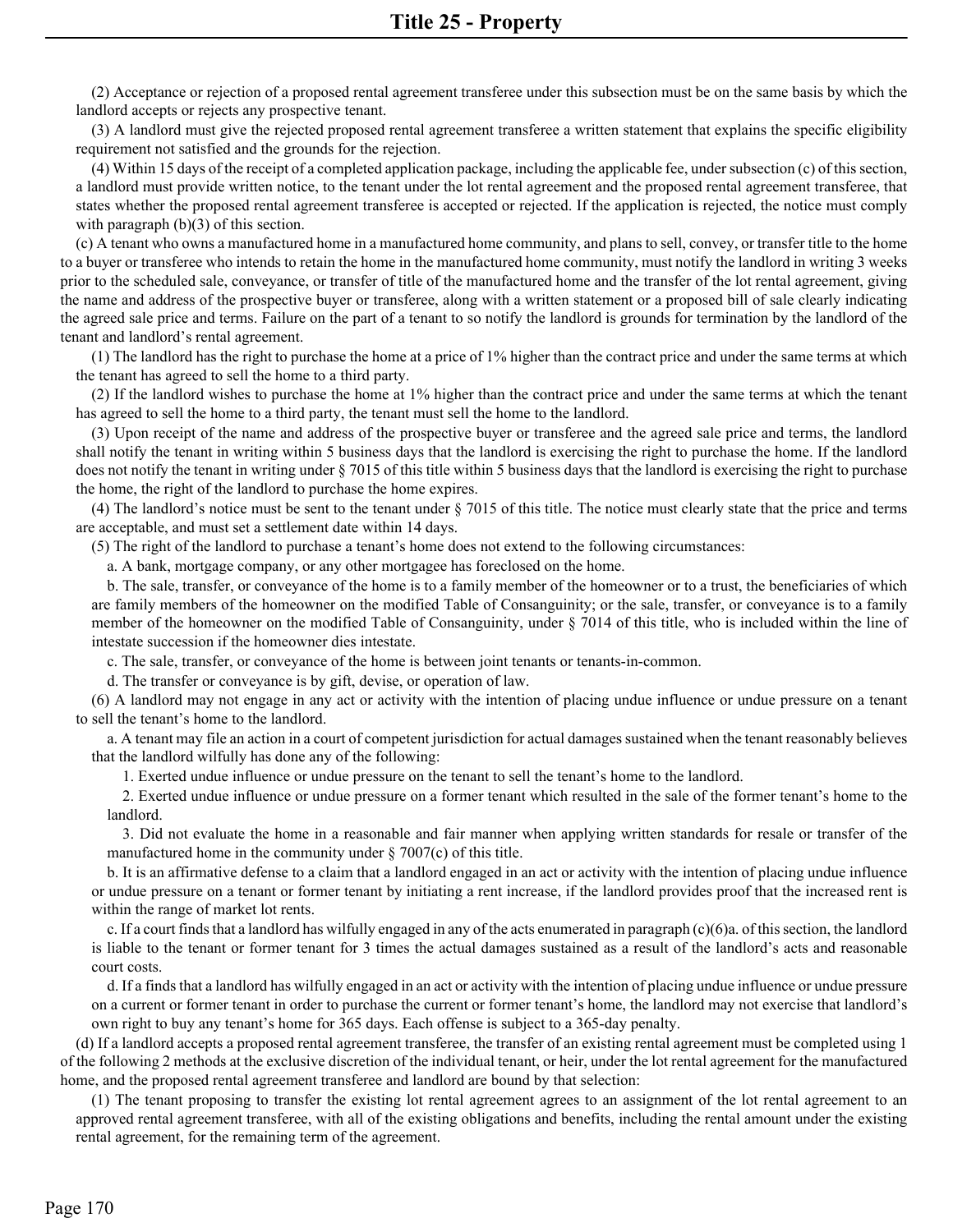a. If the method under paragraph  $(d)(1)$  of this section is selected, the existing rental agreement between the existing tenant and the landlord is simultaneously assigned by the existing tenant and assumed by the approved rental agreement transferee and the approved rental agreement transferee becomes the new tenant.

b. Upon the sale, assignment, and assumption, the landlord must amend the existing lot rental agreement and list the approved rental agreement transferee as the new tenant.

(2) The tenant who is selling the manufactured home chooses to terminate the existing lot rental agreement. The buyer must then negotiate the terms of and enter into a new rental agreement for a full term at a rental amount set by the landlord. If this method is selected, the existing rental agreement is terminated upon the execution of the new rental agreement.

(e) Notwithstanding the provisions of this section and § 7007 of this title, written standards which were in effect on January 1, 2003, relating to the sale or transfer of title of a manufactured home for retention in a manufactured home community will apply for a sale or transfer of title during 2003. For a sale or transfer on January 1, 2004, and thereafter, standards promulgated under § 7007 of this title apply. In addition, a buyer or transferee who becomes a tenant in a manufactured home community has 3 years from the date of the resale or transfer to complete changes to the buyer or transferee's manufactured home required under the written standards of the manufactured home community. However, if the changes are necessary to protect life or for other safety reasons, the landlord may require that changes be made in less than 3 years. Further, if a seller-tenant does not make necessary changes to meet the standards prior to sale, the buyer or transferee shall deposit 120% of the estimated cost of the changes necessary to meet the standards into an account jointly controlled by the landlord and the buyer or transferee. Once work begins on the manufactured home, the necessary changes must be completed within a reasonable time.

(f) A buyer or transferee who does not complete required changes under subsection (e) of this section is subject to a summary possession proceeding pursuant to Chapter 57 of this title.

(25 Del. C. 1953, § 7009; 58 Del. Laws, c. 286; 58 Del. Laws, c. 472, § 4; 65 Del. Laws, c. 446, § 1; 70 Del. Laws, c. 186, § 1; 74 Del. Laws, c. 35, § 2; 76 Del. Laws, c. 336, §§ 3, 4; 81 Del. Laws, c. 422, § 1; 82 Del. Laws, c. 38, § 16.)

#### **§ 7014 Modified Table of Consanguinity [Effective Dec. 10, 2019].**

Degrees of relationship of family members designated by the number in the box with the relationship in the following table: Table of Consanguinity



(82 Del. Laws, c. 38, § 17.)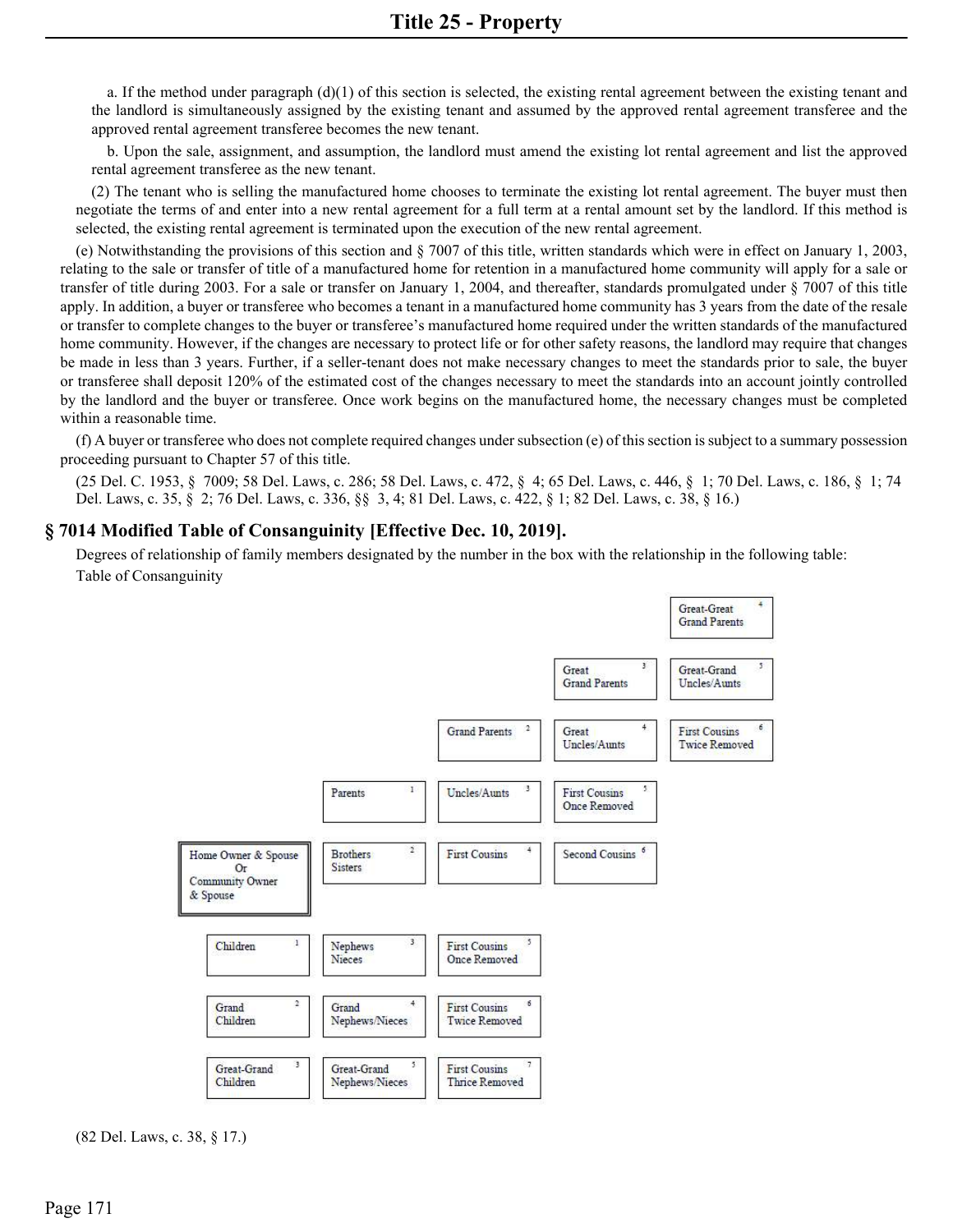## **§ 7015 Delivery of written notice [Effective Dec. 10, 2019].**

(a) Unless otherwise specified, notice required by this chapter may be served personally upon a tenant of a manufactured home community by leaving a copy of the notice at the tenant's dwelling place with an adult person who resides therein. Notice required under subchapters I through V of this chapter may be served personally upon a landlord or upon any other person in the employ of the landlord whose responsibility is to accept such service. If a landlord is a corporation, firm, unincorporated association, or other artificial entity, service of the notice may be made by leaving a copy of the notice at its office or place of business with an agent authorized to accept such notice or authorized by law to receive service of process. Service of notice or process may be obtained through personal service by a special process-server appointed by the court.

(b) In lieu of personal service, notice required under subchapters I through V of this chapter may be sent by regular first class mail with proof of mailing or by certified mail, return receipt requested, to the tenant at the address of the tenant's rented lot, or at an alternative address which the tenant provided in writing to the landlord. Notice required under subchapters I through V of this chapter may be sent by regular first class mail with proof of mailing or by certified mail, return receipt requested, to the landlord at the landlord's last known dwelling place or at the landlord's last known office or place of business. Proof of mailing regular first class mail on U.S. Postal Service Form 3817 or its successor, or a return receipt, signed or unsigned, for certified mail constitutes valid service of any notice required under subchapters I through V of this chapter.

(65 Del. Laws, c. 446, § 1; 66 Del. Laws, c. 268, § 1; 74 Del. Laws, c. 35, § 2; 82 Del. Laws, c. 38, § 18.)

II Tenant Obligations and Landlord Remedies [Effective Dec. 10, 2019]

# **§ 7016 Termination or nonrenewal of rental agreement by landlord; due cause: noncompliance [Effective Dec. 10, 2019].**

(a) A landlord may terminate a rental agreement with a tenant immediately upon written notice if the tenant does not comply with the terms of the rental agreement or the requirements of this subchapter and the noncompliance is the result of any of the following:

(1) Clear and convincing evidence that conduct of the tenant or of a resident of the tenant's manufactured home caused, is causing, or threatens to cause, immediate and irreparable harm to any person or property in the manufactured home community.

(2) Conviction of a crime or adjudication of delinquency committed by a tenant or by a resident of the tenant's manufactured home, the nature of which at the time of the crime or act of delinquency caused immediate and irreparable harm to any person or property in the manufactured home community.

(3) Clear and convincing evidence of a material misrepresentation on the tenant's application to rent a lot in the manufactured home community which, if the truth were known, would have resulted in the denial of the application.

(4) The failure of the tenant to provide proper notification to the landlord prior to selling or transferring to a buyer or transferee title of a manufactured home which the buyer or transferee intends to retain in the manufactured home community under § 7013(c) of this title.

(5) The failure of a tenant to bring his or her manufactured home into compliance with written standards under § 7007(b) or § 7013(e) of this title.

(b) A landlord may terminate a rental agreement with a tenant by providing prior written notice as follows:

(1) If the tenant's noncompliance with the terms of the rental agreement or the requirements of this subchapter involves conduct of the tenant, of a resident of the tenant's manufactured home, or of a guest or visitor of the tenant or resident which results in the disruption of the rights of others entitled to the quiet enjoyment of the premises, the landlord shall notify the tenant in writing to immediately cause the conduct to cease and not allow its repetition. The notice must specify the conduct which formed the basis for the notice and notify the tenant that if substantially the same conduct recurs within 6 months, whether or not the 6-month period falls within 1 lease period or overlaps 2 lease periods, the landlord may immediately terminate the rental agreement and bring an action for summary possession.

(2) If the noncompliance is based upon a condition on or of the premises of the manufactured home community, the landlord shall notify the tenant in writing, specifying the condition constituting the noncompliance and allowing the tenant 12 days from the date of mailing or personal service to remedy the noncompliance. If the tenant remains in noncompliance at the expiration of the 12-day period, whether or not the 12-day period falls within 1 lease period or overlaps 2 lease periods, the landlord may immediately terminate the rental agreement and bring an action for summary possession.

(3) If rent, which includes late fees for rent, other fees and charges, including utility charges, and the Trust Funds assessment, is not received by the landlord by the 5th day after the due date or during the grace period stated in the rental agreement, whichever is longer, the landlord shall notify the tenant in writing, demanding payment and stating that unless the required payment is made within 7 days from the date of mailing or personal service, the rental agreement will be terminated. If the tenant remains in default after the 7-day period, whether or not the 7-day period falls within 1 lease period or overlaps 2 lease periods, the landlord may terminate the rental agreement and bring an action to recover the rent due and for summary possession.

(c) Whether or not repeated instances of noncompliance fall within 1 lease period or overlap 2 or more lease periods, if there are repeated instances of noncompliance by the tenant with a provision of the rental agreement, with any rule or regulation material to the rental agreement, or with a provision of subchapters I through V of this chapter, even when corrected by the tenant, a landlord may immediately terminate the rental agreement and bring an action for summary possession and any moneys due, or may refuse to renew the agreement under § 7009 of this title. "Repeated instances of noncompliance" include any of the following: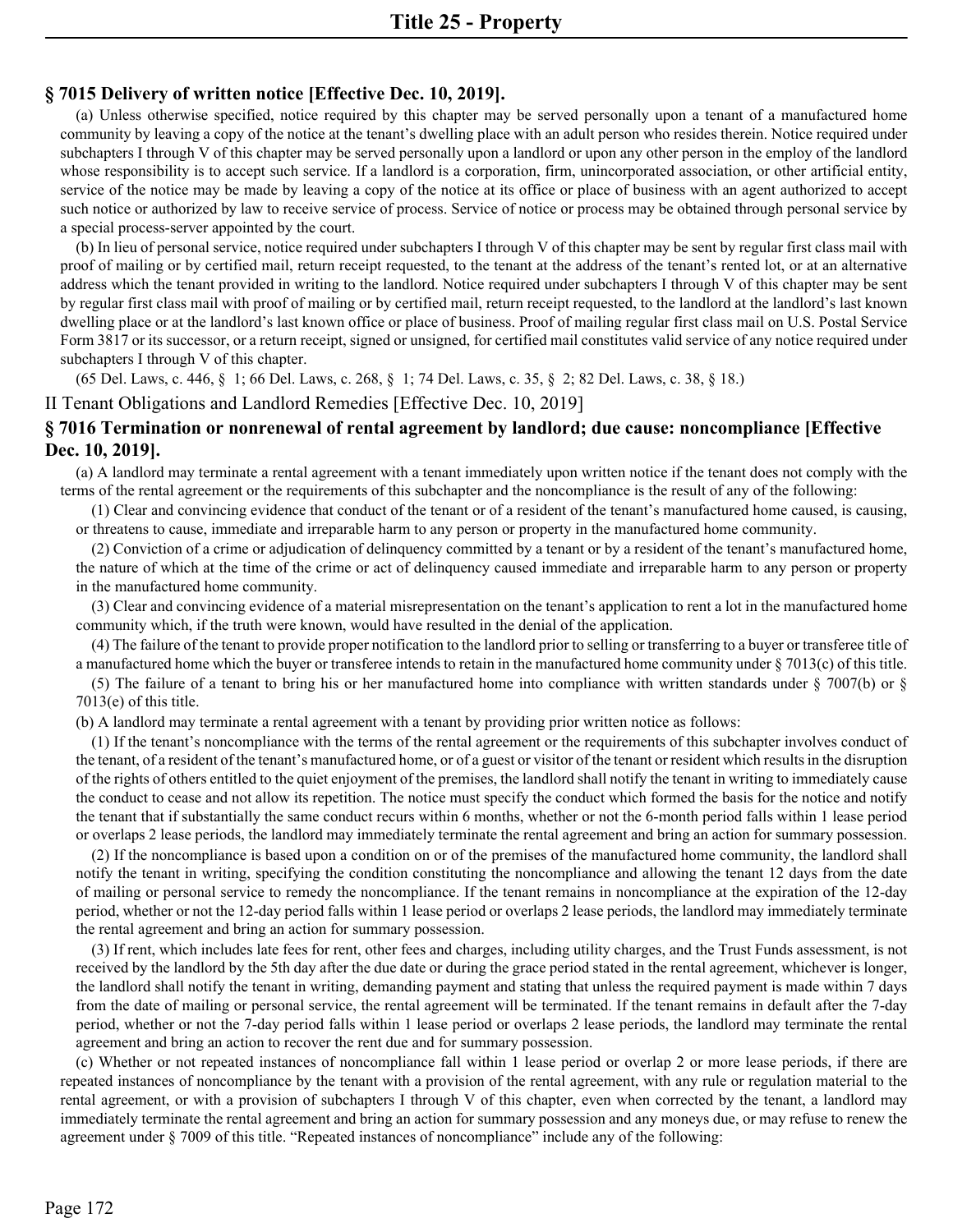(1) Failure of the tenant on 4 separate occasions within 12 consecutive payment periods, to make a rent payment by the fifth day after the due date or during the grace period stated in the rental agreement, whichever is longer, resulting in notice being sent to the tenant under paragraph (b)(3) of this section.

(2) Failure of the tenant on 2 separate occasions within 12 consecutive payment periods to reimburse a landlord within 7 days of notice from the landlord to the tenant that the landlord paid the tenant's utility charge.

(3) Tender by the tenant on 2 separate occasions within 12 consecutive payment periods of a bank draft or check which is dishonored by a financial institution for any reason, except for a mistake by the financial institution.

(4) Four separate incidents of noncompliance as described in paragraph  $(b)(1)$  or  $(b)(2)$  of this section within a 12-month period.

(5) Any combination of 4 separate incidents of noncompliance as described in any subdivision of this subsection within a 12-month period.

(d) A landlord may not terminate a rental agreement or refuse to renew a rental agreement under paragraph (c)(1) of this section unless the landlord notifies the tenant after the third separate occasion within 12 consecutive payment periods that a subsequent incident of noncompliance under paragraph  $(c)(1)$  of this section may result in either the immediate termination of the rental agreement or the nonrenewal of the rental agreement at its expiration.

(e) In an action for summary possession based on nonpayment of rent, the tenant is entitled to raise by defense or counterclaim any claim against the landlord that is related to the rental of the lot.

(f) A notice sent to a tenant advising the tenant that the rental agreement is terminated or will be terminated or will not be renewed must specify the reasons for such action in sufficient detail so that the dates, places, and circumstances concerning the termination are clear. Mere reference to or recital of the anguage of this section is not sufficient.

(g) A landlord's right to terminate a rental agreement prior to the expiration of the agreement or right to refuse to renew at the expiration of the agreement does not arise until the landlord has complied with the applicable notice provision upon which the landlord is relying for the termination or non-renewal of the agreement.

(74 Del. Laws, c. 35, § 2; 82 Del. Laws, c. 38, § 20.)

#### **§ 7017 Security deposits; pet security deposits [Effective Dec. 10, 2019].**

(a) (1) A landlord may require a tenant to pay a security deposit if provided for in the rental agreement.

(2) A landlord may not require a tenant to pay a security deposit in an amount in excess of 1 month's rent unless the tenant agrees to do so and the full amount is specified in the rental agreement.

(b) (1) Every security deposit paid to a landlord must be placed by the landlord in an escrow bank account in a federally-insured financial institution with an office that accepts deposits within the State. The account must be designated as a security-deposits account and may not be used by the landlord for any purposes other than those described under subsection (c) of this section. The landlord shall disclose in the rental agreement the location of the security deposit account. If the landlord changes the location of the security deposit account, the landlord shall notify each tenant of the new location within 30 days of the change. Security deposit principal must be held and administered for the benefit of the tenant, and the tenant's claim to such money has priority over that of any creditor of the landlord, including a trustee in bankruptcy, even if such money is commingled.

(2) A security deposit paid pursuant to a new rental agreement signed on or after August 25, 2003, must be immediately escrowed under paragraph (b)(1) of this section. A security deposit paid as provided for in an existing rental agreement signed prior to August 25, 2003, must be escrowed under paragraph (b)(1) of this section on or before June 30, 2005.

(c) A security deposit may be used for any of the following purposes:

(1) To reimburse a landlord for actual damages which exceed normal wear and tear to the landlord's property and which were caused by the tenant.

(2) To pay a landlord for all rent, rent arrearage, fees, charges, Trust Fund assessments, and other moneys due and owed to the landlord by the tenant.

(3) To reimburse a landlord for all reasonable expenses incurred in renovating and re-renting the landlord's property caused by the premature termination of the rental agreement by the tenant, except for termination under § 7021 of this title.

(d) Within 20 days after the expiration or termination of a rental agreement, the landlord shall provide the tenant with an itemized list of damages, if any, to the landlord's property and the estimated cost of repair for each item. The landlord shall tender payment for the difference between the security deposit and the cost for repair of damage to the landlord's property. Failure to do so constitutes an acknowledgment by the landlord that no payment for repair of damage is due. A tenant's acceptance of a payment submitted with an itemized list of damages constitutes agreement on the damages as specified by the landlord, unless the tenant objects in writing within 10 days of receipt of the landlord's tender of payment to the amount withheld by the landlord.

(e) If a landlord is not entitled to all or any portion of a security deposit, the landlord shall remit to the tenant within 20 days of the expiration or termination of the rental agreement the portion of the security deposit to which the landlord is not entitled.

(f) Penalties. — (1) Failure by a landlord to remit to a tenant the security deposit or the difference between the security deposit and the cost for repair of damage within 20 days from the expiration or termination of the rental agreement entitles the tenant to double the amount wrongfully withheld.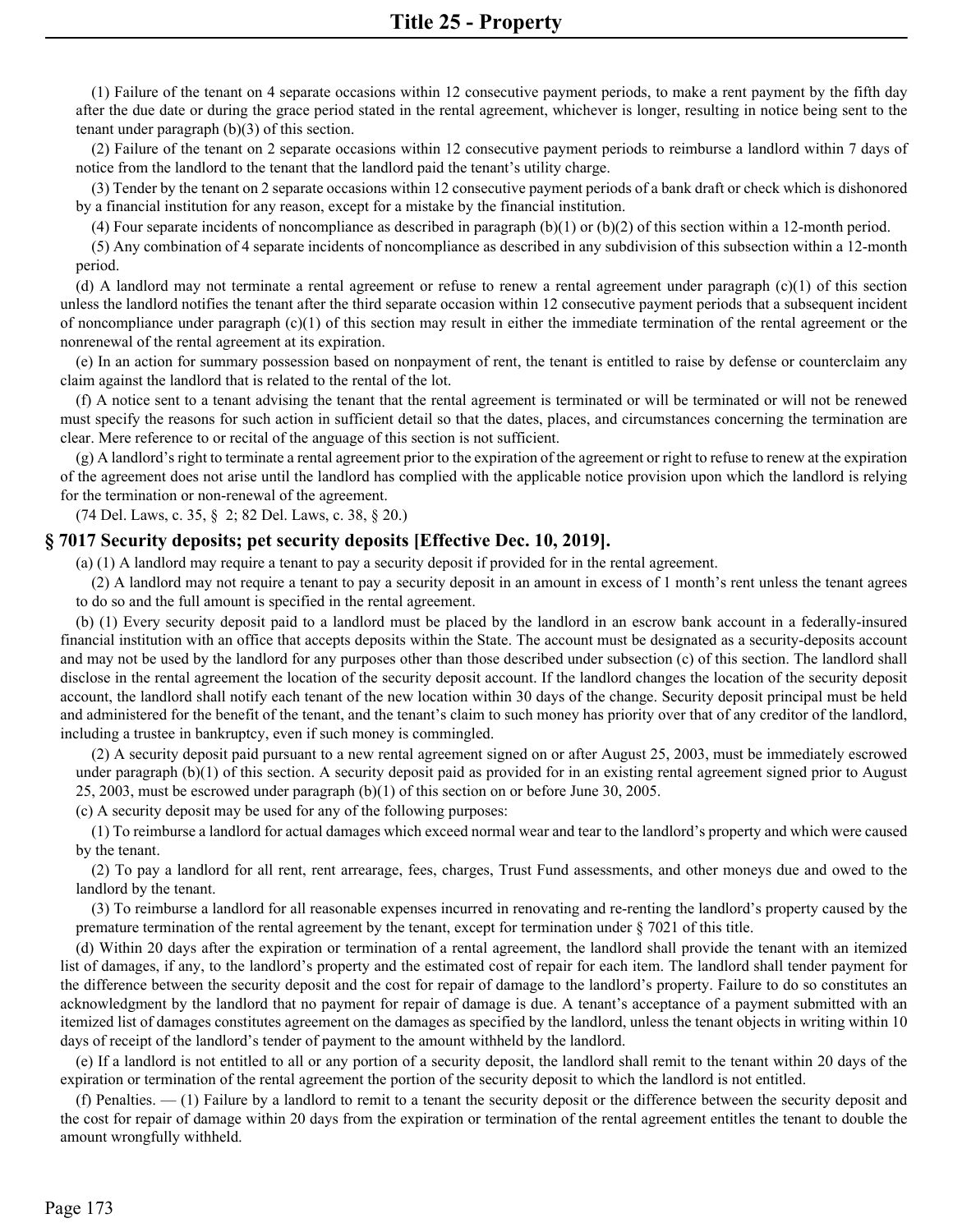(2) Failure by a landlord to disclose the location of the security deposit account within 20 days of a written request by a tenant or failure by a landlord to deposit a security deposit in a federally-insured financial institution with an office that accepts deposits within the State results in forfeiture of the security deposit by the landlord to the tenant. Failure by a landlord to return the full security deposit to a tenant under this paragraph within 20 days from the effective date of forfeiture entitles the tenant to double the amount of the security deposit.

(g) All communications and notices required under this section must be directed to a landlord at the address specified in the rental agreement and to a tenant at an address specified in the rental agreement or at a forwarding address, if a forwarding address was provided to the landlord in writing by the tenant. Failure by a tenant to provide a forwarding address relieves the landlord of the responsibility to give notice pursuant to this section and removes the landlord's liability for double the amount of the security deposit. However, the landlord continues to be liable to the tenant for any unused portion of the security deposit if, within 1 year from the expiration or termination of the rental agreement, the tenant makes a claim in writing to the landlord.

(h) Pet deposits. — (1) A landlord may require a tenant to pay a pet security deposit for each pet if provided for in the rental agreement. Damage to a landlord's property caused by a tenant's pet must first be deducted from the pet security deposit. If the pet deposit is insufficient, pet damages may be deducted from the tenant's nonpet security deposit.

(2) If a nonpet security deposit is insufficient to cover nonpet damages under subsection (c) of this section, damages may be deducted from the pet security deposit even if such damages were not caused by a pet. A pet security deposit is a type of security deposit and is subject to subsections  $(b)$ ,  $(d)$ ,  $(e)$ ,  $(f)$ , and  $(g)$  of this section.

(3) A landlord may not require a tenant to pay a pet security deposit in an amount in excess of 1 month's rent, unless the tenant agrees to do so and the full amount is specified in the rental agreement.

(4) A landlord may not require a pet security deposit from a tenant if the pet is a certified and trained support animal for a person with a disability who is a resident of a manufactured home on a rented lot.

(5) Notwithstanding legal ownership of a pet, for purposes of this subchapter, a pet that resides in a manufactured home, or on the lot where the home is located in a manufactured home community, is deemed owned and controlled by a tenant who resides in the manufactured home.

(i) If a rental agreement so specifies, a landlord may increase a security deposit commensurate with an increase in rent. If an increase of the security deposit exceeds 10 percent of the monthly rent, the tenant may choose to pay the increase in the security deposit prorated over the term of the rental agreement but not to exceed 12 months, except in the case of a month-to-month tenancy, in which case payment of the increase may not be prorated over a period in excess of 4 months unless mutually agreed to by the landlord and tenant.

(25 Del. C. 1953, § 7013; 58 Del. Laws, c. 286; 58 Del. Laws, c. 472, § 4; 65 Del. Laws, c. 446, § 1; 74 Del. Laws, c. 35, § 2; 74 Del. Laws, c. 147, § 11; 82 Del. Laws, c. 38, § 21.)

## **§ 7018 Rules [Effective Dec. 10, 2019].**

(a) A landlord may promulgate reasonable written rules concerning the occupancy and use of the premises and the use of the landlord's property, and concerning the behavior of manufactured home community tenants, residents, guests, and visitors, provided that the rules further any of the following purposes:

(1) Promoting the health, safety, or welfare of tenants, residents, guests, or visitors.

(2) Promoting the residents' quiet enjoyment.

(3) Preserving the property values of tenants or the landlord.

(4) Promoting the orderly and efficient operation of the manufactured home community.

(5) Preserving the tenants' or landlords' property from abuse.

(b) A landlord may not arbitrarily or capriciously enforce a rule. A landlord may choose not to enforce a rule based upon the documented special needs or hardship of a tenant or resident without waiving the right to the later enforcement of the rule as to that tenant or resident or any other tenant or resident.

(c) A landlord may amend an existing rule at any time, but the amended rule is not effective until the date specified in the amended rule or 60 days after the landlord delivers to the tenant written notice of the amended rule, whichever is later.

(1) Within 10 days of the landlord's notice of an amended rule, a committee, not to exceed 5 members, may be chosen by any method agreed to by the tenants of the manufactured home community.

(2) The committee shall meet with the landlord at a mutually convenient time and place to discuss the amended rule.

(3) At the meeting, the landlord shall disclose and explain all material factors and present any supporting documentation for the amended rule.

(65 Del. Laws, c. 446, § 1; 74 Del. Laws, c. 35, § 2; 82 Del. Laws, c. 38, § 22.)

## **§ 7019 Retaliatory acts prohibited [Effective Dec. 10, 2019].**

(a) Retaliatory acts are prohibited.

(b) A retaliatory act is an attempted or completed act on the part of a landlord to pursue an action against a tenant for summary possession, to terminate a tenant's rental agreement, to cause a tenant to move involuntarily from a rented lot in the manufactured home community, or to decrease services to which a tenant is entitled under a rental agreement, after any of the following occur: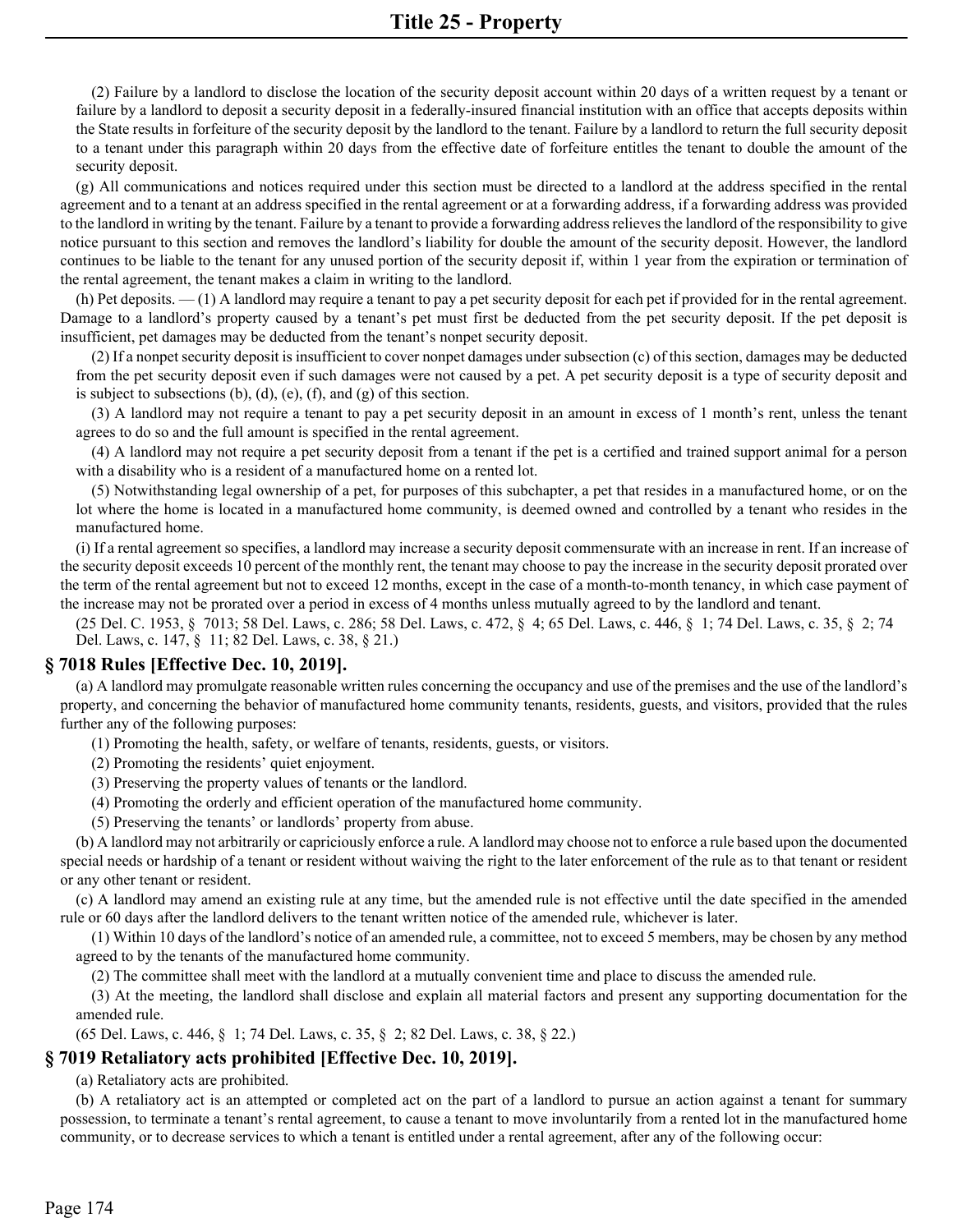(1) The tenant has complained in good faith to either the landlord or to an enforcement authority about a condition affecting the premises of the manufactured home community which constitutes a violation under subchapters I through V of this chapter or a violation of a housing, health, building, sanitation, or other applicable statute or regulation.

(2) An enforcement authority has instituted an enforcement action based on a complaint by the tenant for a violation under subchapters I through V of this chapter or a violation of a housing, health, building, sanitation, or other applicable statute or regulation with respect to the premises.

(3) The tenant has formed or participated in a manufactured home tenants' organization or association.

(4) The tenant has filed a legal action against the landlord or the landlord's agent for any reason.

(c) If a tenant proves that a landlord attempted to commit or committed an act under subsection (b) of this section within 90 days of the tenant's action under paragraphs (b)(1) through (b)(4) of this section, the landlord's act is presumed to be a retaliatory act.

(d) Affirmative defenses to a claim that a landlord attempted to commit or committed a retaliatory act include proof by a preponderance of the evidence of any of the following:

(1) The landlord had due cause for termination of the rental agreement under subchapters I through V of this chapter and gave the required notice to the tenant.

(2) The tenant's legal action against the landlord relates to a condition caused by the lack of ordinary care by the tenant or by a resident of the tenant's manufactured home or by a guest or visitor on the premises with the tenant's or resident's consent.

(3) The rented lot was in substantial compliance with all applicable statutes and regulations on the date of the filing of the tenant's legal action against the landlord.

(4) The landlord could not have reasonably remedied the condition complained of by the tenant by the date of the filing of the tenant's legal action against the landlord.

(e) A tenant subjected to a retaliatory act set forth in subsection (b) of this section is entitled to recover the greater of 3 months' rent, or 3 times the damages sustained by the resident, in addition to the court costs of the legal action.

(25 Del. C. 1953, § 7009; 58 Del. Laws, c. 286; 58 Del. Laws, c. 472, § 4; 65 Del. Laws, c. 446, § 1; 66 Del. Laws, c. 268, § 1; 69 Del. Laws, c. 291, § 98(c); 70 Del. Laws, c. 186, § 1; 74 Del. Laws, c. 35, § 2; 82 Del. Laws, c. 38, § 23.)

## III Landlord Obligations and Tenant Remedies [Effective Dec. 10, 2019]

## **§ 7020 Fees; services; utility rates [Effective Dec. 10, 2019].**

(a) A "fee" or "charge" is a monetary obligation, other than lot rent, designated in a fee schedule pursuant to subsection (b) of this section and assessed by a landlord to a tenant for a service furnished to the tenant, or for an expense incurred as a direct result of the tenant's use of the premises or of the tenant's acts or omissions. A fee or charge may be considered as rent for purposes of termination of a rental agreement, summary possession proceedings, or for other purposes if specified in this title.

(b) A landlord must clearly disclose all fees in a fee schedule attached to each rental agreement.

(c) A landlord may assess a fee if the fee relates to a service furnished to a tenant or to an expense incurred as a direct result of the tenant's use of the premises. However, a fee that is assessed due to the tenant's failure to perform a duty arising under the rental agreement may be assessed only after the landlord notifies the tenant of the failure and allows the tenant 5 days after notification to remedy or correct the failure to perform. A tenant's failure to pay the fee within 5 days of notification is a basis for termination of the rental agreement under § 7016 of this title.

(d) A prospective tenant in a manufactured home community may be required to pay an application fee to be used by the landlord to determine the prospective tenant's credit worthiness. A landlord may not charge an application fee that exceeds the greater of 10% of the monthly lot rent or \$50. A landlord shall, upon receipt of any money paid as an application fee, furnish a receipt to the prospective tenant for the full amount paid by the prospective tenant, and shall maintain, for a period of at least 2 years, complete records of all application fees charged and the amount received for each fee. If a landlord unlawfully demands or charges more than the allowable application fee, the prospective tenant is entitled to damages equal to double the amount demanded or charged as an application fee by the landlord.

(e) If a landlord pays a tenant's utility charge to a third party due to the tenant's failure to pay the utility charge, the charge is considered a pass-through utility charge. In addition to any late charge paid by the landlord to the third party, the landlord may assess a third-partypayment fee not to exceed the greater of 5% of the total payment by the landlord to the third party or \$25.

(f) A landlord may assess a late-payment fee for the late payment of rent if all of the following apply:

(1) The rent is not paid within 5 days after the due date specified in the rental agreement.

(2) The rental agreement provides for a late-payment fee.

(g) A landlord may assess an optional-user fee for the use of designated facilities or services. Failure of a tenant to pay an optionaluser fee for requested use of a facility or service may not be the basis for termination of the rental agreement. However, continued use of the requested facility or service without paying the optional-user fee may result in termination of the rental agreement under § 7016 of this title. Optional-user fees include fees for the use of a swimming pool, marine facilities, and tennis courts.

(h) The amount of an optional-user fee must be reasonably related to the cost of providing the facility or service upon which the fee is based.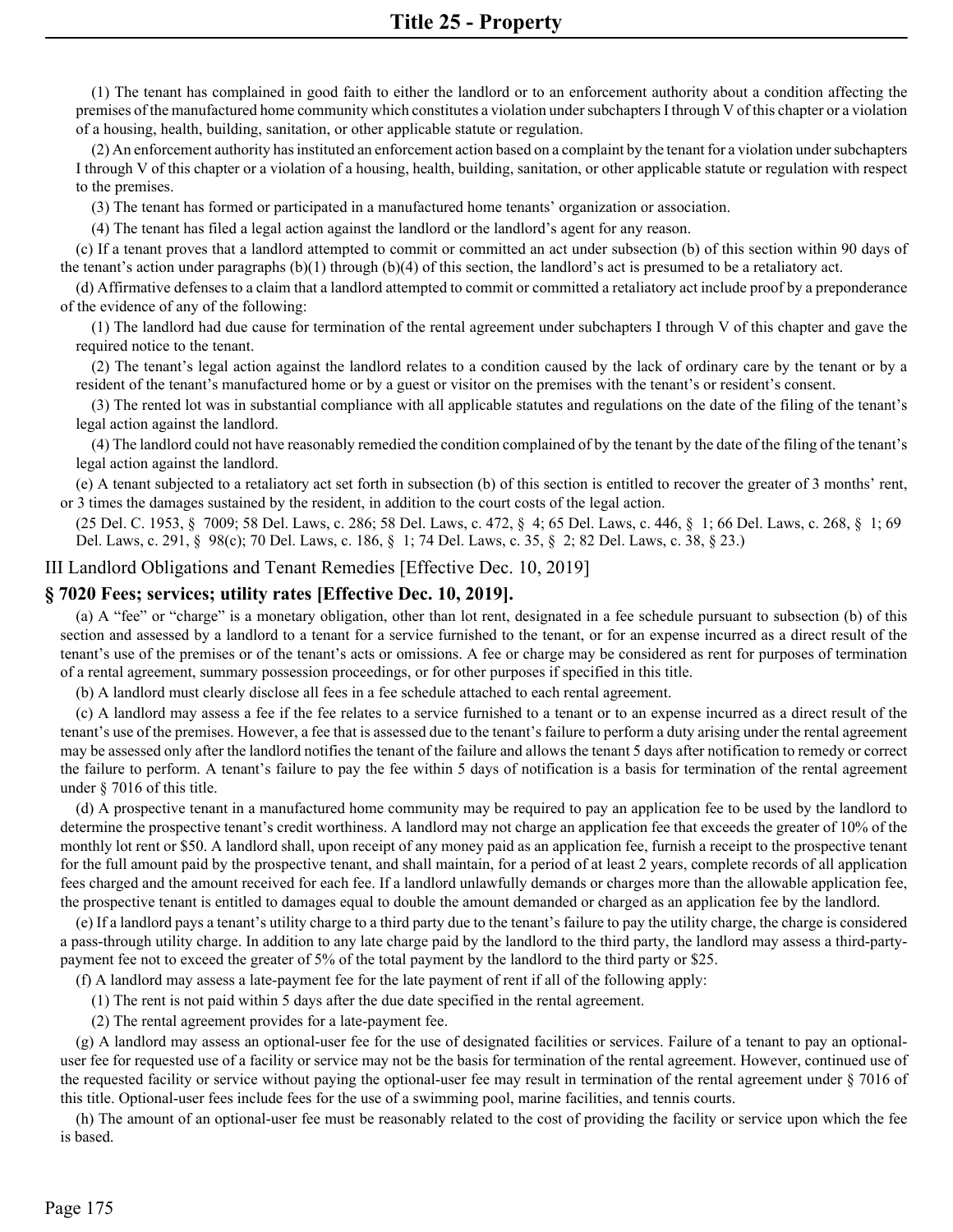(i) A fee may not be increased more than once during any 12-month period. A utility rate may be adjusted as provided in subsection (j) of this section. A landlord shall notify a tenant in writing of any fee increase or additional fee at least 60 days prior to the effective date of the increase or addition. A fee increase or an additional fee is unenforceable unless proper written notice has been given to the tenant.

(j) A landlord may charge a tenant for utilities provided by the landlord to the tenant under the terms of the rental agreement. The rate charged by a landlord for a utility may not exceed the utility's retail consumer rate, and the rate charged by the landlord may be adjusted without notice on a monthly basis.

(k) A landlord may not assess an entrance or exit fee. An entrance fee is any fee assessed by a landlord to a tenant prior to the tenant's occupancy of a rented lot, except for an application fee or a security deposit, or for those fees or charges for utilities, for direct services actually rendered, or for the use of facilities, all of which must be identified and described in the rental agreement or in a separate notice under § 7008 of this title. An exit fee is a fee assessed by a landlord to a tenant immediately prior to or after the tenant's final departure from the rented lot, except for those fees or charges for direct services actually rendered by the landlord which would not otherwise be provided without charge in the normal course of business.

(l) If a utility, facility, or service previously provided pursuant to the rental agreement is discontinued, the landlord shall adjust the tenant's rent, charge, or fee payment by deducting the landlord's direct operating costs of providing the discontinued utility, facility, or service. An adjustment is determined as follows:

(1) No less than 60 days prior to the discontinuance of the utility, facility, or service, the landlord shall notify all affected tenants of the discontinuance, and include in the notification an explanation of the discontinuance and the reduction in the direct operating cost, if any, associated with the discontinuance.

(2) Within 10 days after the landlord's notice pursuant to paragraph  $(1)$  of this section, the tenants may form a committee not to exceed 5 members. The committee and the landlord shall meet together at a mutually convenient time and place to discuss the discontinuance of the utility, facility, or service.

(3) At the meeting, the landlord shall disclose and explain all material factors for the proposed discontinuation of the utility, facility, or service, together with supporting documentation. The reduction in the direct operating cost of the utility, facility, or service, as determined by an independent public accountant or certified public accountant paid for by the landlord, is binding upon both the landlord and the tenants.

(m) Notwithstanding any other provision in this chapter, where there exists a community center available for use by community tenants, the community owner or landlord shall not refuse to make such community center available to a tenant's association or to a group of tenants, whose purpose of such use is to address matters affecting or relating to such tenants' rights, obligations, or privileges in, about, or relating to the manufactured home community. The use of the community center for such meetings shall be at no additional charge to the tenants as imposed for ordinary use by tenants and the landlord shall honor the request for use of the community center by the tenants' association or group of tenants within 14 days after a request to the landlord has been made. The tenants shall abide by all existing rules and regulations established for the community center.

(65 Del. Laws, c. 446, § 1; 74 Del. Laws, c. 35, § 2; 77 Del. Laws, c. 390, § 1; 82 Del. Laws, c. 38, § 25.)

# **§ 7021 Termination of rental agreement by tenant during first month of occupancy; during first 18 months of occupancy [Effective Dec. 10, 2019].**

(a) If a landlord fails to substantially comply with the provisions of a rental agreement, or if there is a material noncompliance with this subchapter or any statute, ordinance, or regulation governing the landlord's maintenance or operation of the manufactured home community, a tenant may, upon written notice to the landlord, terminate the rental agreement and vacate the rented lot by removing that tenant's manufactured home and all personal possessions at any time during the first month of occupancy. The tenant has no further obligation to pay rent after the date of vacating the lot. A tenant retains the right to terminate a rental agreement beyond the first month of occupancy if the tenant remains in possession of the lot in reliance on the written promise by the landlord to correct the condition or conditions which would justify termination of the agreement by the tenant during the first month of occupancy.

(b) If a condition exists which deprives a tenant of a substantial part of the benefit and enjoyment of the bargain pursuant to the rental agreement, the tenant may notify the landlord in writing of the condition, and, if the landlord does not remedy the condition within 15 days from the date of mailing, the tenant may terminate the rental agreement and vacate the rented lot by removing the tenant's own manufactured home and all personal possessions. The tenant has no further obligation to pay rent after the date of vacating the lot. Notice pursuant to this subsection need not be given if the condition renders the premises uninhabitable or poses an imminent threat to the health, safety, or welfare of the tenant or a resident of the tenant's manufactured home.

(c) A tenant may not terminate a rental agreement pursuant to this section for a condition caused by lack of due care by the tenant, a resident of the tenant's manufactured home, or any other person on the premises with the tenant's or resident's consent.

(d) If a condition referred to in subsection (a) or (b) of this section was caused by the landlord, the tenant may recover any damages sustained as a result of the condition, including reasonable expenditures necessary to obtain adequate substitute housing while the manufactured home is uninhabitable or while an imminent threat to health, safety, or welfare exists, or while the tenant is deprived of a substantial part of the benefit and enjoyment of the bargain pursuant to the rental agreement prior to the termination of the rental agreement by the tenant, and for a reasonable length of time following the termination of the rental agreement.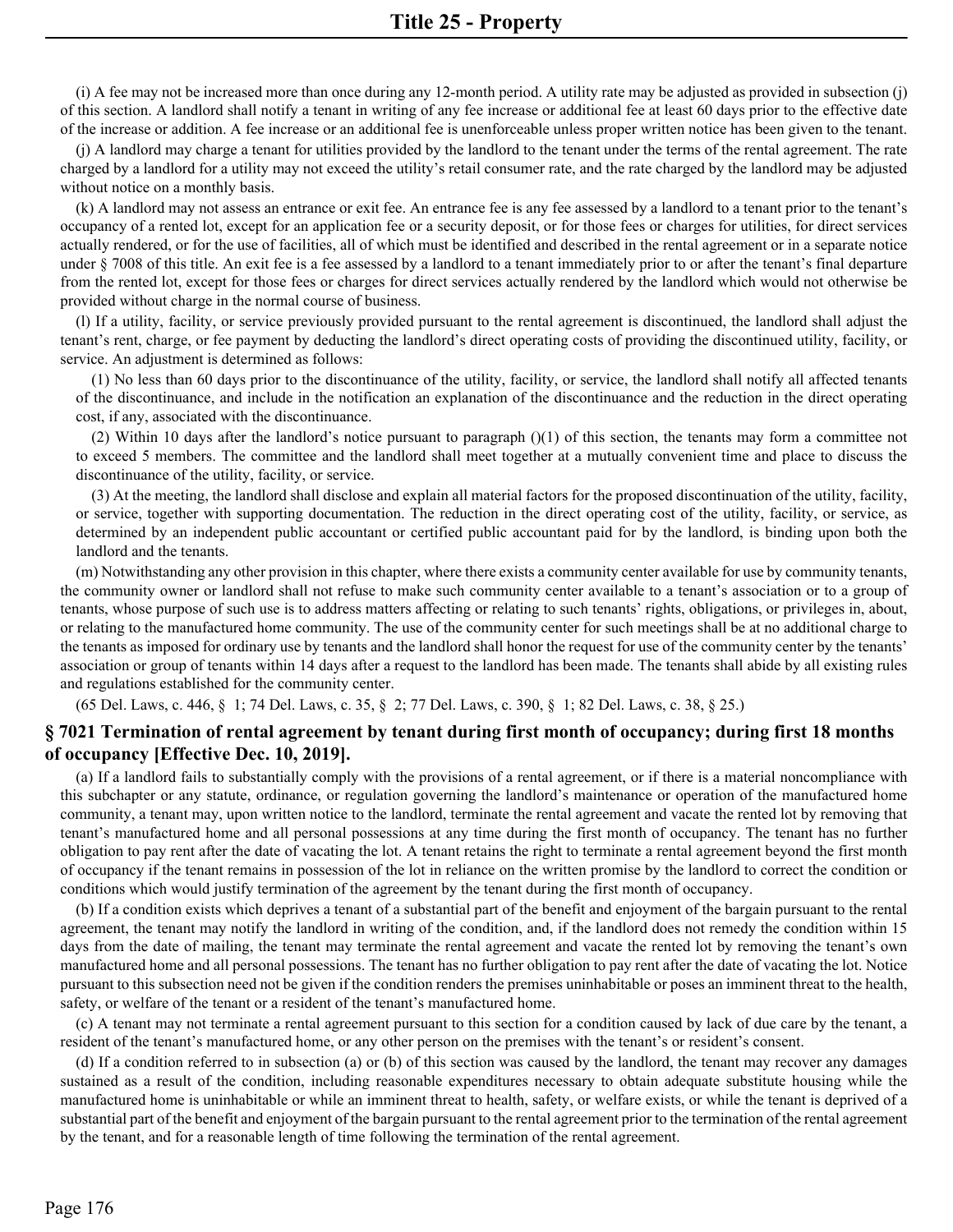(e) If a landlord or the landlord's authorized representative intentionally misrepresents a material fact regarding a manufactured home community, the scope or extent of services provided by the landlord, or a provision of a rental agreement in a brochure, newspaper, radio, or television advertisement, or other document or advertisement, for the purpose of inducing a tenant to enter into a rental agreement, and the tenant reasonably relies upon the misrepresentation to the tenant's detriment when entering into the rental agreement, the tenant has the right to terminate the rental agreement within 18 months of execution of the rental agreement.

(82 Del. Laws, c. 38, § 26.)

# **§ 7022 Lot Rental Assistance Program [For application of this section, see 79 Del. Laws, c. 304, § 7] [Effective Dec. 10, 2019].**

(a) A homeowner or tenant in a manufactured home community who is eligible for Social Security Disability (SSD) or Supplemental Security Income (SSI) benefits or who is 62 years of age or older is eligible for lot rental assistance from the manufactured home community owner if the homeowner or tenant meets all of the following criteria:

(1) The homeowner or tenant must have owned the manufactured home or resided in the home in the manufactured home community prior to July 1, 2006.

(2) The homeowner or tenant must reside full time and exclusively in the manufactured home in the manufactured home community, and the manufactured home must be the homeowner's or tenant's only residence.

(3) The lot rent, excluding utility charges and other charges, fees, and assessments that are part of the services rider required under § 7008(a)(9) of this title, must exceed 30% of the income definition, as stated in the Delaware State Housing Authority Fact Book (DSHA Fact Book), or its successor document, for the United States Department of Housing and Urban Development (HUD) for the county median income limits based upon 40% of the county's median income for the number of residents in the home. For purposes of this section, "income" includes the income of all occupants of the manufactured home, whether or not an occupant is a tenant, and of all tenants of the manufactured home, whether or not a tenant is an occupant.

(4) The total liquid assets, including but not limited to bank accounts, stocks, and bonds of the homeowner or homeowners, tenant or tenants, and other residents, may not exceed \$50,000.

(5) The homeowner, tenant, and other residents must provide to the community owner all documentation necessary to determine eligibility for lot rental assistance, such as bank records, eligibility letters, tax returns, and brokerage statements.

(6) The homeowner, tenant, and other residents and the manufactured home must be in substantial compliance with all manufactured home community rules, regulations, and standards.

(b) The homeowner, tenant, and other residents may not be recipients of any other rental assistance funding.

(c) Lot rental assistance or rent credit received by a homeowner or tenant pursuant to this section is not transferable upon the sale of the manufactured home or the transfer of the rental agreement to a third-party purchaser.

(d) A homeowner or tenant who qualifies for lot rental assistance under subsection (a) of this section is entitled to lot rental assistance for a term of 1 year. Lot rental assistance for a qualified homeowner or tenant is a credit which is computed as the difference between the then-current lot rent and 30% of the income definition for the county median income, as stated in the DSHA Fact Book for the number of residents in the home; provided, however, that the lot rent for an eligible homeowner or tenant after application of a lot rental assistance credit may not exceed 30% of the income definition for the county median income, as stated in the DSHA Fact Book for the number of residents in the home.

(e) The homeowner or tenant has the responsibility to reestablish annually eligibility for lot rental assistance if that homeowner or tenant believes that the homeowner or tenant remains eligible for lot rental assistance. The homeowner or tenant must reestablish eligibility within 45 days immediately before the anniversary date of the prior determination of eligibility.

(f) (1) A community owner who is required to participate in the lot rental assistance program shall provide notice of the program to all homeowners and tenants in the community, and shall provide, under paragraph (f)(2)a. or (f)(2)b. of this section, renewal notices to all program participants at least 45 days before a participant's term of assistance expires. If the community owner does not provide a renewal notice, the lot rental assistance credit remains in effect until 45 days after the community owner provides notice. Upon receiving notice, a homeowner or tenant has 45 days to reestablish program eligibility by providing necessary documents and information to the community owner. If the homeowner or tenant fails to reestablish eligibility within 45 days of notice, the community owner may terminate the lot rental assistance credit.

(2) a. Unless otherwise specified, renewal notice required by this subsection may be served personally upon a homeowner or tenant of a manufactured home community by leaving a copy of the notice at the homeowner's or tenant's dwelling place with an adult person who resides therein.

b. In lieu of personal service, renewal notice required by this subsection may be sent by regular first class mail with proof of mailing or by certified mail, return receipt requested, to the homeowner or tenant at the address of the homeowner's or tenant's rented lot, or at an alternative address which the homeowner or tenant provided in writing to the community owner.

(g) During the period of any lot rental assistance, a homeowner or tenant must remain current with payment of rent after the application of the lot rental assistance credit, as well as with payment of utility fees and other charges and assessments. If the homeowner or tenant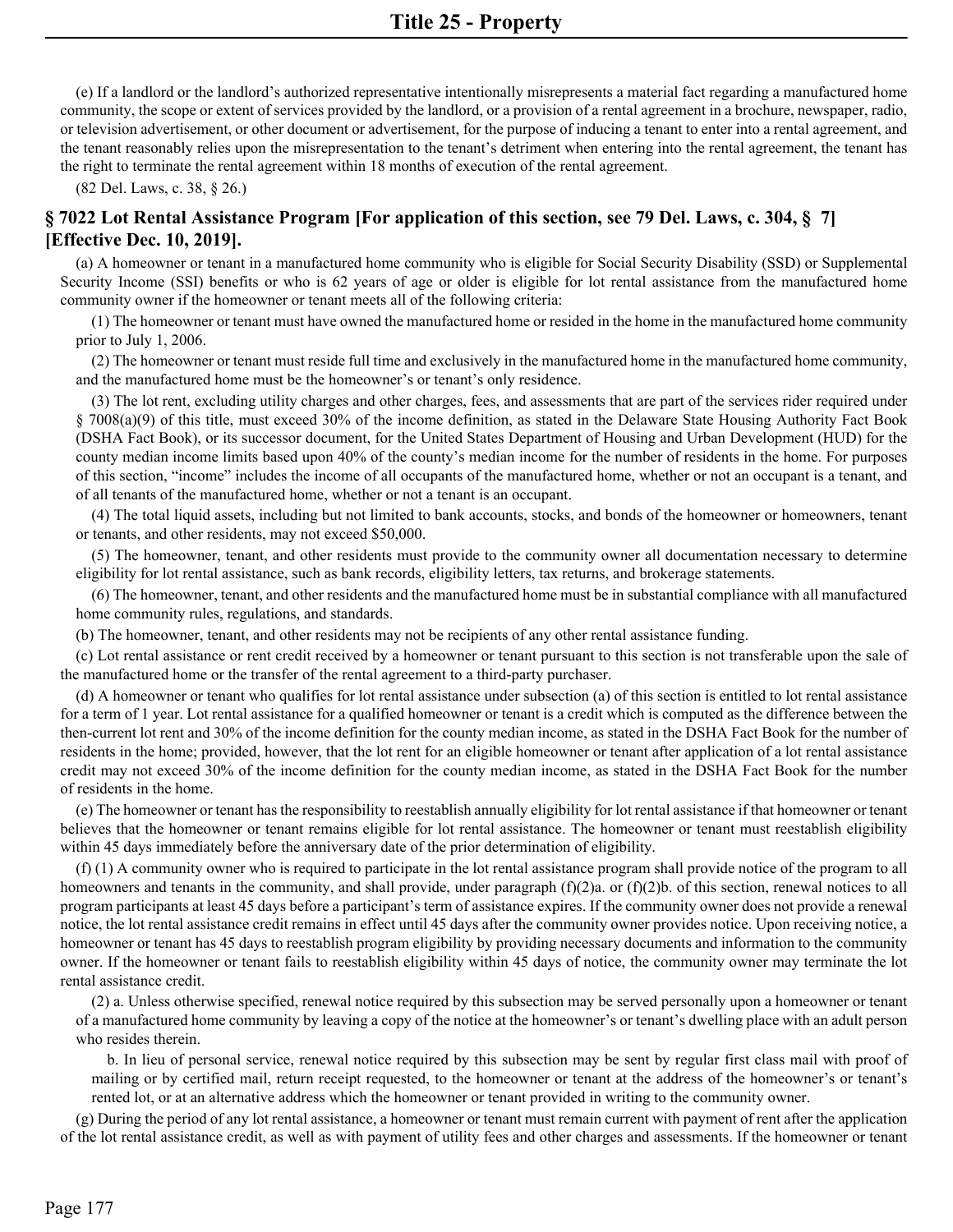does not pay all lot rent after the application of the lot rental assistance credit, as well as pay utility fees and other charges and assessments on or before the due date or during the grace period provided under the law or otherwise, then the lot rental assistance credit may be immediately terminated upon notice, and the homeowner or tenant will not be eligible for further lot rental assistance.

(h) A homeowner or tenant receiving lot rental assistance credit must notify the community owner immediately of any substantial change in that homeowner's or tenant's financial situation or in the composition of the household.

(i) Any intentional misrepresentation by an applicant of that applicant's financial situation or living arrangements which, if the truth were known, would have resulted in the denial of lot rental assistance shall result in the immediate termination of all lot rental assistance, and an immediate obligation to reimburse all credits received under the lot rental assistance program to the point of the initial misrepresentation. A community owner may treat the amounts due and owing as a rent delinquency.

(j) A community owner shall treat all documents and information submitted for the lot rental assistance program as confidential and may not disclose the documents or information publicly or use them in any manner other than to determine eligibility under the lot rental assistance program. Any intentional public dissemination of confidential information provided pursuant to the lot rental assistance program is subject to civil relief which is reasonable and appropriate under Delaware law.

(k) Nothing in this section prohibits the owner of a manufactured home community from offering a lot rental assistance program that provides benefits over and above the benefits set forth in this section, or that extends eligibility for participation in the program.

(l) The provisions of this section do not apply to a manufactured home community with 25 or fewer manufactured home lots; provided, however, that an owner of such a manufactured home community may voluntarily offer a lot rental assistance program to the homeowners and tenants of the community.

(m) For the purpose of benefiting persons aged 62 and older, this section establishes a narrow exception to the prohibition against housing discrimination on the basis of "age" under Chapter 46 of Title 6, otherwise known as Delaware's Fair Housing Act [§ 4600 et seq. of Title 6].

(75 Del. Laws, c. 382, § 7; 70 Del. Laws, c. 186, § 1; 79 Del. Laws, c. 63, § 2; 82 Del. Laws, c. 38, § 27.)

#### **Subchapter III**

## **Termination of Rental Agreement; Change in Land Use [Effective Dec. 10, 2019]**

#### **§ 7023 Change of use; conversion [Effective Dec. 10, 2019].**

This subchapter governs a change in use of a manufactured home community, under § 7024(b) of this title, to any use other than a conversion of the community to a manufactured home cooperative or condominium community, which is governed by Chapter 71 of this title.

(74 Del. Laws, c. 35, § 2; 82 Del. Laws, c. 38, § 29.)

## **§ 7024 Termination or nonrenewal of rental agreement by landlord; due cause; change in land use [Effective Dec. 10, 2019].**

(a) A landlord may terminate a rental agreement for a lot in a manufactured home community before it expires or may refuse to renew an agreement only for due cause. "Due cause" means any of the following:

(1) An intended change in the use of the land of a manufactured home community under subsection (b) of this section.

(2) The grounds for termination under § 7016 of this title.

(b) If a change is intended in good faith in the use of land on which a manufactured home community or a portion of a manufactured home community is located and the landlord intends to terminate or not renew a rental agreement, the landlord shall do all of the following:

(1) Provide all tenants affected with at least a 1-year termination or nonrenewal notice, which informs the tenants of the intended change of use and of their need to secure another location for their manufactured homes. The landlord may not increase the lot rental amount of an affected tenant after giving notice of a change in use.

(2) Give all notice required by this section in writing. All notice must be posted on the affected tenant's manufactured home and sent to the affected tenant by certified mail, return receipt requested, addressed to the tenant at an address specified in the rental agreement or at the tenant's last known address if an address is not specified in the rental agreement.

(3) Provide, along with the 1-year notice required by paragraph (b)(1) of this section, a relocation plan (Plan) to each affected tenant of the manufactured home community. The Plan must be written in a straightforward and easily comprehendible manner and include all of the following:

a. The location, telephone number, and contact person of other manufactured home communities, known to the landlord after reasonable effort, within a 25-mile radius of the manufactured home community where the change of land use is intended.

b. The location, telephone number, and contact person of housing for tenants with disabilities and for older tenants, known to the landlord after reasonable effort, within a 25-mile radius of the manufactured home community where the change of land use is intended.

c. A listing, known to the landlord after reasonable effort, of government and community agencies available to assist tenants with disabilities and older tenants.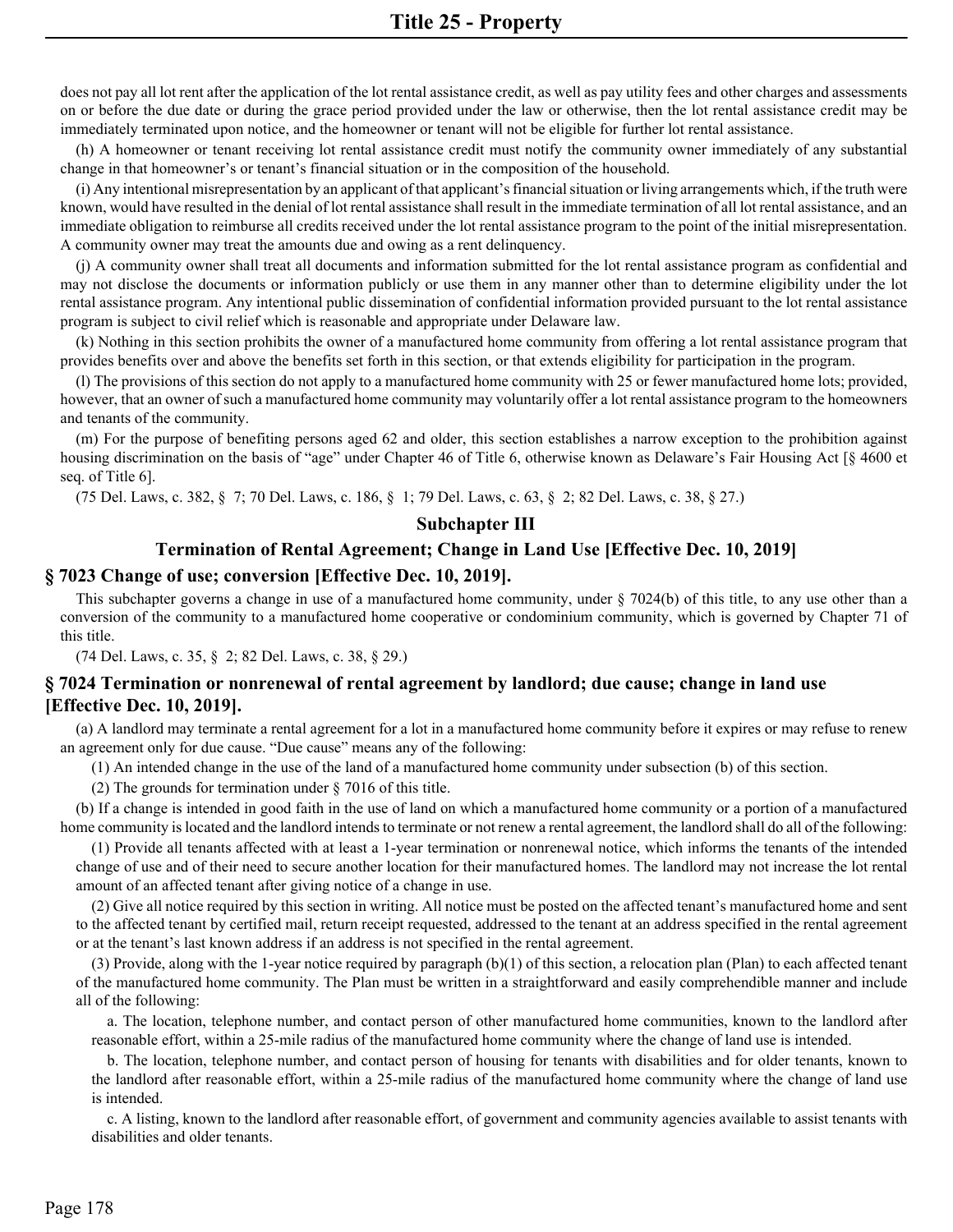d. A basic description of relocation and abandonment procedures and requirements.

e. A preliminary indication of whether a tenant's manufactured home can or cannot be relocated.

f. A copy of this section of the Code.

(4) Submit the Plan to the Delaware Manufactured Home Relocation Authority at the same time that the Plan is submitted to the affected tenants.

(5) Update the Plan and distribute the updated Plan every 3 months. If the landlord fails to provide a quarterly update to each affected tenant and to the Authority, the date of termination of the tenant's rental agreement will be extended by 1 month for each omitted quarterly update.

(6) During the relocation process observe and comply with all federal, state, and local laws relating to older tenants and tenants with disabilities.

(c) If a manufactured home community owner does not in good faith intend to change the land use of the community, yet provides a homeowner or tenant with a termination or nonrenewal notice pursuant to subsection (b) of this section, the community owner has committed the act of misrepresentation with intent to deceive the homeowner or tenant.

(1) A violation of this subsection is subject to all of the following civil penalties:

a. A cease and desist order.

b. Payment of a monetary penalty of not more than \$250 for each violation.

c. Restitution.

d. Such other relief as is reasonable and appropriate.

e. Double the monetary penalty if the homeowner or tenant is over 65 years old.

(2) Prima facie evidence that a community owner did not intend in good faith to change land use includes evidence that the community owner reused the land for lot rentals for manufactured homes within 7 years of providing a tenant with a termination or nonrenewal notice, and did not make a material and bonafide effort to change the subdivision plan or zoning designation, or both.

(3) A court may award attorneys' fees and costs to a homeowner if it determines that the community owner violated this section.

(d) If a landlord has given the required notice to a tenant and has fulfilled all other requirements of this subchapter, the failure of the Authority to perform its duties or authorize payments does not prevent the landlord from completing the change in use of land.

(25 Del. C. 1953, § 7011; 58 Del. Laws, c. 286; 58 Del. Laws, c. 472, § 4; 65 Del. Laws, c. 446, § 1; 66 Del. Laws, c. 268, § 1; 74 Del. Laws, c. 35, § 2; 75 Del. Laws, c. 375, §§ 2, 3; 82 Del. Laws, c. 38, § 30.)

## **Subchapter IV**

## **Right of First Offer**

## **§ 7026 Right of first offer; duty to negotiate in good faith, penalties for noncompliance [Effective Dec. 10, 2019].**

(a) If a community owner has decided to sell, transfer, or convey all or part of the community, the community owner and the homeowner association shall negotiate in good faith for the sale, transfer, or conveyance of the community to the homeowner association. If a party fails to negotiate in good faith, the court shall award reasonable attorneys' fees to the prevailing party.

(b) If a community owner or a homeowner association fails to comply with any provision of this section, either party has standing to seek equitable relief, including declaratory relief, injunctive relief, and the appointment of a receiver. The offending party is liable for actual damages. If a court of competent jurisdiction finds that the offending party wilfully and intentionally failed to comply with the requirements of this section, it is a per se violation of the Consumer Fraud Statute, § 2511 et seq. of Title 6, and the aggrieved party may be entitled to recover treble damages. In any action under this section, the court may award reasonable attorneys' fees and costs.

(c) Chapter 71 of this title does not apply to the sale, transfer, or conveyance of manufactured home communities under this section. (74 Del. Laws, c. 35, § 2; 70 Del. Laws, c. 186, § 1; 76 Del. Laws, c. 336, § 1; 77 Del. Laws, c. 238, §§ 2-20; 79 Del. Laws, c. 330, § 1; 82 Del. Laws, c. 38, § 32.)

# **§ 7027 Right of first offer; notice required before sale of manufactured home community [Effective Dec. 10, 2019].**

(a) Upon reaching a decision to sell, transfer, or convey all or part of a manufactured home community, the manufactured home community's owner shall provide notice of the homeowner association's right of first offer to purchase all or part of the community to the community's homeowner association if one exists, to the Delaware Manufactured HomeOwners Association (DMHOA) or its successor, and to the Delaware Manufactured Home Relocation Authority (Authority).

(1) The Authority shall send an annual notice under § 7015 of this title, to all registered community owners, stating that the community owner is required to comply with the requirements of this section if the community owner decides to sell, transfer, or convey all or part of the community. In addition, the notice must state that every manufactured home community must be registered with the Delaware Manufactured Home Relocation Authority, and that all fund assessments must be paid to date prior to the sale, transfer, or conveyance of the community.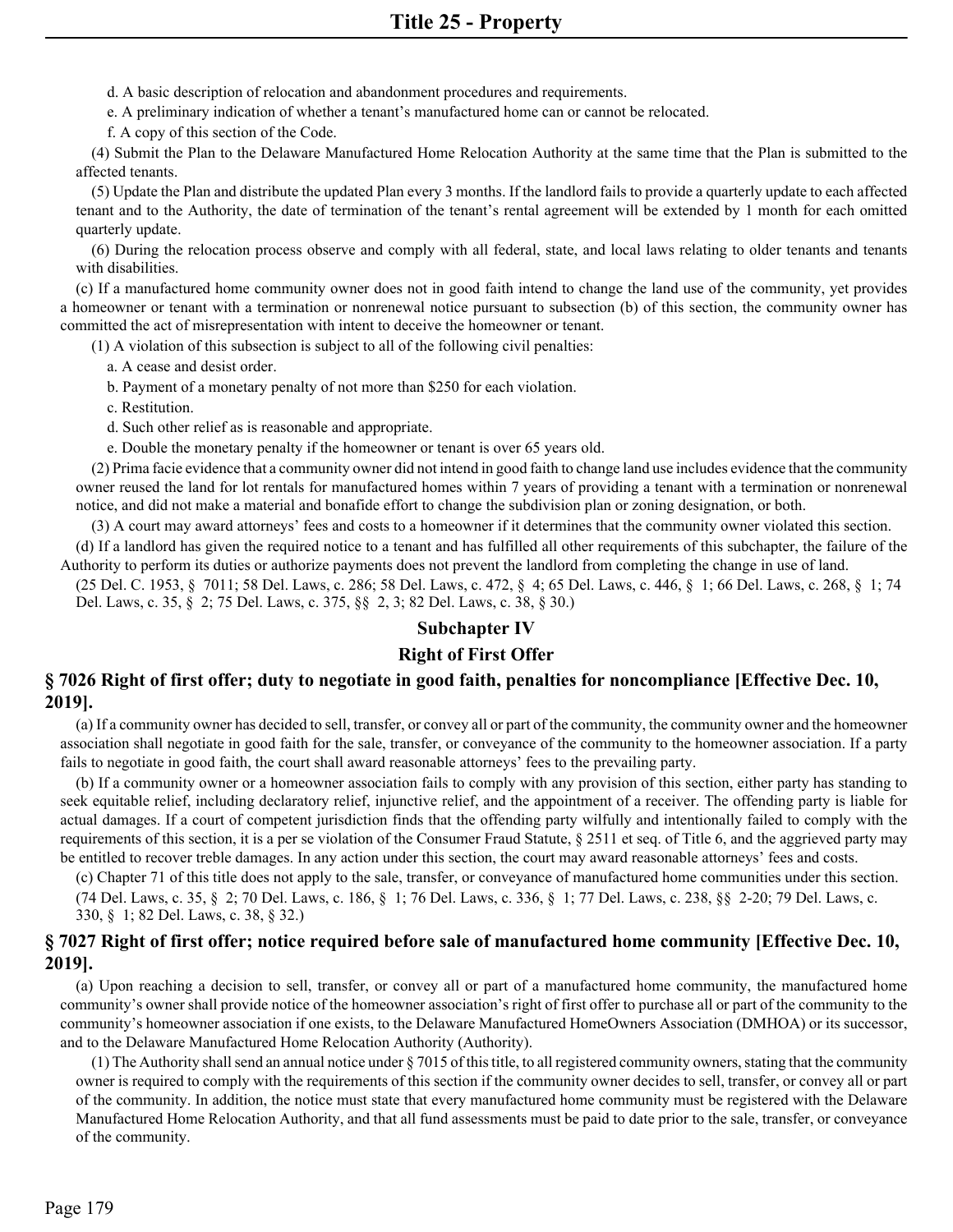(2) The Authority shall notify the manufactured home community's owner if a homeowner association for that community has been registered with the Authority.

(b) (1) If a homeowner association wishes to use its right of first offer under subsection (a) of this section, either directly through a community owner or its designated agent, or indirectly through DMHOA or its successor or through the Authority, that homeowner association must register with the Authority as prescribed by the Authority.

(2) a. There can be only 1 homeowner association per community eligible to participate in the process of this section. That homeowner association must register with the Delaware Manufactured Home Relocation Authority as prescribed by the Authority. The first association to register in compliance with the requirements of this section will be the official homeowner association eligible to participate in the process. In order to be eligible for registration with the Authority, the homeowner association must adopt bylaws.

b. In order to be eligible for registration with the Authority, the homeowner association must comply with all of the following requirements:

1. The homeowner association must be incorporated in the State and under the laws of the State.

2. The homeowner association must have written bylaws that comply with the laws of this State. The bylaws must provide that each homeowner of each home site is automatically entitled to vote as a special member of the association concerning matters related to the purchase of all or part of the community after a notice of right of first offer has been extended to the homeowner association by the community owner. Special members under this paragraph may not be required to meet other preconditions of general membership including the payment of dues.

c. A homeowner who is a community owner, or an employee, agent, or servant of, or who has any business relationship with, the community owner may not directly or indirectly participate in the process, except that the homeowner may vote. Nothing herein prevents a homeowner association, after a vote of the members present, from excluding a community owner, or an employee, agent, or servant of the community owner from a meeting where confidential information relating to the homeowner association's strategies in connection with the purchase will be discussed.

(c) If a community owner intends to offer more than 1 community for sale in a single transaction, a simple majority of members of the respective homeowner associations in Delaware must vote in the affirmative to support their letter of response to the community owner. If a community owner offers a Delaware community for sale, along with 1 or more communities not located in the State, the community owner must afford the residents of the Delaware community a right of first offer as prescribed by this section for their community, separate and apart from the community or communities not located in the State.

(d) (1) a. If the Authority has informed the community owner that a registered homeowner association exists in the community, the community owner shall send the right of first offer directly to the homeowner association. The right of first offer shall be sent by overnight service with signature receipt.

b. The right of first offer also shall be sent indirectly to the homeowner association through DMHOA, or its successor, through the Consumer Protection Unit of the Department of Justice and through the Authority. The right of first offer shall be sent to the Authority, the Consumer Protection Unit of the Office of the Department of Justice or DMHOA, or its successor, by overnight service with signature receipt.

(2) If the Authority has not informed the community owner that a registered homeowner association exists in the community, the community owner must send the right of first offer directly to the Authority. The right of first offer must be sent by overnight service with signature receipt. The right of first offer to the Authority shall include a list of the known names and mailing addresses of all homeowners in the community.

(3) The Authority shall then, within 5 business days of receipt of the community owner's right of first offer, send a summary notice to all homeowners on the list.

a. The summary notice shall inform the homeowners that the community is for sale and they should contact their homeowners association to secure further information. If no homeowners association exists then the homeowner will need to organize a homeowners association meeting the requirements of subsection (b) of this section in order to pursue the right of first offer.

b. The right of first offer shall be extended indirectly to the homeowners through DMHOA or its successor and the Consumer Protection Unit of the Department of Justice. The right of first offer shall be sent to DMHOA and the Consumer Protection Unit of the Department of Justice by the community owner by overnight service with signature receipt.

(4) The right of first offer must include all of the following:

a. A statement that the community owner has decided to sell, transfer, or convey all or part of the community. The statement must indicate the real property and fixtures to be included in the sale of the community.

b. The price and any special conditions material to the transaction for the sale, transfer, or conveyance of the community.

c. A form confidentiality statement indicating that all significant and material information, including operating expenses and other relevant operating and capital expenditure costs related to the community, shall remain confidential and cannot be released to any individual not a signer to the confidentiality statement. The statement may include reasonable penalties for breach of confidentiality.

d. A statement that the confidentiality statement must be signed by any individual of the homeowners association seeking to utilize the confidential information and sent by overnight service with signature receipt to the community owner.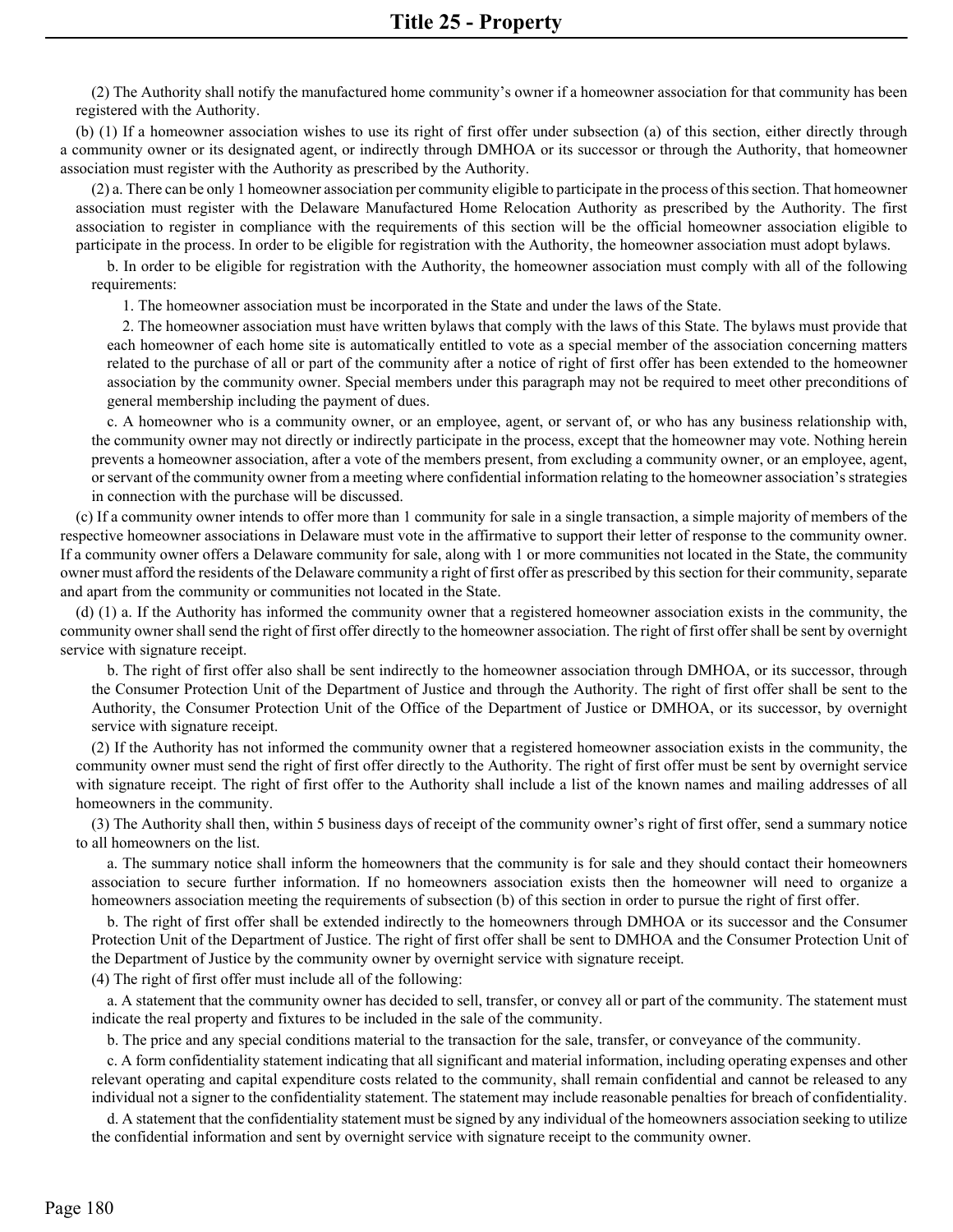e. A statement that once the confidentiality statement is received by the community owner, the community owner will send by overnight service with signature receipt the price and any special conditions material to the transaction for the sale, transfer, or conveyance of the community and all significant and material information, including operating expenses and other relevant operating and capital expenditure costs related to the community.

f. A statement that the homeowner association has 30 calendar days from the date of mailing of the right of first offer to respond to the offer.

(74 Del. Laws, c. 35, § 2; 70 Del. Laws, c. 186, § 1; 76 Del. Laws, c. 336, § 1; 77 Del. Laws, c. 238, §§ 2-20; 79 Del. Laws, c. 330, § 1; 82 Del. Laws, c. 38, § 32.)

## **§ 7028 Right of first offer; notice not required before sale of manufactured home community [Effective Dec. 10, 2019].**

A manufactured home community owner is not required to give notice of or extend a right of first offer to a homeowner association, DMHOA or its successor, or the Authority under the any of the following circumstances:

(1) A bank, mortgage company, or any other mortgagee has foreclosed on the community and the mortgagee is selling the community at a foreclosure sale, or is selling the community after having purchased the community at a foreclosure sale.

(2) The sale, transfer, or conveyance of the community is to a family member of the community owner on the modified Table of Consanguinity under § 7014 of this title or to a trust, the beneficiaries of which are family members of the owner on the modified Table of Consanguinity; or the sale, transfer, or conveyance is to a family member on the modified Table of Consanguinity who is included within the line of intestate succession if the community owner dies intestate.

(3) The sale, transfer, or conveyance is by a partnership to 1 or more of its partners.

(4) The sale, transfer, or conveyance is between joint tenants or tenants-in-common.

(5) The sale, transfer, or conveyance is by gift, devise, or operation of law.

(6) The sale, transfer, or conveyance is pursuant to eminent domain.

(7) The sale, transfer, or conveyance is to an affiliate. An affiliate'' means an individual, corporation, limited partnership, unincorporated association, or entity that holds any direct or indirect ownership interest in the community, except that the notice and extension of the right of first offer must be granted to a homeowner association where the majority interest in the ownership of the community or the power, directly or indirectly, to direct or cause the direction of the management and policies over the community, whether through ownership of voting stock, by contract, or otherwise, is sold, transferred, or conveyed to any individual, corporation, limited partnership, unincorporated association, or other entity which has not held such a direct or indirect ownership interest in the community for 3 or more years.

(8) The sale, transfer, or conveyance is an exchange of the manufactured housing community for all, or substantially all, of other real property under § 1031 of the Internal Revenue Code [26 U.S.C. § 1031] or any other provision of the Internal Revenue Code that allows for exchanges or tax-free exchanges, regardless of whether the exchange also involves the payment of cash or other consideration.

(9) A change in use of the manufactured home community by the existing community owner.

(82 Del. Laws, c. 38, § 32.)

## **§ 7029 Right of first offer; response required by homeowner association [Effective Dec. 10, 2019].**

(a) A homeowner association must respond in writing to the notice of a right of first offer and send the response by overnight service with signature receipt to the community owner or the community owner's agent or attorney within 30 calendar days from the date of the mailing of the notice sent by the community owner to the association or to the Authority. The homeowner association's response must clearly indicate 1 of the following:

(1) The members of the association intend to accept the purchase price and any special conditions material to the transaction for the sale, transfer, or conveyance of the community, as described in the notice of right of first offer.

(2) The members of the association do not accept the price and any special conditions material to the transaction for the sale, transfer, or conveyance of the community, as described in the notice of right of first offer, but that they intend to offer to purchase the community at an alternative price.

(3) The members of the association have no interest in purchasing the community and that they do not intend to proceed any further in the transaction, or, if the members of the association do not respond, they shall be deemed to have notified the community owner that they have no interest in purchasing the community.

(b) If the homeowners association does not respond in material compliance with this section, such failure to respond shall be deemed to serve as notice to the community owner that the homeowners association does not wish to purchase the community.

(c) If the homeowner association responds that it has no interest in purchasing the community, or fails to respond under § 7029, § 7030, § 7031, or § 7032 of this title, the community owner shall file an affidavit of compliance under § 7036 of this title.

(d) Failure of the homeowner association to accept the price and any special conditions material to the transaction for the sale, transfer, or conveyance of the community as stated in the notice of right of first offer; to state an alternative price under  $\S$  7030 of this title; or to respond under § 7032 of this title, eliminates the right of the homeowner association to purchase the community during the remainder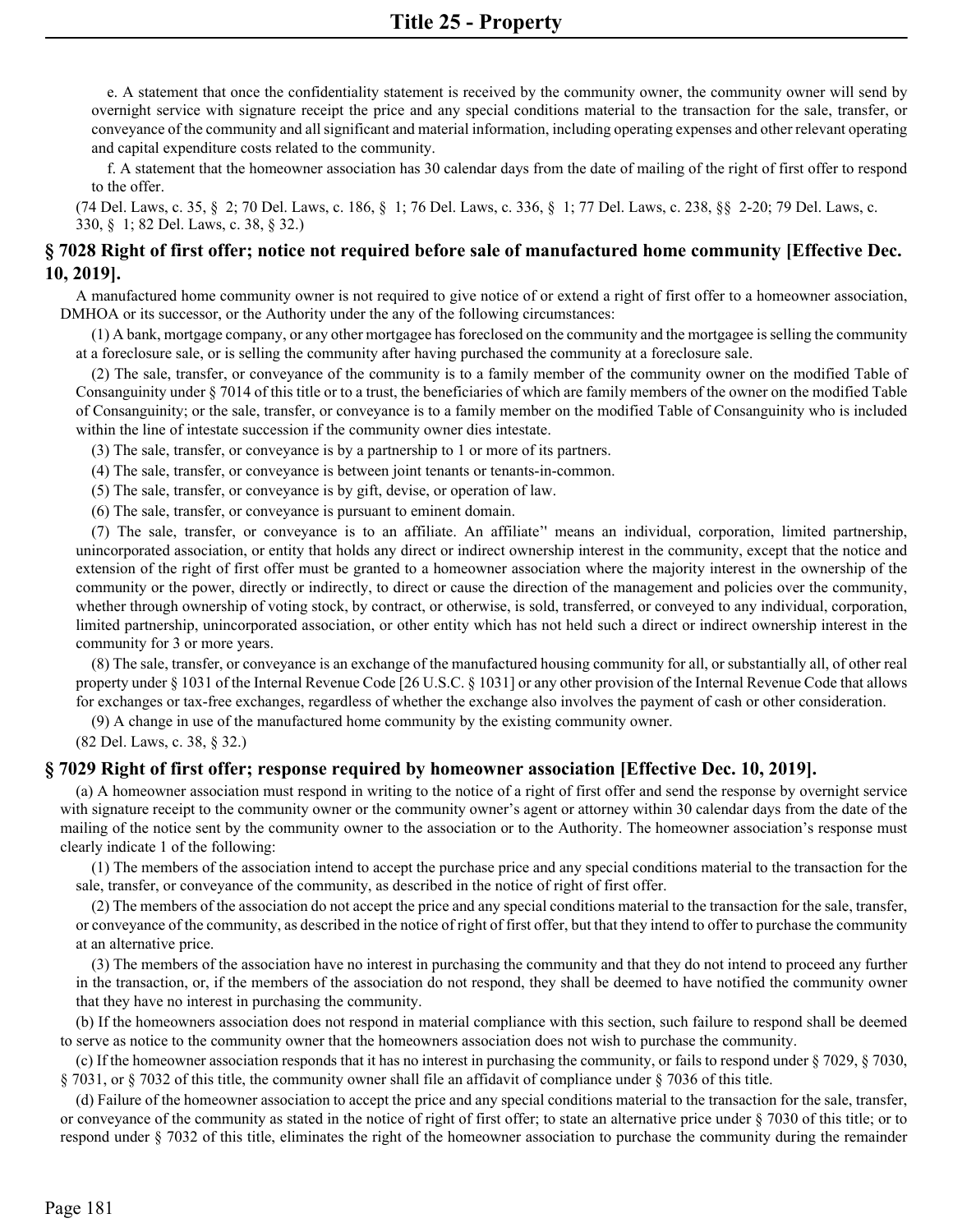of the 12-month period that commenced on the date of the community owner's notice of intention to sell, transfer, or convey all or part of the community.

(e) A homeowner association may transfer or assign a right of first offer only to an organization formed or controlled by the homeowners to assist only in the purchase and operation of the community. Therefore, other than the preceding condition in this subsection, a right of first offer is neither transferable nor assignable.

(74 Del. Laws, c. 35, § 2; 70 Del. Laws, c. 186, § 1; 76 Del. Laws, c. 336, § 1; 77 Del. Laws, c. 238, §§ 2-20; 79 Del. Laws, c. 330, § 1; 82 Del. Laws, c. 38, § 32.)

#### **§ 7030 Right of first offer; offer of an alternative price [Effective Dec. 10, 2019].**

(a) An alternative offer of price for the sale, transfer, or conveyance of the community from the homeowner association remains valid for 6 months, unless withdrawn by the homeowner association in writing and sent to the community owner by overnight service with signature receipt. If the community is still for sale at the expiration of the initial 6-month alternative offer period, the homeowners association shall have the right to refresh their alternative offer within 7 days of its expiration upon written notice to the community owner. The refreshed offer will be valid for 6 months. The homeowners association shall have the right to refresh their offer every 6 months until the property is sold or 18 months has elapsed from the time notice was provided under § 7027(a) of this title, whichever comes first. The alternative offer and any refreshed alternative offer may be amended at any time upon written notice to the community owner. In the event a community owner decides they no longer want to sell a community after having provided the homeowners association with the notice of first offer, any outstanding alternative offer shall be void. The community owner shall promptly notify the homeowners association of their decision to remove the community from the market.

(b) A notice to withdraw an alternative offer must be approved by the members of the homeowners association. The approval percentage must be stated in the notice to the community owner.

(74 Del. Laws, c. 35, § 2; 70 Del. Laws, c. 186, § 1; 76 Del. Laws, c. 336, § 1; 77 Del. Laws, c. 238, §§ 2-20; 79 Del. Laws, c. 330, § 1; 82 Del. Laws, c. 38, § 32.)

## **§ 7031 Right of first offer; sale to a third party at a lower price [Effective Dec. 10, 2019].**

(a) The community owner may not sell the community to a third party at or less than the price offered in the alternative offer from the homeowner association unless 1 of the following occur:

(1) The offer is withdrawn under § 7030(b) of this title.

(2) The homeowner association is given 30 calendar days to match the lower price and all of the material terms and conditions of the lower offer.

(b) The notice of the right to match the lower third-party offer shall be sent to the homeowner association by overnight service with signature receipt. The notice must state the price and any special conditions material to the transaction for the sale, transfer, or conveyance of the community.

(c) Upon written demand from the homeowner association, the community owner must provide the homeowner association with tangible evidence of the lower offer received within 3 business days of receipt of the written request from the homeowner association by overnight service with signature receipt.

(d) If the homeowner association matches the offer within 30 calendar days of receipt of the notice, the community owner is obligated to move to the next step of the negotiation with the homeowner association under  $\S 7033$  of this title.

(74 Del. Laws, c. 35, § 2; 70 Del. Laws, c. 186, § 1; 76 Del. Laws, c. 336, § 1; 77 Del. Laws, c. 238, §§ 2-20; 79 Del. Laws, c. 330, § 1; 82 Del. Laws, c. 38, § 32.)

#### **§ 7032 Right of first offer; sale to a third party at a higher price [Effective Dec. 10, 2019].**

(a) The community owner may accept an offer from a third party higher than the alternative price, if any, offered by the homeowner association without further obligation to the homeowner association unless there are significant or material changes in terms and conditions. However, the homeowner association must be given 7 business days to match the higher offer if 1 of the following apply:

(1) The higher offer is less than \$40 million and the homeowner association's alternate price is within 6% of the offer.

(2) The higher offer is \$40 million or greater and the homeowner association's alternate price is within 4.5% of the offer.

(b) The notice of the right to match the higher offer under subsection (a) of this section, must be sent to the homeowner association by overnight service with signature receipt. The notice must state the price and any special conditions material to the transaction for the sale, transfer, or conveyance of the community. Upon written demand from the homeowner association, the community owner must provide the homeowner association with tangible evidence of the higher offer received within 3 business days of receipt of the written request from the homeowner association by overnight service with signature receipt.

(c) If the homeowner association matches the offer within 7 business days of receipt under subsection (a) of this section, the community owner must move to the next step of the negotiation with the homeowner association under § 7033 of this title. The community owner must not accept or entertain a higher offer from a third party after the homeowners association matches the offer.

(d) If the community owner accepts an offer from a third party that is greater than the alternative price offered by the homeowners association, such that the provisions of either under subsection (a) of this section, are not triggered, the community owner shall certify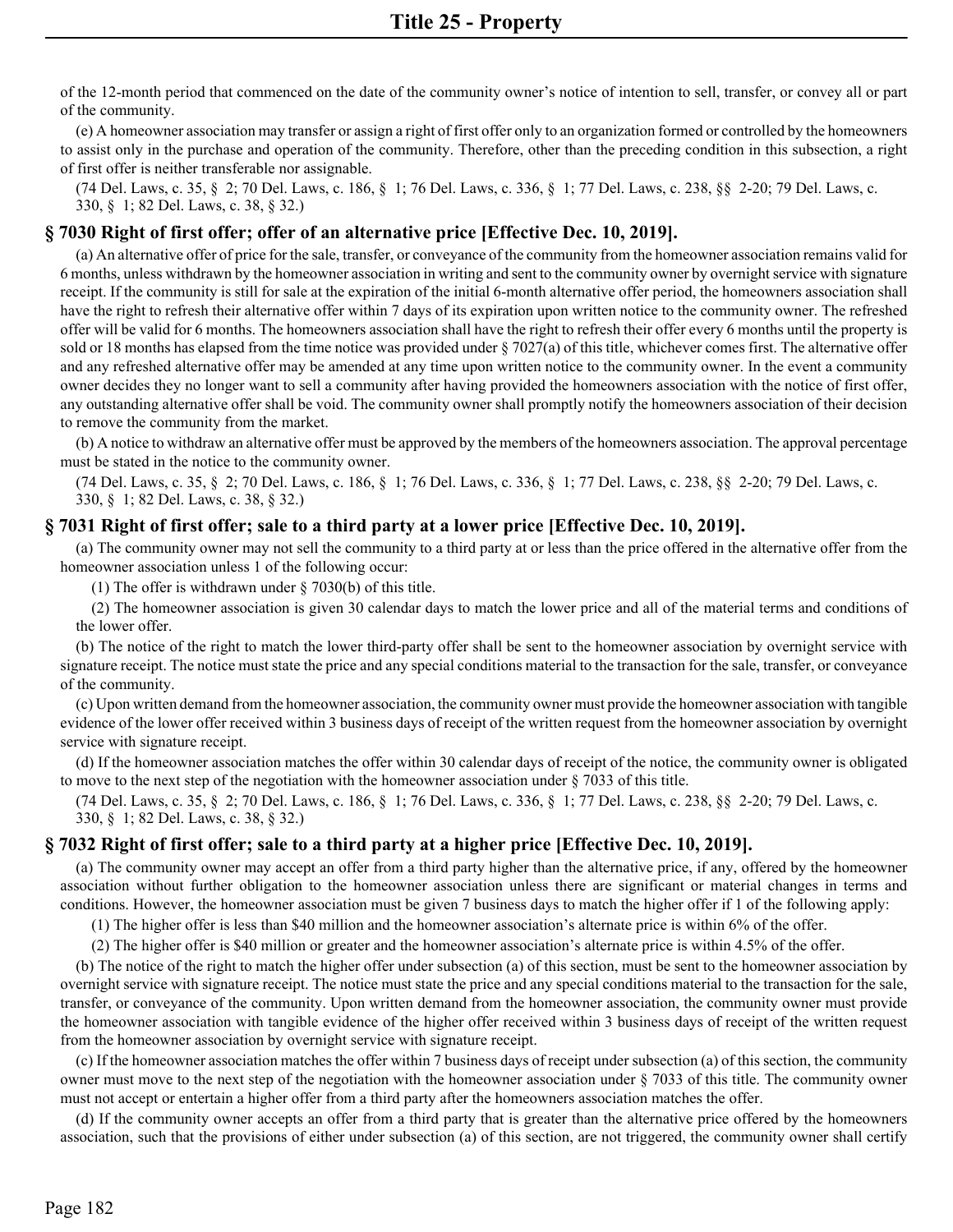this fact in writing to both the homeowner association and the Consumer Protection Unit within 7 business days of acceptance of the third-party offer. Such written certification shall also indicate whether the accepted third-party offer contained any significant or material changes in terms or conditions.

(74 Del. Laws, c. 35, § 2; 70 Del. Laws, c. 186, § 1; 76 Del. Laws, c. 336, § 1; 77 Del. Laws, c. 238, §§ 2-20; 79 Del. Laws, c. 330, § 1; 82 Del. Laws, c. 38, § 32.)

## **§ 7033 Right of first offer; contract of sale [Effective Dec. 10, 2019].**

(a) If a homeowner association responds to the notice of right of first offer under § 7029 of this title, or if the community owner agrees to sell the community to the homeowner association under § 7030 of this title, the homeowner association has an additional 30 days to formalize the agreed price, terms, and conditions into a contract of sale. This 30-day period may not be used to renegotiate the price, terms, or conditions agreed to during the first 30-calendar-day period unless mutually agreed to in writing. Time is of the essence.

(b) Failure of the homeowner association to formalize a contract of sale during the 30-day period following an agreement of price, terms, and conditions eliminates any right of the homeowner association to purchase the community during the remainder of the 12-month period that commenced on the date of the community owner's notice of intention to sell, transfer, or convey all or part of the community.

(c) Upon a formalized contract of sale being signed by both parties, the change of ownership of the community must be completed within 90 days. Time is of the essence.

(d) (1) The completion date may be extended beyond the 90-day period if both parties agree to an extension. However, neither party is obligated to agree to an extension.

(2) An agreement to extend the settlement date must be in writing and signed by both parties to the transaction.

(3) If the parties did not fully exhaust the 30-day periods under subsections (a) or (b) of this section or paragraph § 7029(a) of this title, any unused days may be added to the 90-day period in subsection (c) of this section by either party by providing written notification to all other parties within 5 business days prior to the end of the 90-day period. The time period for calculation of unused days is from the dates of mailing of the notices required by each section.

(74 Del. Laws, c. 35, § 2; 70 Del. Laws, c. 186, § 1; 76 Del. Laws, c. 336, § 1; 77 Del. Laws, c. 238, §§ 2-20; 79 Del. Laws, c. 330, § 1; 82 Del. Laws, c. 38, § 32.)

#### **§ 7034 Right of first offer; failure to complete sale [Effective Dec. 10, 2019].**

If, for any reason except default by the community owner, the homeowner association and the community owner do not complete the sale within the 90-day period under § 7033(c) of this title before the expiration of the extension period agreed to by the parties under § 7033(d) of this title, the right of first offer obligations of the community owner to the homeowner association are terminated, and the community owner may sell, transfer, or convey all or part of the community to any third party at the price offered in the right of first offer, or at a higher price or lower price, for the remainder of the 12-month period that commences on the date of the community owner's notice of intention to sell, transfer, or convey all or part of the community.

(74 Del. Laws, c. 35, § 2; 70 Del. Laws, c. 186, § 1; 76 Del. Laws, c. 336, § 1; 77 Del. Laws, c. 238, §§ 2-20; 79 Del. Laws, c. 330, § 1; 82 Del. Laws, c. 38, § 32.)

## **§ 7035 Right of first offer; auction [Effective Dec. 10, 2019].**

(a) If the Authority has sent the required annual notice to a community owner and the community owner then decides to sell, transfer, or convey all or part of the manufactured home community at auction, the community owner shall notify the homeowner association directly of its intention if the Authority has informed the community owner of a registered homeowner association in that community. The community owner's notice must also be sent to DMHOA or its successor, to the Authority. A copy must be sent under § 7015 of this title to each homeowner in the affected community. If the Authority has not informed the community owner that a registered homeowner association exists in the community, the community owner must send the notice of the intent to convey the community at auction directly to the Authority. The notice shall include a list of the known names and mailing addresses of all homeowners in the community. The Authority shall, within 5 business days of the receipt of the notice from the community owner, send the notice to all homeowners on the list.

(b) The notice of a community owner's intention to sell, transfer, or convey all or part of the manufactured home community at auction must be sent within 10 days after a date for the auction has been established and at least 60 days prior to the date of the auction. The notice must be sent by overnight service with signature receipt. The notice must state all of the following:

(1) The intention to sell the community at auction.

- (2) The date, time, and place of the auction.
- (3) The terms of the auction, which must be similar to other auction practices and standards in the area.

(c) At least 60 days prior to a scheduled auction, the community owner shall provide all pertinent information directly to the homeowner association if the Authority has informed the community owner of a registered homeowner association in the community. Copies of the pertinent information must also be sent to DMHOA or its successor, to the Authority. A community owner may not be held liable for misinformation provided by a third-party professional. Pertinent information from third-party professionals, if already available, including any of the following:

a. Descriptions of topography.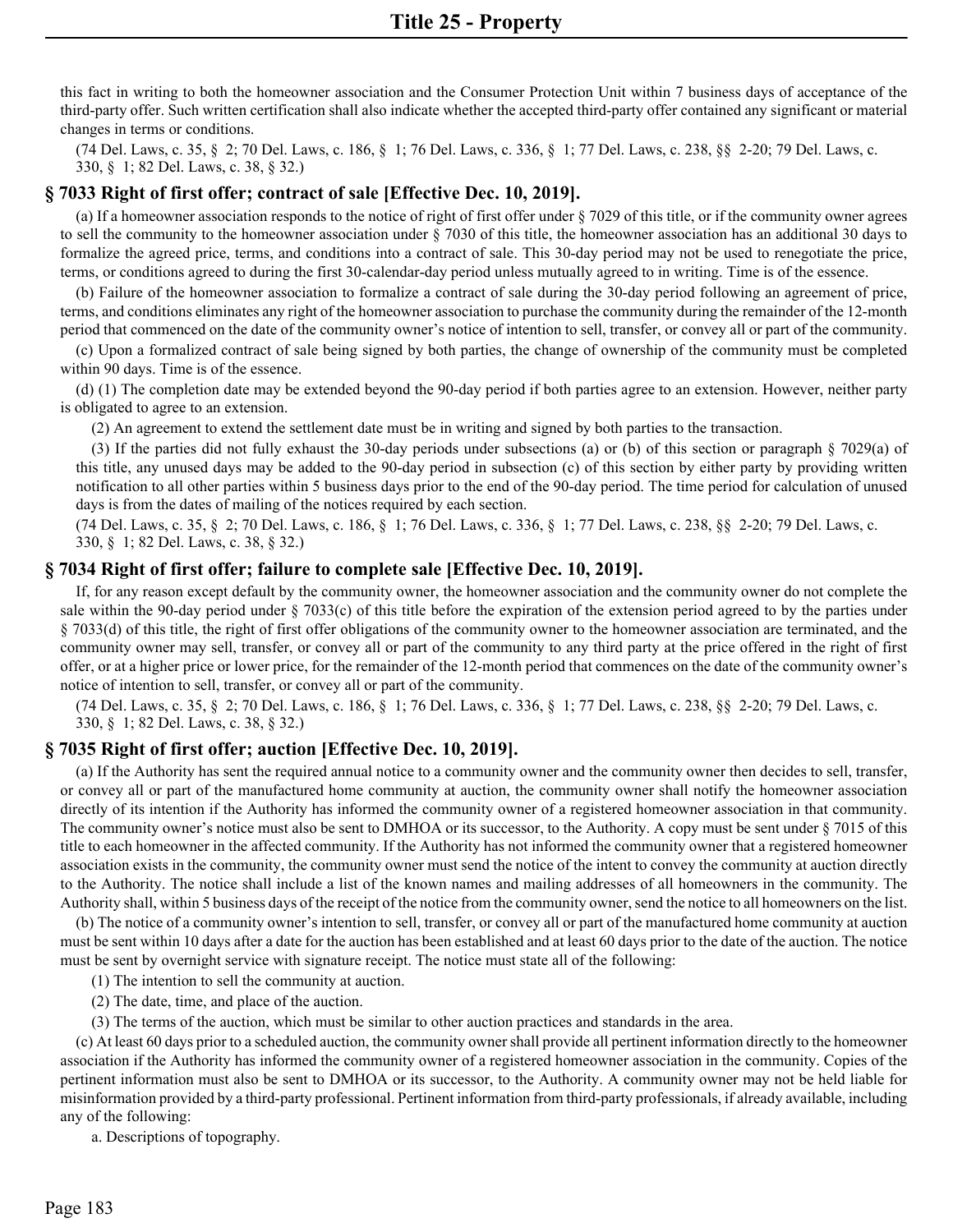- b. Soils, including a Phase I environmental soil study and a Phase II study, if required.
- c. Flood plain study.
- d. Wetlands study.
- e. Water system.
- f. Water quality.
- g. Distribution system.
- h. Sanitary survey.
- i. Wastewater disposal.
- j. Access, egress, and interior community roads.
- k. Storm water drainage.
- l. Electrical, telephone, and cable utility services.
- m. Boundary survey, home lot plan, if available.
- n. A USGS plan.
- o. Aerial photo.
- p. Tax map.
- q. Flood zone map.
- r. Soils map.
- s. Site photographs.
- t. A future repair and capital improvement analysis.

 (d) Within 30 days of receiving the notice of the auction, a homeowner association in the affected community may make an offer to purchase the community. If the homeowner association makes an offer, and the community owner accepts the offer, the parties shall negotiate in good faith for the sale, transfer, or conveyance of the community to the homeowner association. If the community owner accepts the offer, a contract shall be formalized and ownership shall be transferred as under  $\S$  7033 of this title.

 (e) If the homeowner association makes an offer to purchase the community within 30 days after receiving the notice of the auction sale, but the community owner does not accept the offer, the community owner may proceed to auction the community. The homeowner association's offer must be the minimum bid at the auction and the community owner may not accept a bid of less than the homeowner association's offer.

 (f) If a homeowner association participates in the auction process by providing deposit moneys, if required, the homeowner association has the right to purchase the community within 7 days after the date of the auction for 1% higher than the winning bid with the same terms and conditions. If a homeowner association decides to purchase the community for 1% higher than the winning bid under the same terms and conditions, a contract of sale must be formalized within 20 calendar days, and the change of ownership must be completed within 90 days. However, if the homeowner association does not participate in the auction process, or if the homeowner association fails to respond within 7 business days and to formalize a contract within 20 calendar days, or to complete the change of ownership within 90 calendar days, the community owner has no further obligation to the homeowner association.

 (g) If the winning bidder does not complete the transaction, and if the association still does not have the next highest bid, and if the community owner still intends to sell the community to the next highest bidder, the community owner must repeat the procedure under  $\S$  7035(f) of this title.

(h) A community owner has the right to accept or reject any auction bids.

(74 Del. Laws, c. 35, § 2; 70 Del. Laws, c. 186, § 1; 76 Del. Laws, c. 336, § 1; 77 Del. Laws, c. 238, §§ 2-20; 79 Del. Laws, c. 330, § 1; 82 Del. Laws, c. 38, § 32.)

## **§ 7036 Right of first offer; affidavit of compliance [Effective Dec. 10, 2019].**

Affidavit of compliance with the requirements of this subchapter.

 (1) A community owner may, if appropriate under the circumstances, record in the Registry of Deeds of the county in which the community is located an affidavit in which the community owner certifies to 1 of the following:

 a. The manufactured home community owner has complied with the requirements of this section, and has included a copy of the notice sent to the residents of the community.

b. The sale, transfer, or conveyance of the community is exempt from this section, under  $\S 7026(c)$  of this title.

 (2) A party acquiring an interest in a manufactured home community, and title insurance companies and attorneys preparing, furnishing, or examining any evidence of title, have the right to rely on the truth and accuracy of all statements appearing in an affidavit recorded under this section and are under no obligation to inquire further as to any matter or fact relating to the community owner's compliance with the provisions of this subchapter IV of this chapter.

(74 Del. Laws, c. 35, § 2; 70 Del. Laws, c. 186, § 1; 76 Del. Laws, c. 336, § 1; 77 Del. Laws, c. 238, §§ 2-20; 79 Del. Laws, c. 330, § 1; 82 Del. Laws, c. 38, § 32.)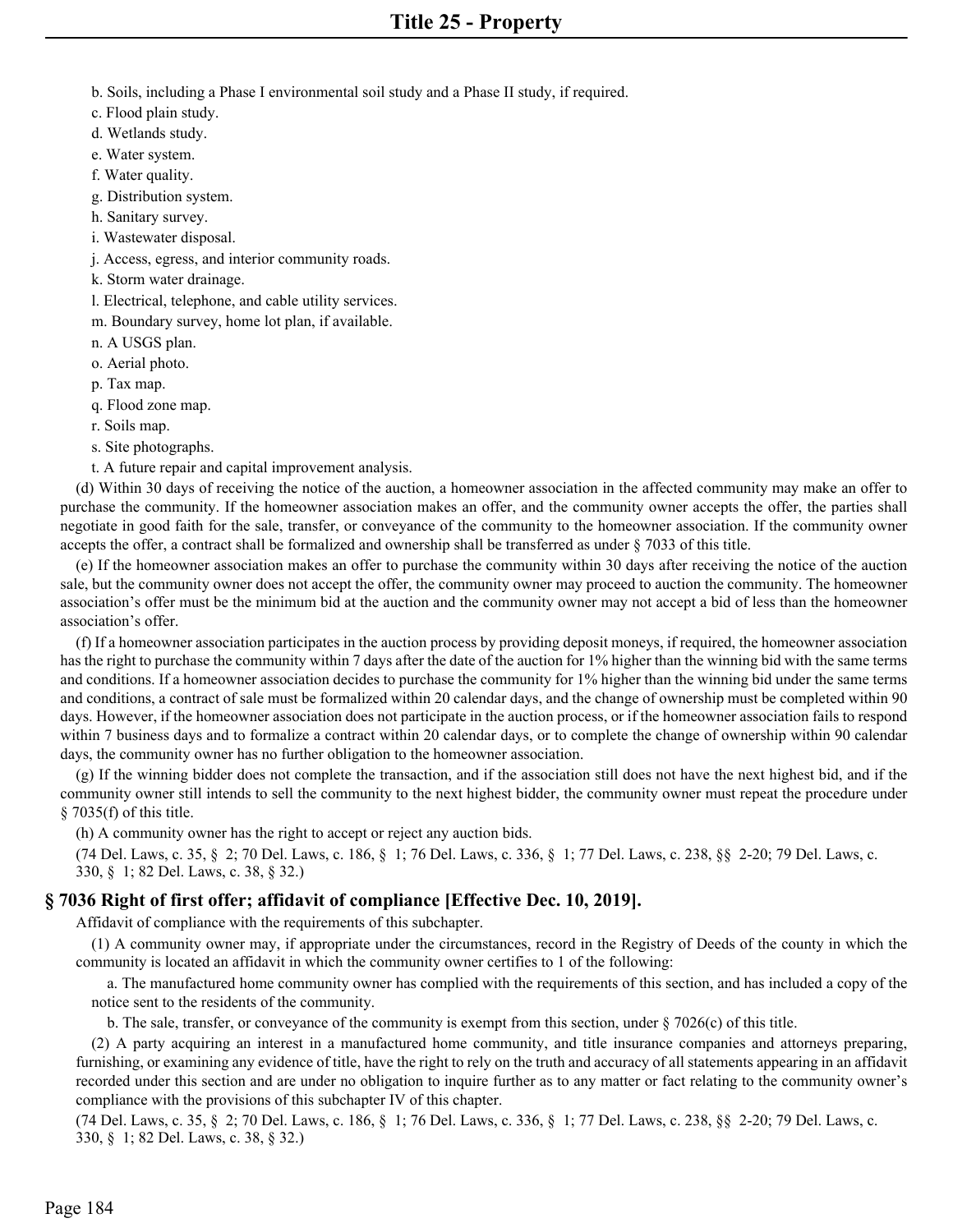## **Subchapter V**

## **Delaware Manufactured Home Relocation Trust Fund [Effective Dec. 10, 2019]**

# **§ 7041 Delaware Manufactured Home Relocation Authority [For application of this section, see 79 Del.**

## **Laws, c. 304, § 7] [Effective Dec. 10, 2019].**

(a) The Authority shall be administered by a board of directors ("Board") as follows:

(1) Five voting members as follows:

a. One member who is appointed by the Governor from a list of at least 2 nominees submitted by the largest not-for-profit association representing manufactured homeowners in the State.

b. One member who is appointed by the Governor from a list of at least 2 nominees submitted by the largest not-for-profit association representing the manufactured home industry in this State.

c. One member who is appointed by the Governor from the public-at-large.

d. One member, who is not a landlord, community owner, homeowner, or tenant, who is appointed by the Speaker of the House of Representatives.

e. One member, who is not a landlord, community owner, homeowner, or tenant, who is appointed by the President Pro Tempore of the Senate.

(2) One nonvoting member, who is not a landlord, community owner, homeowner, or tenant, appointed by the Attorney General, as a representative of the Consumer Protection Unit of the Department of Justice.

(3) All Board members shall be residents of the State and serve at the pleasure of the authority that appointed such member.

(4) The terms of the members shall be staggered so that no more than 2 members' terms end at the same time. The first 2 appointees shall serve for a term of 1 year, the next 2 appointees shall serve for a term of 2 years, and the remaining 1 appointee shall serve for a term of 3 years. Thereafter, all appointees shall serve for a term of 2 years; provided, however, that a member may be appointed for a term of less than 2 years to ensure that the Board members' terms expire on a staggered basis. The term for any member of the Board may subsequently be renewed for an additional term or additional terms.

(5) The Governor shall designate 1 member of the Board as the chairperson of the Board.

(b) (1) The Board may employ or retain such persons as are reasonable and necessary to perform the administrative and financial transactions and responsibilities of the Authority and to perform other necessary and proper functions not prohibited by law. The Authority is responsible for all direct and indirect costs for its operations, including receipts and disbursements, personnel, rental of facilities, and reimbursement to other state agencies for services provided and, therefore, must be fiscally revenue-neutral.

(2) Members of the Board may be reimbursed from moneys of the Authority for actual and necessary expenses incurred by them as members, but may not otherwise be compensated for their services.

(3) There is no civil liability on the part of, and no civil cause of action of any nature against, the Authority, an agent or employee of the Authority, Board, or a member of the Board for any act or omission in the performance of powers and duties under this subchapter unless the act or omission complained of was done in bad faith or with gross or wanton negligence.

(4) Meetings of the Board are subject to the provisions of the Freedom of Information Act, Chapter 100 of Title 29. All meetings must be conducted at a central location in the State, unless agreed to for a given meeting by at least 3 of the 5 board members. (c) The Board shall do all of the following:

(1) Adopt a plan of operation and articles, bylaws, and operating rules.

(2) Establish procedures under which applicants for payments from the Authority may be approved.

(3) Authorize payments and adjust, eliminate, or reinstate the Trust Fund assessment established under § 7042 of this title only if at least 3 of the 5 members of the Board approve the payments or assessments.

(4) Facilitate the initial meeting between the homeowners and landowner and select an arbitrator under § 7053 of this title.

(d) The Authority and its board of directorsmay sue or besued and may borrow from private finance sources and issue notes or vouchers in order to meet the objectives of the Authority and those of the Trust Fund established under § 7042 of this title.

(74 Del. Laws, c. 35, § 2; 74 Del. Laws, c. 147, §§ 3, 4; 78 Del. Laws, c. 132, §§ 1-3; 79 Del. Laws, c. 63, § 5; 82 Del. Laws, c. 38, § 34.)

# **§ 7042 Delaware Manufactured Home Relocation Trust Fund [Terminates effective July 1, 2024] [Effective Dec. 10, 2019, until Dec. 11, 2019].**

(a) The Delaware Manufactured Home Relocation Trust Fund ("Trust Fund" ) is established in the Division of Revenue of the Department of Finance for exclusive use by the Delaware Manufactured Home Relocation Authority to fund the Authority's administration and operations. All interest earned from the investment or deposit of moneys in the Trust Fund must be deposited into the Trust Fund.

(b) Moneys in the Trust Fund may be expended for only the following purposes: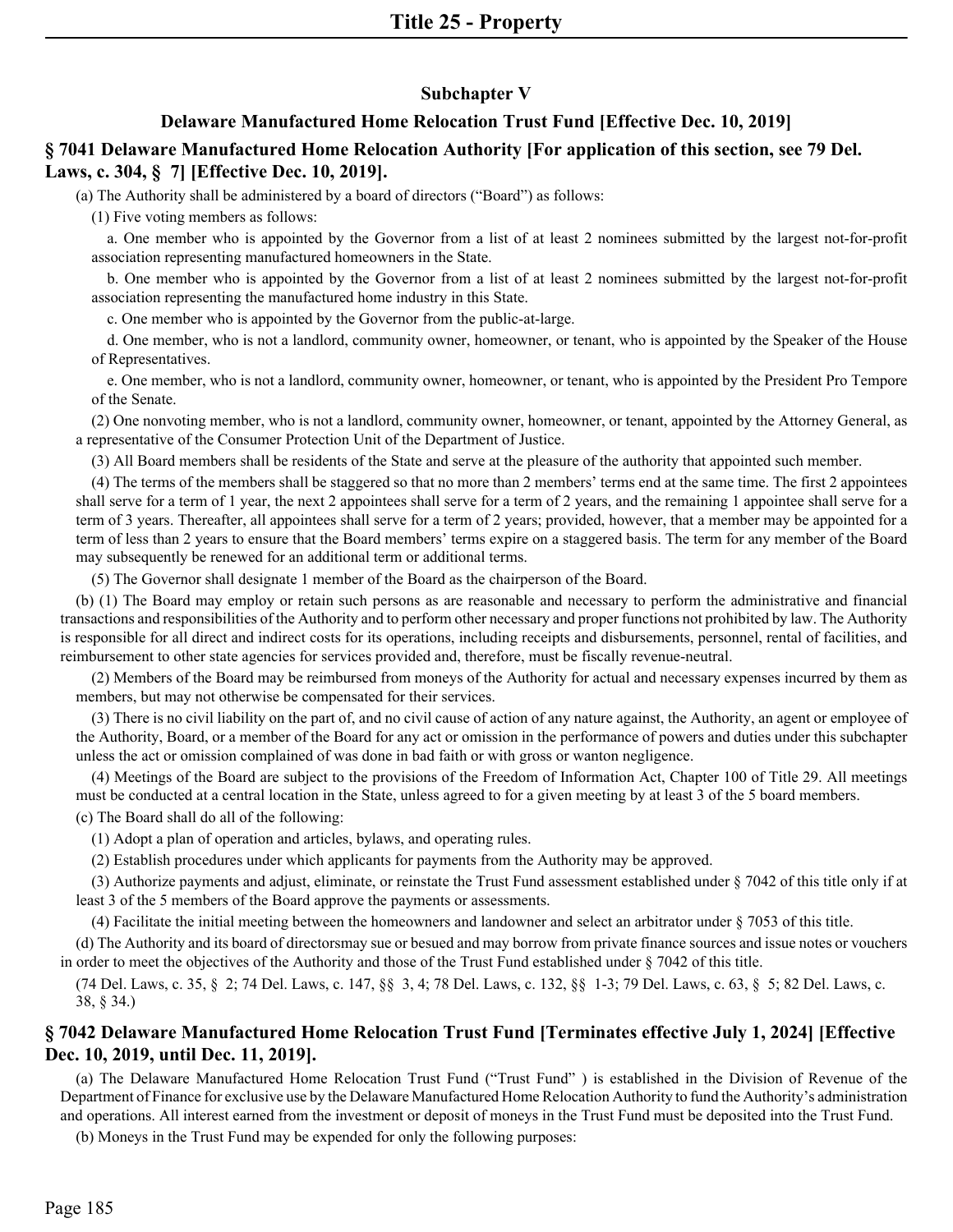(1) To pay the administrative costs of the Authority.

(2) To carry out the objectives of the Authority by assisting manufactured homeowners who are tenants in a manufactured home community where the community owner intends to change the use of all or part of the land on which the community is located or where the community owner intends to convert the manufactured home community to a manufactured home condominium community or to a manufactured home cooperative community pursuant to Chapter 71 of this title, and by assisting manufactured home community owners with the removal or disposal, or both, of nonrelocatable or abandoned manufactured homes.

(3) To carry out the Authority's responsibilities under subchapter VI of this chapter.

(c) After notifying the manufactured homeowners who are tenants in a community owner's manufactured home community that the community owner intends to change the land use or to convert the community under paragraph (b)(2) of this section, if the community owner does not change the land use or convert the community within 3 years of notification, or if the Authority finds there is prima facie evidence under § 7024(c)(2) of this title that the owner did not intend in good faith to change land use, the community owner shall, within 30 days of the date the Authority provides written notice to the community owner, reimburse the Authority for whatever moneys the Authority has expended from the Trust Fund with respect to that manufactured home community, along with double the legal interest rate. The date of the mailing of notice by the Authority is deemed the date that a community owner is notified about reimbursing the Authority. However, if the community owner, with due diligence, has not been able to complete the change-in-use process within 3 years, the Authority may grant a reasonable extension to the community owner to complete the process.

(d) The Trust Fund terminates on July 1, 2024, unless terminated sooner or extended by the General Assembly.

(e) The cap on the Trust Fund is \$15 million. The cap may be adjusted, eliminated, or reinstated by the Board at any time, subject to the voting requirements under  $\S 7041(c)(3)$  of this title.

(f) If the Trust Fund ceases to exist, the funds held at the time of dissolution must be liquidated as follows:

(1) Fifty percent of the total funds, on a per capita basis, to tenants of rented lots in manufactured home communities in Delaware who have occupied the lots for at least the 12 months immediately prior to the time of the dissolution.

(2) Fifty percent of the total funds to landlords owning rented lots at the time of dissolution, prorated on the number of lots actually rented by the landlords for at least the 12 months immediately prior to the time of dissolution.

(g) (1) The Board shall set a \$3.00 monthly assessment for deposit in the Trust Fund for each rented lot in a manufactured home community. The Board may adjust, eliminate, or reinstate the assessment, and shall notify landlords and tenants of each adjustment, elimination, or reinstatement under Board regulations.

(2) One-half of the monthly assessment set under paragraph  $(g)(1)$  of this section is the obligation of the tenant of rented lot, and  $\frac{1}{2}$ of the assessment is the obligation of the landlord. The landlord shall collect the tenant's portion of the assessment on a monthly basis as additional rent. The landlord shall remit to the Trust Fund both its portion and the tenant's portion of the assessment on a quarterly basis. The landlord is responsible for safeguarding all assessments it collects. Failure by a tenant to pay to the landlord the tenant's portion of the assessment as additional rent is grounds for termination of the rental agreement under § 7016 of this title. An assessment is not due or collectable for a vacant lot.

(3) If a lot is rented for any portion of a month, the full monthly assessment must be paid to the Trust Fund.

(4) If a rental agreement contains a capping provision which limits the amount by which rent may be increased, the Trust Fund assessment is deemed not to be rent for purposes of rent increases.

(5) a. If within 30 days of the quarterly due date a landlord fails to remit to the Trust Fund both its portion and the tenant's portion of the assessment, the Authority may notify the landlord in writing, demanding payment and stating that, unless the required payment is made within 7 days from the date of mailing, legal action may be initiated to collect any assessment, interest, at the rate of 1% per month until paid in full, or other sums due and owing. Any written notice must comply with § 7015 of this title. If the Authority is awarded a judgment in its favor, the Authority may request and the court shall award reasonable attorney's fees, costs, and expenses. Failure by the Authority to provide such notice described herein shall not be prejudicial to the Authority's right to pursue such cause of action.

b. A landlord may assert as an affirmative defense to legal action initiated under paragraph  $(g)(5)$ a. of this section that a tenant has failed to pay its portion of the assessment; there shall be a rebuttable presumption that the tenant has paid its required assessment amount, in full.

(h) The Authority may not for any reason, including age, income level, or geography, exempt any landlord or tenant from paying the Trust Fund assessment.

(i) The Trust Fund must be audited annually. If the State Auditor's Office performs the audit, the Authority shall pay the cost of the audit to the State from the Trust Fund. The completed audit must be made available to the public by placing it on a website, by offering it as a hard copy for a fee which reflects reasonable reproduction cost, or in some other manner determined by the Authority.

(j) In addition to providing for an annual audit under subsection (i) of this section, the Authority shall make available to the public, at least on a quarterly basis, the amount of the payment made to each tenant and landlord, along with a description of the property related to the payment and the reason for the payment.

(74 Del. Laws, c. 35, § 2; 70 Del. Laws, c. 186, § 1; 76 Del. Laws, c. 336, § 1; 77 Del. Laws, c. 238, §§ 2-20; 79 Del. Laws, c. 330, § 1; 82 Del. Laws, c. 38, § 35.)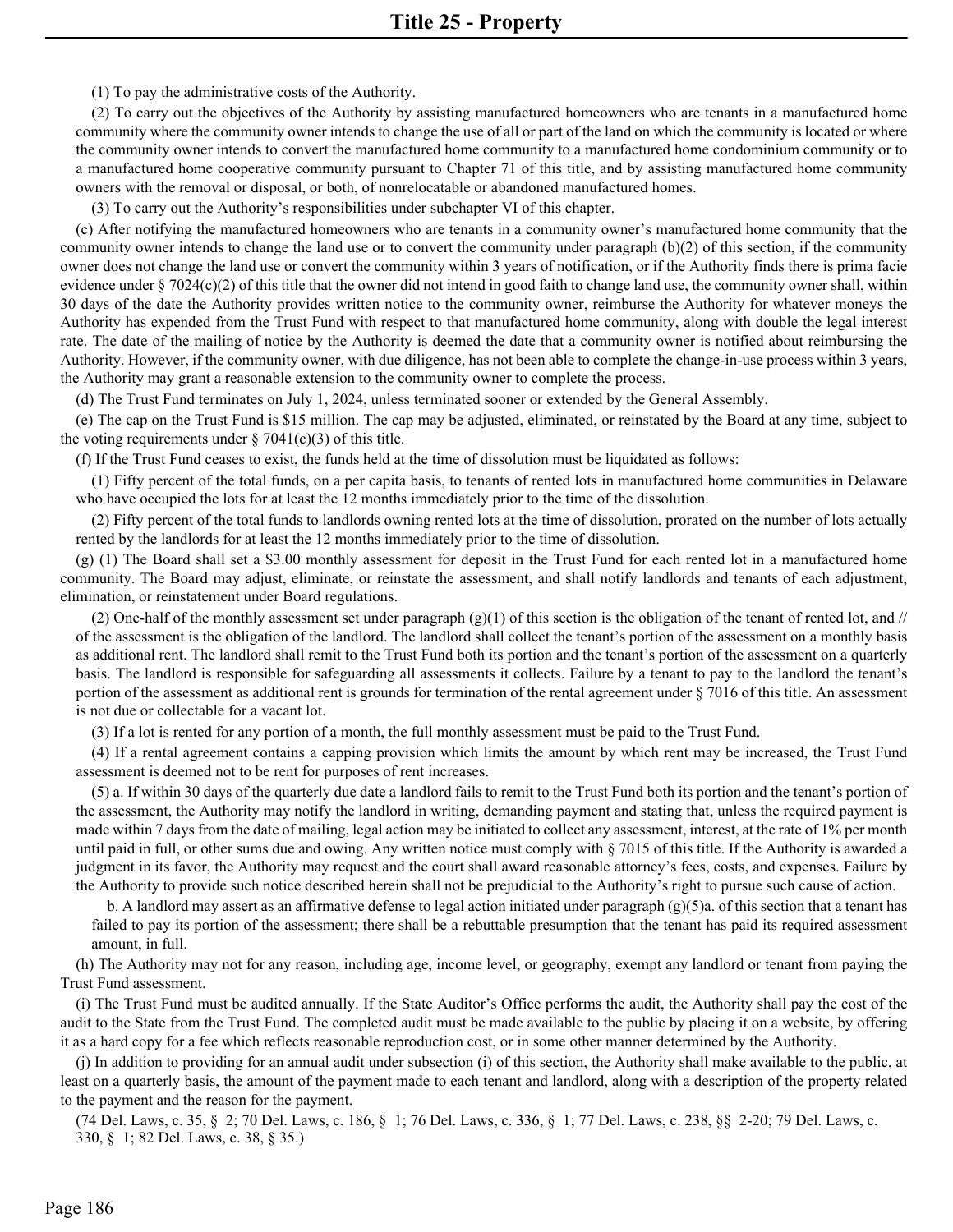# **§ 7042 Delaware Manufactured Home Relocation Trust Fund [Terminates effective July 1, 2024] [Effective Dec. 11, 2019].**

(a) The Delaware Manufactured Home Relocation Trust Fund ( "Trust Fund" ) is established in the Division of Revenue of the Department of Finance for exclusive use by the Delaware Manufactured Home Relocation Authority to fund the Authority's administration and operations. All interest earned from the investment or deposit of moneys in the Trust Fund must be deposited into the Trust Fund.

(b) Moneys in the Trust Fund may be expended for only the following purposes:

(1) To pay the administrative costs of the Authority.

(2) To carry out the objectives of the Authority by assisting manufactured homeowners who are tenants in a manufactured home community where the community owner intends to change the use of all or part of the land on which the community is located or where the community owner intends to convert the manufactured home community to a manufactured home condominium community or to a manufactured home cooperative community pursuant to Chapter 71 of this title, and by assisting manufactured home community owners with the removal or disposal, or both, of nonrelocatable or abandoned manufactured homes.

(3) To carry out the Authority's responsibilities under subchapter VI of this chapter.

(4) To fund the Delaware Manufactured Home Owner Attorney Fund under § 7046 of this title.

(c) After notifying the manufactured homeowners who are tenants in a community owner's manufactured home community that the community owner intends to change the land use or to convert the community under paragraph (b)(2) of this section, if the community owner does not change the land use or convert the community within 3 years of notification, or if the Authority finds there is prima facie evidence under § 7024(c)(2) of this title that the owner did not intend in good faith to change land use, the community owner shall, within 30 days of the date the Authority provides written notice to the community owner, reimburse the Authority for whatever moneys the Authority has expended from the Trust Fund with respect to that manufactured home community, along with double the legal interest rate. The date of the mailing of notice by the Authority is deemed the date that a community owner is notified about reimbursing the Authority. However, if the community owner, with due diligence, has not been able to complete the change-in-use process within 3 years, the Authority may grant a reasonable extension to the community owner to complete the process.

(d) The Trust Fund terminates on July 1, 2024, unless terminated sooner or extended by the General Assembly.

(e) The cap on the Trust Fund is \$15 million. The cap may be adjusted, eliminated, or reinstated by the Board at any time, subject to the voting requirements under  $\S 7041(c)(3)$  of this title.

(f) If the Trust Fund ceases to exist, the funds held at the time of dissolution must be liquidated as follows:

(1) Fifty percent of the total funds, on a per capita basis, to tenants of rented lots in manufactured home communities in Delaware who have occupied the lots for at least the 12 months immediately prior to the time of the dissolution.

(2) Fifty percent of the total funds to landlords owning rented lots at the time of dissolution, prorated on the number of lots actually rented by the landlords for at least the 12 months immediately prior to the time of dissolution.

 $(g)$  (1) a. The Board shall set a monthly assessment for deposit in the Trust Fund for each rented lot in a manufactured home community and the initial amount of the assessment is \$3.00. The Board may adjust, eliminate, or reinstate the assessment, and shall notify landlords and tenants of each adjustment, elimination, or reinstatement under Board regulations.

b. Beginning on December 11, 2019, the landlord portion of the monthly assessment is reduced by \$0.50 for each rented lot.

c. Beginning on December 11, 2019, 50 cents of the tenant portion of the monthly assessment for each rented lot is redirected to the Delaware Manufactured Home Owner Attorney Fund under § 7046 of this title.

(2) a. The monthly assessment set under paragraph  $(g)(1)$  of this section must be paid as follows:

1. One half of the portion of the monthly assessment under paragraph (g)(1)a. of this section and the \$0.50 under paragraph (g) (1)c. of this section is the obligation of the tenant of the rented lot.

2. One half of the portion of the monthly assessment under paragraph  $(g)(1)a$ . of this section, after the \$0.50 reduction under paragraph  $(g)(1)$ b. of this section, is the obligation of the landlord.

b. The landlord shall collect the tenant's portion of the assessments under this section on a monthly basis as additional rent. The landlord shall remit to the Trust Fund both its portion and the tenant's portion of the assessments on a quarterly basis. The landlord is responsible for safeguarding all assessments it collects. Failure by a tenant to pay to the landlord the tenant's portion of the assessment as additional rent is grounds for termination of the rental agreement under  $\S$  7016 of this title. An assessment is not due or collectable for a vacant lot.

(3) If a lot is rented for any portion of a month, the full monthly assessment must be paid to the Trust Fund.

(4) If a rental agreement contains a capping provision which limits the amount by which rent may be increased, the Trust Fund assessment is deemed not to be rent for purposes of rent increases.

(5) a. If within 30 days of the quarterly due date a landlord fails to remit to the Trust Fund both its portion and the tenant's portion of the assessment, the Authority may notify the landlord in writing, demanding payment and stating that, unless the required payment is made within 7 days from the date of mailing, legal action may be initiated to collect any assessment, interest, at the rate of 1% per month until paid in full, or other sums due and owing. Any written notice must comply with § 7015 of this title. If the Authority is awarded a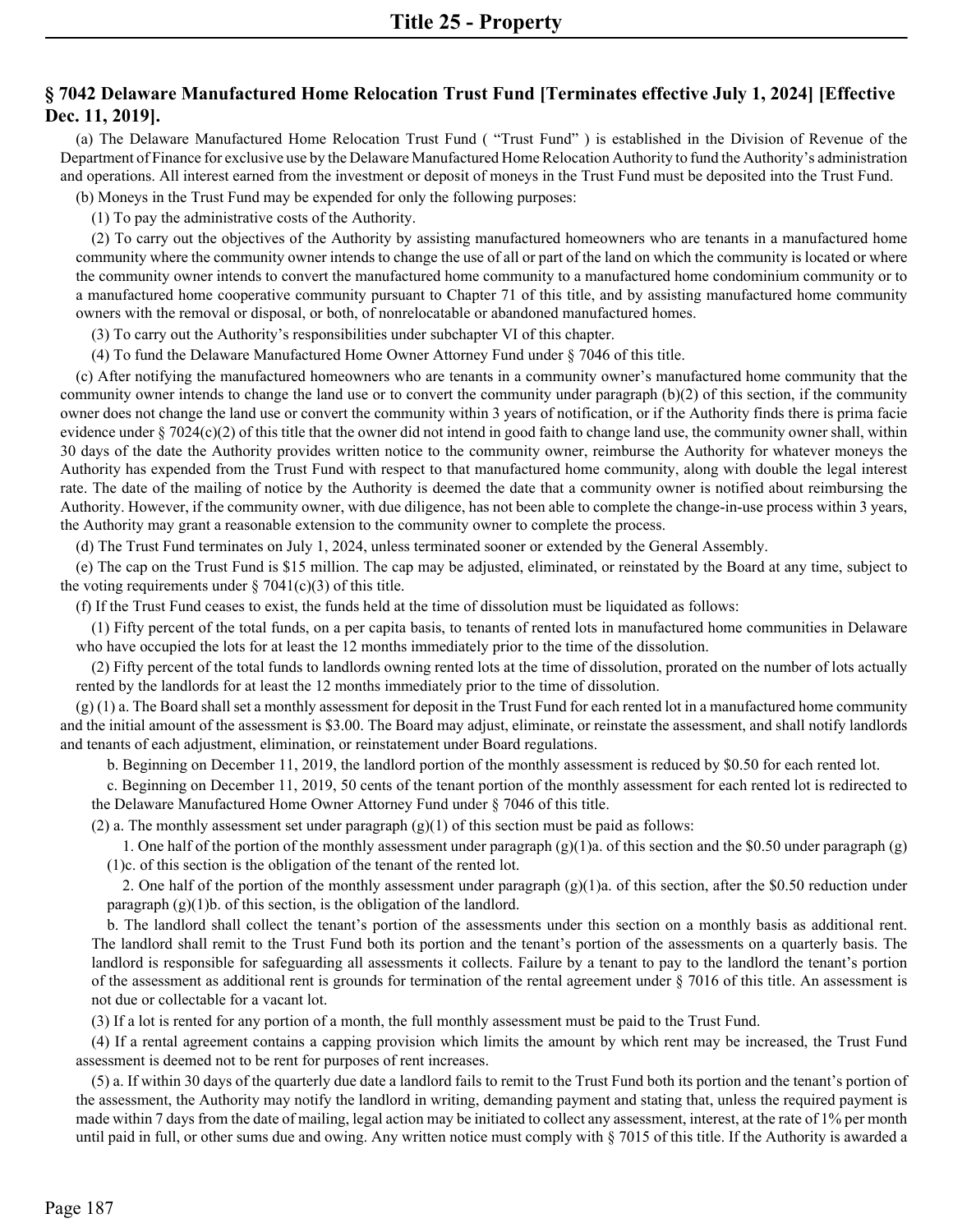judgment in its favor, the Authority may request and the court shall award reasonable attorney's fees, costs, and expenses. Failure by the Authority to provide the notice under this paragraph (g)(5)a. is not prejudicial to the Authority's right to pursue such cause of action.

 b. A landlord may assert as an affirmative defense to legal action initiated under paragraph (g)(5)a. of this section that a tenant has failed to pay its portion of the assessment. There is a rebuttable presumption that the tenant has paid its required assessment amount in full.

 (h) The Authority may not for any reason, including age, income level, or geography, exempt any landlord or tenant from paying the Trust Fund assessment.

 (i) The Trust Fund must be audited annually. If the State Auditor's Office performs the audit, the Authority shall pay the cost of the audit to the State from the Trust Fund. The completed audit must be made available to the public by placing it on a website, by offering it as a hard copy for a fee which reflects reasonable reproduction cost, or in some other manner determined by the Authority.

 (j) In addition to providing for an annual audit under subsection (i) of this section, the Authority shall make available to the public, at least on a quarterly basis, the amount of the payment made to each tenant and landlord, along with a description of the property related to the payment and the reason for the payment.

 (k) If the Delaware Manufactured Home Owner Attorney Fund ceases to exist, the funds held at the time of dissolution must be liquidated on a per capita basis to tenants of rented lots in manufactured home communities in Delaware who have occupied the lots for at least the 12 months immediately before the time of the dissolution.

(74 Del. Laws, c. 35, § 2; 70 Del. Laws, c. 186, § 1; 76 Del. Laws, c. 336, § 1; 77 Del. Laws, c. 238, §§ 2-20; 79 Del. Laws, c. 330, § 1; 82 Del. Laws, c. 38, § 35; 82 Del. Laws, c. 62, § 3.)

## **§ 7042 Delaware Manufactured Home Relocation Trust Fund [Terminates effective July 1, 2024] [Effective Dec. 12, 2019].**

 (a) The Delaware Manufactured Home Relocation Trust Fund ( "Trust Fund" ) is established in the Division of Revenue of the Department of Finance for exclusive use by the Delaware Manufactured Home Relocation Authority to fund the Authority's administration and operations. All interest earned from the investment or deposit of moneys in the Trust Fund must be deposited into the Trust Fund.

(b) Moneys in the Trust Fund may be expended for only the following purposes:

(1) To pay the administrative costs of the Authority.

 (2) To carry out the objectives of the Authority by assisting manufactured homeowners who are tenants in a manufactured home community where the community owner intends to change the use of all or part of the land on which the community is located or where the community owner intends to convert the manufactured home community to a manufactured home condominium community or to a manufactured home cooperative community pursuant to Chapter 71 of this title, and by assisting manufactured home community owners with the removal or disposal, or both, of nonrelocatable or abandoned manufactured homes.

(3) To carry out the Authority's responsibilities under subchapter VI of this chapter.

(4) To fund the Delaware Manufactured Home Owner Attorney Fund under § 7046 of this title.

 (c) After notifying the manufactured homeowners who are tenants in a community owner's manufactured home community that the community owner intends to change the land use or to convert the community under paragraph (b)(2) of this section, if the community owner does not change the land use or convert the community within 3 years of notification, or if the Authority finds there is prima facie evidence under § 7024(c)(2) of this title that the owner did not intend in good faith to change land use, the community owner shall, within 30 days of the date the Authority provides written notice to the community owner, reimburse the Authority for whatever moneys the Authority has expended from the Trust Fund with respect to that manufactured home community, along with double the legal interest rate. The date of the mailing of notice by the Authority is deemed the date that a community owner is notified about reimbursing the Authority. However, if the community owner, with due diligence, has not been able to complete the change-in-use process within 3 years, the Authority may grant a reasonable extension to the community owner to complete the process.

(d) The Trust Fund terminates on July 1, 2024, unless terminated sooner or extended by the General Assembly.

 (e) The cap on the Trust Fund is \$15 million. The cap may be adjusted, eliminated, or reinstated by the Board at any time, subject to the voting requirements under  $\S 7041(c)(3)$  of this title.

(f) If the Trust Fund ceases to exist, the funds held at the time of dissolution must be liquidated as follows:

 (1) Fifty percent of the total funds, on a per capita basis, to tenants of rented lots in manufactured home communities in Delaware who have occupied the lots for at least the 12 months immediately prior to the time of the dissolution.

 (2) Fifty percent of the total funds to landlords owning rented lots at the time of dissolution, prorated on the number of lots actually rented by the landlords for at least the 12 months immediately prior to the time of dissolution.

 (g) (1) a. The Board shall set a monthly assessment for deposit in the Trust Fund for each rented lot in a manufactured home community. The Board may adjust, eliminate, or reinstate the assessment, and shall notify landlords and tenants of each adjustment, elimination, or reinstatement under Board regulations.

 b. One-half of the monthly assessment set under paragraph (g)(1)a. of this section is the obligation of the tenant of rented lot, and 1/2 of the assessment is the obligation of the landlord.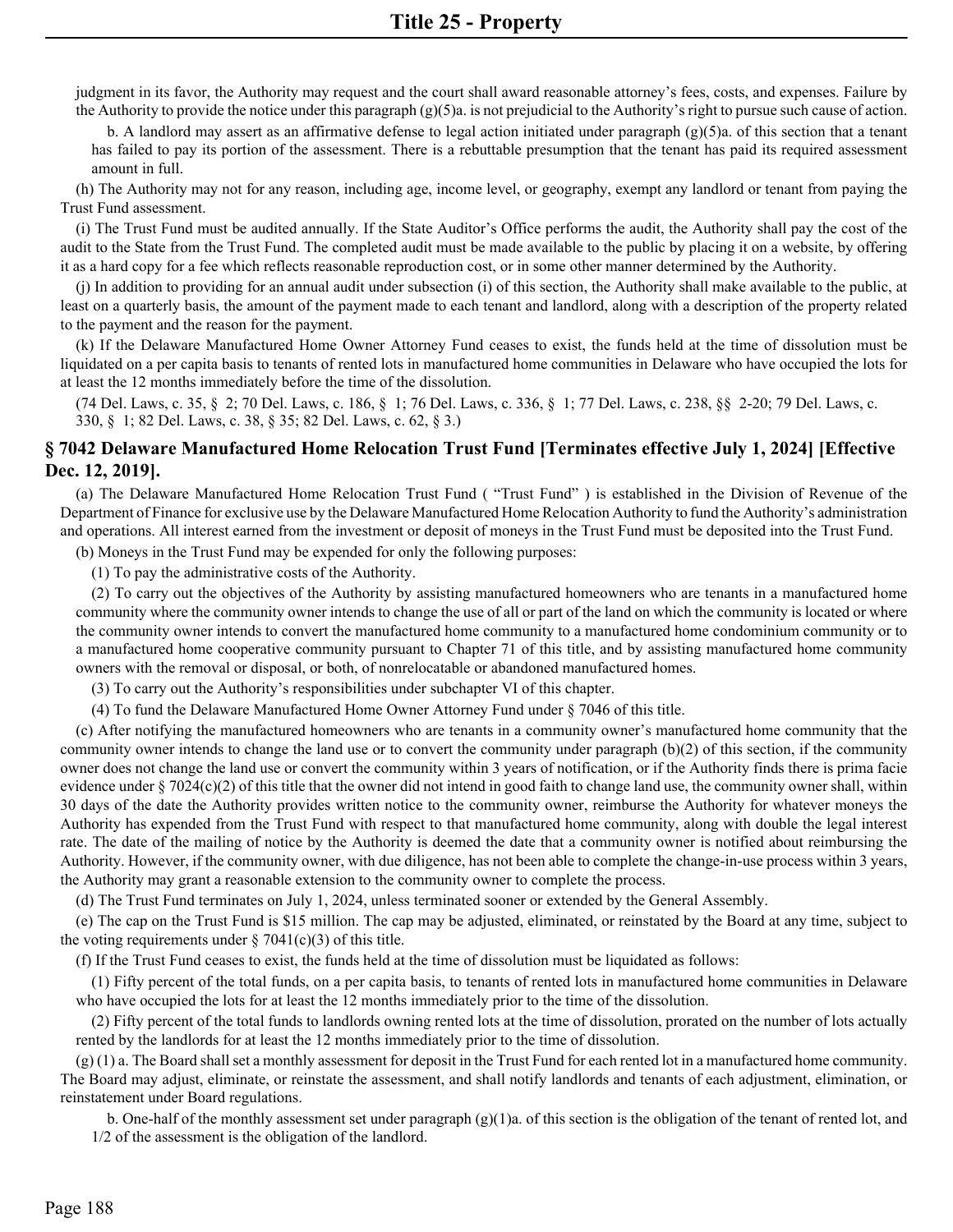c. Beginning on December 11, 2019, the landlord portion of the monthly assessment is credited 50 cents for each rented lot.

d. Beginning on December 11, 2019, 50 cents of the tenant portion of the monthly assessment for each rented lot is redirected to the Delaware Manufactured Home Owner Attorney Fund under § 7046 of this title.

(2) a. The monthly assessment set under this subsection must be paid as follows:

1. The tenant's portion of the monthly assessment under paragraph  $(g)(1)d$ . of this section is the obligation of the tenant of the rented lot.

2. The landlord's portion of the monthly assessment under paragraph  $(g)(1)c$ . of this section is the obligation of the landlord.

b. The landlord shall collect the tenant's portion of the assessments under this section on a monthly basis as additional rent. The landlord shall remit to the Trust Fund both its portion and the tenant's portion of the assessments on a quarterly basis. The landlord is responsible for safeguarding all assessments it collects. Failure by a tenant to pay to the landlord the tenant's portion of the assessment as additional rent is grounds for termination of the rental agreement under  $\S$  7016 of this title. An assessment is not due or collectable for a vacant lot.

(3) If a lot is rented for any portion of a month, the full monthly assessment must be paid to the Trust Fund.

(4) If a rental agreement contains a capping provision which limits the amount by which rent may be increased, the Trust Fund assessment is deemed not to be rent for purposes of rent increases.

(5) a. If within 30 days of the quarterly due date a landlord fails to remit to the Trust Fund both its portion and the tenant's portion of the assessment, the Authority may notify the landlord in writing, demanding payment and stating that, unless the required payment is made within 7 days from the date of mailing, legal action may be initiated to collect any assessment, interest, at the rate of 1% per month until paid in full, or other sums due and owing. Any written notice must comply with § 7015 of this title. If the Authority is awarded a judgment in its favor, the Authority may request and the court shall award reasonable attorney's fees, costs, and expenses. Failure by the Authority to provide the notice under this paragraph  $(g)(5)a$ . is not prejudicial to the Authority's right to pursue such cause of action.

b. A landlord may assert as an affirmative defense to legal action initiated under paragraph (g)(5)a. of this section that a tenant has failed to pay its portion of the assessment. There is a rebuttable presumption that the tenant has paid its required assessment amount in full.

(h) The Authority may not for any reason, including age, income level, or geography, exempt any landlord or tenant from paying the Trust Fund assessment.

(i) The Trust Fund must be audited annually. If the State Auditor's Office performs the audit, the Authority shall pay the cost of the audit to the State from the Trust Fund. The completed audit must be made available to the public by placing it on a website, by offering it as a hard copy for a fee which reflects reasonable reproduction cost, or in some other manner determined by the Authority.

(j) In addition to providing for an annual audit under subsection (i) of this section, the Authority shall make available to the public, at least on a quarterly basis, the amount of the payment made to each tenant and landlord, along with a description of the property related to the payment and the reason for the payment.

(k) If the Delaware Manufactured Home Owner Attorney Fund ceases to exist, the funds held at the time of dissolution must be liquidated on a per capita basis to tenants of rented lots in manufactured home communities in Delaware who have occupied the lots for at least the 12 months immediately before the time of the dissolution.

(74 Del. Laws, c. 35, § 2; 70 Del. Laws, c. 186, § 1; 76 Del. Laws, c. 336, § 1; 77 Del. Laws, c. 238, §§ 2-20; 79 Del. Laws, c. 330, § 1; 82 Del. Laws, c. 38, § 35; 82 Del. Laws, c. 62, § 3; 82 Del. Laws, c. 141, §§ 22, 25.)

## **§ 7043 Relocation expenses; payments for nonrelocatable homes [Effective Dec. 10, 2019].**

(a) If a tenant is required to relocate due to a change in use or conversion of the land in a manufactured home community under § 7024(b) of this title and complies with the requirements of this section, the tenant is entitled tothe maximum relocation payment, established by the Board, from the Trust Fund, regardless of destination, including to property that is not in a manufactured home community or that is located in another state.

(b) The amount of a relocation payment determined under subsection (a) of this section is final and may not be appealed.

(c) A tenant is not entitled to compensation for relocation under subsection (a) of this section if any of the following apply:

(1) The landlord moves the tenant's manufactured home by mutual consent to another lot in the manufactured home community or to another manufactured home community at the landlord's expense.

(2) The tenant is vacating the manufactured home community and so informed the landlord before notice of the change in use was given.

(3) The tenant abandons the manufactured home under subsection (g) of this section.

(4) The tenant has failed to pay the tenant's share of the Trust Fund assessment during the course of the tenancy.

(d) Compensation for nonrelocatable homes.

(1) A tenant is entitled to compensation from the Trust Fund for the tenant's manufactured home if the home, which is on a lot subject to a change in use of land, cannot be relocated. The Board shall establish criteria for determining whether a home can or cannot be relocated. The criteria must include all of the following: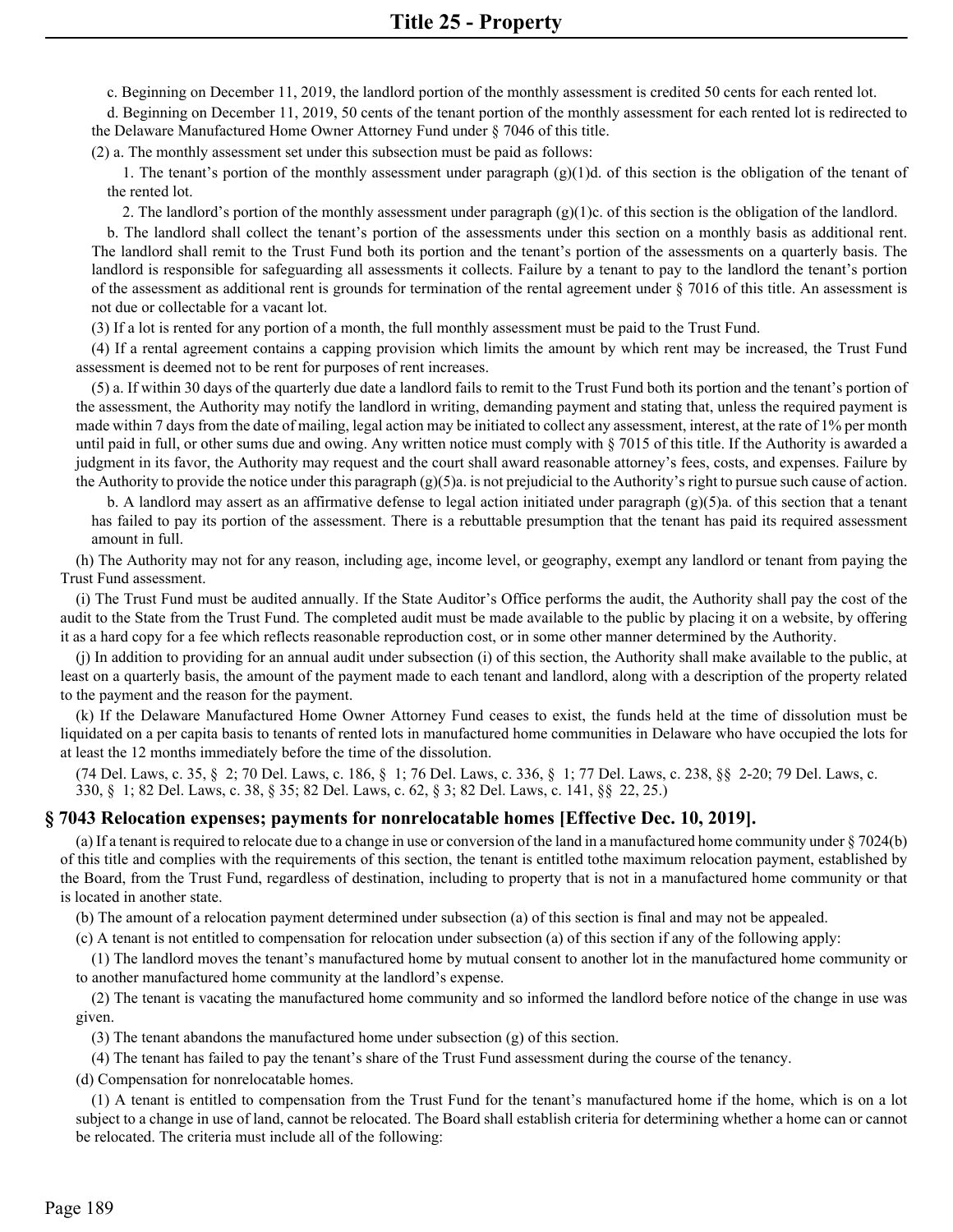- a. Availability of a replacement home site.
- b. Feasibility of physical relocation.

(2) If the Board determines that a manufactured home cannot be relocated under paragraph  $(d)(1)$  of this section, the Board shall provide compensation to the tenant. The amount of compensation, as determined by a Board-approved, certified manufactured home appraiser, is the fair market value of the home as sited and any existing appurtenances, but excludes the value of the underlying land. However, the amount of compensation may not exceed an amount set by the Board and which may be adjusted from time to time by the Board, to be paid in exchange for the title of the nonrelocatable manufactured home. Prior to receiving payment for a nonrelocatable home, the tenant must deliver to the Board the current title to the home duly endorsed by the owner or owners of record, valid releases of all liens shown on the title, and a tax release. The Board shall then relinquish the title to the landlord to facilitate the removal or disposal of the home from the manufactured home community. For the purpose of compensation to the landlord under § 7044 of this title, a home that cannot be relocated is deemed abandoned. The determination of the Board as to the amount of compensation is final and may not be appealed.

(e) Except as provided for abandonment under subsection (g) of this section, in order to obtain payment from the Trust Fund for the relocation of a manufactured home, a tenant must submit to the Authority, with a copy to the landlord, an application for payment which includes all of the following:

(1) A copy of the notice of termination or nonrenewal of the rental agreement due to change in use of land, under  $\S 7024(b)(1)$ of this title.

(2) A contract with a licensed moving or towing contractor for the moving expenses for the manufactured home.

(f) The Authority shall approve or reject payment to a moving or towing contractor within 30 days after receipt of the information required by this section, and forward a copy of the approval or rejection to the tenant, with a voucher for payment if payment is approved.

(g) In lieu of the procedure under subsection (a) of this section, a tenant may abandon the manufactured home in the manufactured home community. A tenant must receive a payment from the Trust Fund for the abandoned manufactured home. Before collecting a payment, a tenant shall deliver to the Authority a current State of Delaware title to the manufactured home duly endorsed by the owner of record, a valid release of all liens shown on the title, and a tax release. The amount of the payment shall be set by the Authority. The Authority's determination of the amount of the payment is final and may not be appealed.

(74 Del. Laws, c. 35, § 2; 74 Del. Laws, c. 147, § 8; 79 Del. Laws, c. 151, § 2; 82 Del. Laws, c. 38, § 36.)

#### **§ 7044 Payment of funds to landlord for removal or disposal of abandoned homes [Effective Dec. 10, 2019].**

(a) A landlord is entitled to receive from the Trust Fund payment in an amount determined by the Board to be sufficient to remove or dispose, or both, a non-relocatable or abandoned manufactured home under paragraphs § 7043(d) and (g) of this title.

(b) Payment for removal or disposal, or both, of a manufactured home under subsection (a) of this section must be authorized by the Authority and made in the form of a voucher issued to the Division of Revenue of the Department of Finance, directing the Division to issue a check in a designated amount to the landlord.

(c) If the Trust Fund does not have sufficient moneys to make a payment to a landlord under this section, the Authority shall issue a written promissory note to the landlord for funds due and owing. Promissory notes may be redeemed in order of issuance of the notes as additional moneys come into the Trust Fund.

(d) If a landlord realizes a profit from the removal or disposal, or both, of a manufactured home, the landlord shall reimburse the Trust Fund for any profit gained by the landlord pertaining to that home.

(e) A landlord may not receive payment from the Trust Fund if the landlord has failed to pay the landlord's share of the total Trust Fund assessment during the course of tenancies or has failed to remit the tenant's share as required under  $\S 7042(g)(2)$  of this title.

(f) It is a class A misdemeanor for a landlord or a landlord's agent to file a notice, statement, or other document required under this section which is false or contains a material misstatement of fact.

(74 Del. Laws, c. 35, § 2; 74 Del. Laws, c. 147, §§ 5, 9; 82 Del. Laws, c. 38, § 37.)

## **§ 7045 Payment of funds to tenants [Effective Dec. 10, 2019].**

(a) When a payment to a tenant is authorized by the Authority, payment must be made in the form of a voucher issued to the Division of Revenue of the Department of Finance, directing the Division to issue a check in a designated amount to the named tenant.

(b) If the Trust Fund does not have sufficient moneys to make a payment to a tenant under this section, the Authority shall issue a written promissory note to the tenant for funds due and owing. A promissory note may be redeemed in order of issuance of the notes as additional moneys come into the Trust Fund.

(c) It is a class A misdemeanor for a tenant or a tenant's agent to file a notice, statement, or other document required under this section which is false or contains a material misstatement of fact.

(74 Del. Laws, c. 35, § 2; 74 Del. Laws, c. 147, §§ 5, 9; 82 Del. Laws, c. 38, § 38.)

## **§ 7046 Delaware Manufactured Home Owner Attorney Fund [Effective Dec. 11, 2019].**

(a) The Delaware Manufactured Home Owner Attorney Fund is established through funding provided under § 7042 of this title to provide legal representation and advocacy for manufactured home owners in disputes with community owners.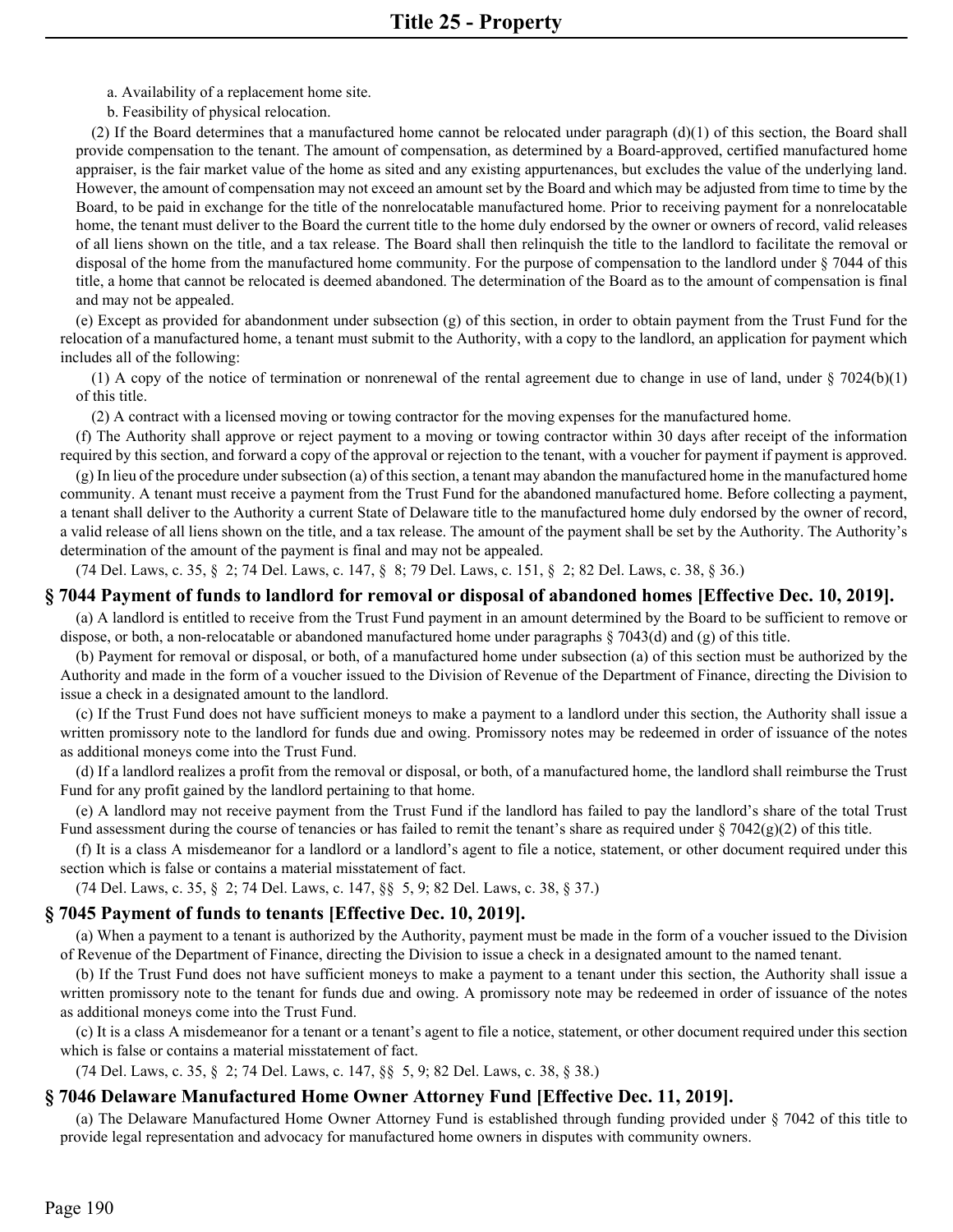(b) The Department of Justice must enter into a contract, under the requirements of subchapter VI, Chapter 69 of Title 29, for a person to assist and represent manufactured home owners in disputes with community owners with matters that include all of the following:

(1) Providing educational materials and presentations for manufactured home owners on their rights as manufactured home owners.

(2) Forming a home owners association.

(3) Defending an eviction.

(4) Enforcing a breach of a lease agreement by a community owner.

(5) Remedying the failure of a community owner to maintain communities in a manner consistent with local, state, and federal health and safety rules, regulations, and laws.

(6) Challenging a potentially unenforceable term in a lease agreement.

(7) Challenging a potentially unenforceable community rule.

(8) Challenging a rent increase under subchapter III of this chapter, if all of the following apply:

a. The proposed rent increase is 3% or higher plus the CPI-U as defined in § 7052 of this title..

b. The challenge is requested by either of the following:

1. The homeowners association that represents 25% or more of the homeowners.

2. A simple majority or more of the homeowners who received notice of the proposed rent increase under § 7043 of this title, calculated based on 1 vote for each home that received notice. (c) Not less than quarterly, the Authority shall issue a voucher to the Division of Revenue directing the Division of Revenue to issue a check to the Department of Justice in the amount of the assessments collected under  $\S 7042(g)(1)c$ . of this title.

(c) The Department of Justice shall file an annual report with the General Assembly October 1 of each year that shall provide all of the following information as of the end of the prior fiscal year:

(1) The amount in the Attorney Fund.

(2) The amount that was spent in the previous year.

(3) The number of cases the contracted attorney worked on in the previous year.

(4) The number of manufactured home owners who were represented by the contracted attorney in the previous year.

(82 Del. Laws, c. 62, § 4.)

## **Subchapter VI**

## **Rent Increase Justification [Effective Dec. 10, 2019]**

## **§ 7050 Purpose [For application of this section, see 79 Del. Laws, c. 304, § 7] [Effective Dec. 10, 2019].**

Manufactured housing has become a vital source of affordable housing in Delaware, particularly as a homeownership opportunity for low-income households who otherwise would likely not be able to move into homeownership. In recent years, Delaware has experienced a difficult economic climate which has resulted in a crisis in affordable housing availability. Additionally, manufactured homeowners make substantial and sizeable investments in their manufactured homes. Once a manufactured home is situated on a manufactured housing community site, the difficulty and cost of moving the home gives the community owner disproportionate power in establishing rental rates. The continuing possibility of unreasonable space rental increases in manufactured home communities threatens to diminish the value of manufactured homeowners' investments. Through this subchapter, the General Assembly seeks to protect the substantial investment made by manufactured homeowners, and enable the State to benefit from the availability of affordable housing for lower-income citizens, without the need for additional state funding. The General Assembly also recognizes the property and other rights of manufactured home community owners, and seeks to provide manufactured home community owners with a fair return on their investment. Therefore, the purpose of this subchapter is to accommodate the conflicting interests of protecting manufactured homeowners, residents, and tenants from unreasonable and burdensome space rental increases while simultaneously providing for the need of manufactured home community owners to receive a just, reasonable, and fair return on their property.

(79 Del. Laws, c. 63, § 1; 82 Del. Laws, c. 38, § 40.)

## **§ 7051 Rent increase; notice [Effective Dec. 10, 2019].**

A landlord may not increase a tenant's lot rent more than once during any 12-month period, regardless of the term of the tenancy or the term of the rental agreement.

(82 Del. Laws, c. 38, § 41.)

## **§ 7052 Rent justification [For application of this section, see 79 Del. Laws, c. 304, § 7] [Effective Dec. 10, 2019].**

(a) A community owner may raise a homeowner's rent for any and all 12-month periods governed by the rental agreement in an amount greater than the average annual increase of the Consumer Price Index For All Urban Consumers in the Philadelphia-Wilmington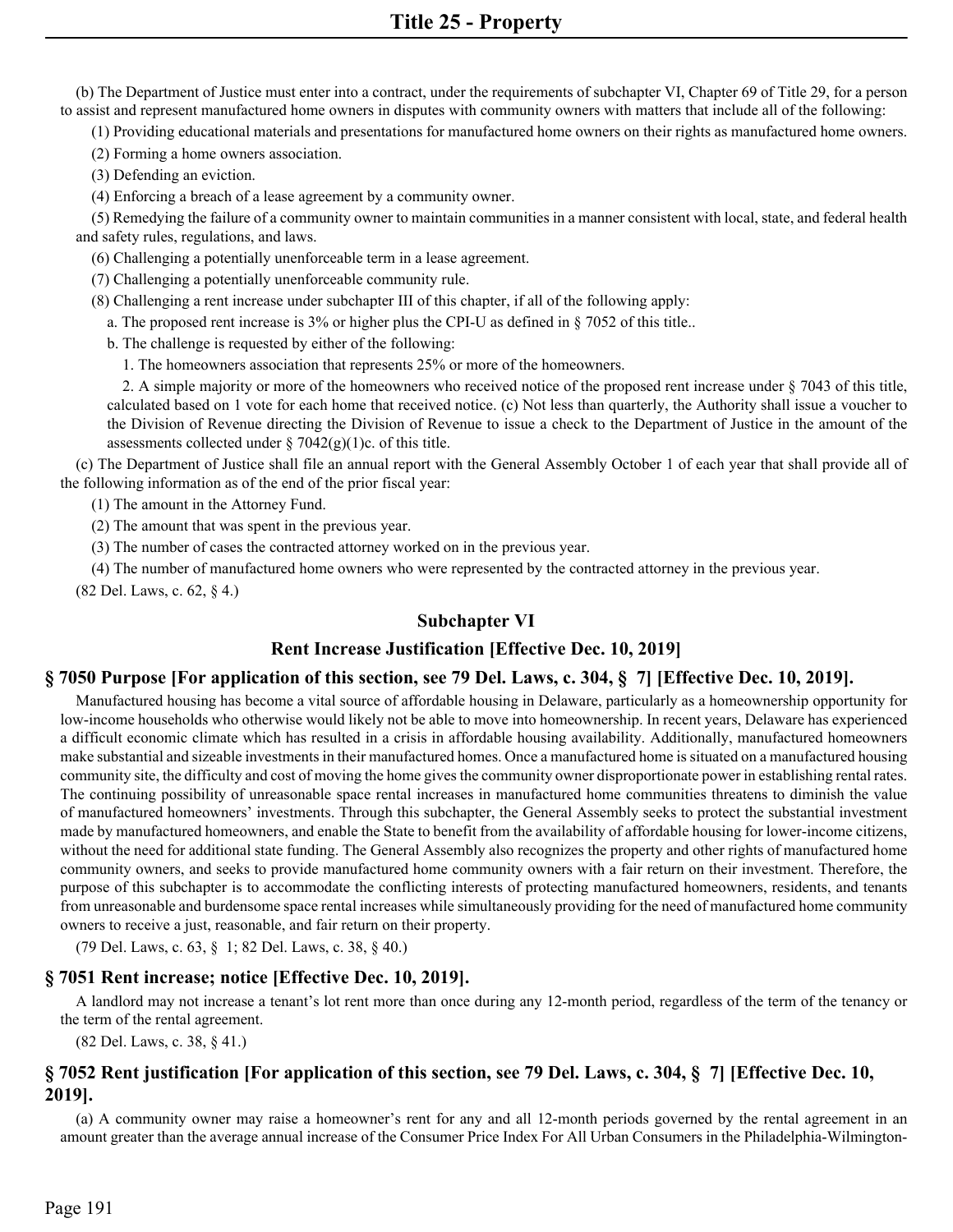Atlantic City area (CPI-U'') for the most recently available preceding 36-month period, provided the community owner can demonstrate the increase is justified for all of the following conditions:

(1) The community owner, during the preceding 12-month period, has not been found in violation of any provision of this chapter that threatens the health or safety of the residents, visitors, or guests that persists for more than 15 days, beginning from the day the community owner received notice of such violation.

(2) The proposed rent increase is directly related to operating, maintaining, or improving the manufactured home community, and justified by 1 or more factors listed under subsection (c) of this section.

(b) The Delaware State Housing Authority shall monitor the CPI-U and report to the Authority findings and recommendations relevant to the cost of rent in manufactured home communities in Delaware.

(c) One or more of the following factors may justify the increase of rent in an amount greater than the CPI-U:

(1) The completion and cost of any capital improvements or rehabilitation work in the manufactured home community, as distinguished from ordinary repair, replacement, and maintenance.

(2) Changes in property taxes or other taxes within the manufactured home community.

(3) Changes in utility charges within the manufactured home community.

(4) Changes in insurance costs and financing associated with the manufactured home community.

(5) Changes in reasonable operating and maintenance expenses relating to the manufactured home community including costs for water service; sewer service; septic service; water disposal; trash collection; and employees.

(6) The need for repairs caused by circumstances other than ordinary wear and tear in the manufactured home community.

(7) Market rent. — For purposes of this section, market rent'' means that rent which would result from market forces absent an unequal bargaining position between the community owner and the homeowners. In determining market rent relevant considerations include rents charged to recent new homeowners entering the subject manufactured home community and/or by comparable manufactured home communities. To be comparable, a manufactured home community must be within the competitive area and must offer similar facilities, services, amenities, and management.

(8) The amount of rental assistance provided by the community owner to the homeowners under § 7022 of this title.

(d) A community owner shall not incorporate the cost of a civil penalty, criminal fine, or litigation-related costs for rent-related proceedings into rent charged under any circumstance. A community owner also shall not utilize as justification for any future rental increase the cost of capital improvements or rehabilitation work, once that cost has been fully recovered by rental increases that were incorporated into a prior rental increase in excess of CPI-U, where the prior rental increase was properly implemented under this subchapter.

(79 Del. Laws, c. 63, § 1; 79 Del. Laws, c. 304, §§ 1, 6; 82 Del. Laws, c. 38, § 42.)

# **§ 7053 Rent increase dispute resolution [For application of this section, see 79 Del. Laws, c. 304, § 7, and 80 Del. Laws, c. 229, § 3] [Effective Dec. 10, 2019].**

(a) (1) A community owner shall give written notice to each affected homeowner and to the homeowners' association, if one exists, and to the Delaware Manufactured Home Relocation Authority ( "Authority" ), at least 90 days prior to any increase in rent. The notice shall identify all affected homeowners by lot number, name, group, or phase. If the affected homeowners are not identified by name, the community owner shall make the names and addresses available to any affected homeowner, homeowners' association, and the Authority, upon request.

(2) The Authority must maintain a form final meeting notice that includes all of the following:

a. The deadline to request arbitration under subsection (f) of this section.

b. A statement that an informal meeting under subsection (e) of this section does not affect, in any way, the date by which arbitration must be requested under subsection (f) of this section.

(3) The written notice under this subsection (a) must contain all of the following:

a. The approved date, time, and place for the final meeting required under subsection (b) of this section.

b. The form language maintained by the Authority under paragraph (a)(2) of this section.

(b) If the proposed rent increase exceeds the CPI-U, the Authority shall approve a final meeting between the community owner and the affected homeowners, and the homeowners' association, if one exists, to discuss the reasons for the proposed increase. The final meeting must be held within 30 days from the mailing of the notice of the rent increase.

(1) The community owner proposing the rent increase shall recommend to the Authority, in writing, a date, time, and place of the final meeting and provide a copy of this recommendation to the homeowner's association, if one exists.

(2) The Authority shall approve the community owner's recommendation if it determines that the date, time, and place are reasonable.

(3) The community owner shall include the approved date, time, and place for the final meeting in the notice required under subsection (a) of this section.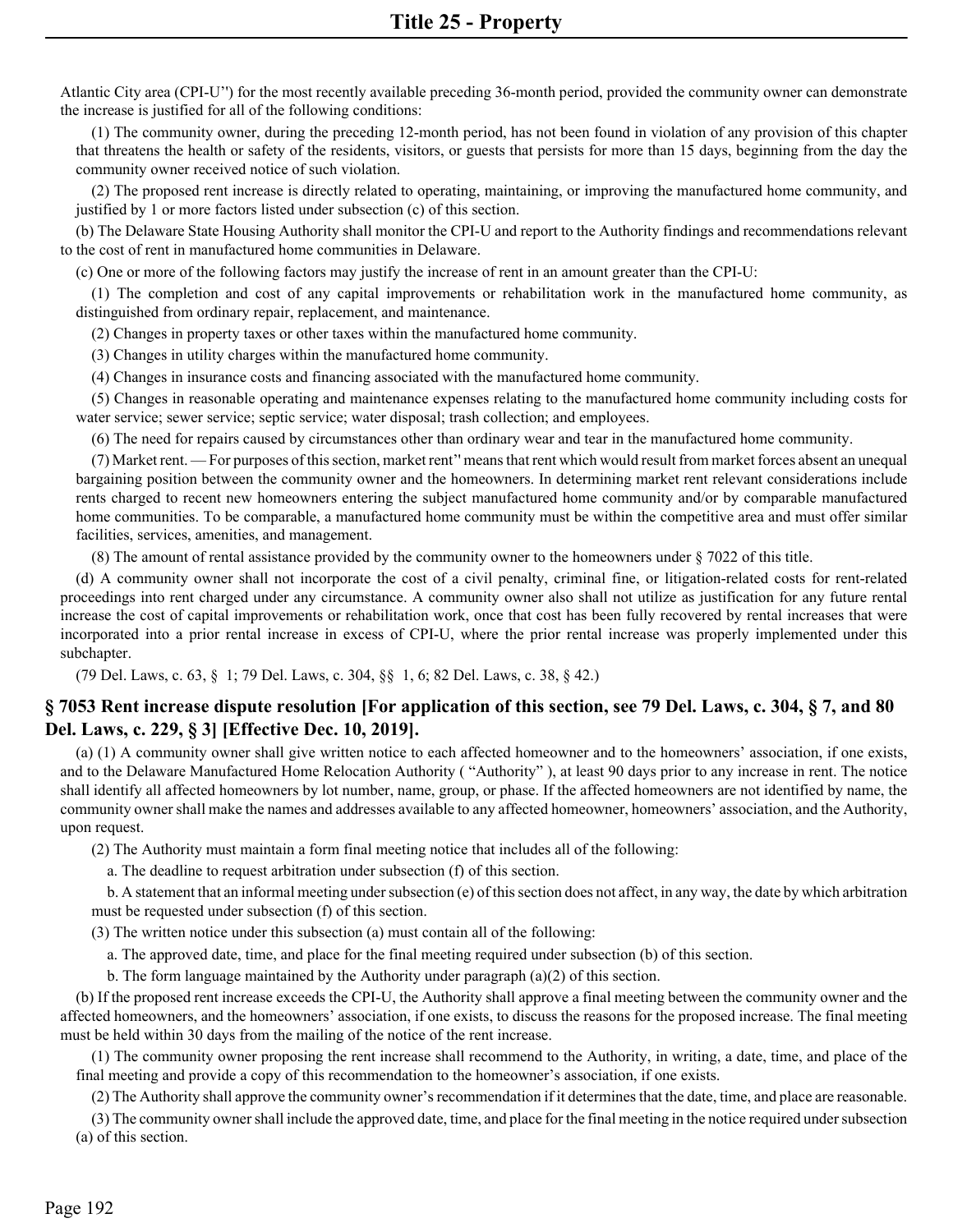(c) At or before the final meeting the community owner shall, in good faith, disclose in writing all of the material factors resulting in the decision to increase the rent. When market rent is a factor used by the community owner, the community owner shall provide a range of rental rates from low to high, and when relevant the mean and median; this disclosure must include all of the following:

(1) Whether comparable rents were determined at arm's length, each case in which the community owner or related party has an ownership interest in the comparable lot/community.

(2) The time relevance of the data.

(3) The community owner shall disclose financial and other pertinent documents and information supporting the reasons for the rent increase.

(d) The community owner and at least 1 affected homeowner or the homeowners' association may agree to extend or continue the final meeting required under this section by doing all of the following:

(1) The community owner and the homeowner or homeowner's association must sign a written document containing a specific date for the rescheduled final meeting.

(2) Within 2 business days of signing the agreement to continue or extend, the community owner shall notify the Authority of the agreement by forwarding the signed agreement to the Authority.

(e) At the community owner's election, the community owner may schedule 1 or more informal meetings, before or after the final meeting, to discuss the proposed rent increase.

(f) After the final meeting, any affected homeowner who has not already accepted the proposed increase, or the homeowners' association on the behalf of 1 or more affected homeowners who have not already accepted the proposed increase may, within 30 days from the conclusion of the final meeting, petition the Authority to appoint a qualified arbitrator to conduct nonbinding arbitration proceedings. If the thirtieth day is a Saturday, Sunday, legal holiday, or other day on which the office of the Authority is closed, the 30-day period shall run until the end of the next day on which the office of the Authority is open. Only if a petition is timely filed, the Authority shall select an arbitrator who is a member of the Delaware Bar with appropriate training in alternative dispute resolution. The Authority may select an arbitrator from the list of arbitrators maintained by the Superior Court of the State, or by soliciting applicants for a list maintained by the Authority, or through another method which the Authority, in its discretion, has determined will be sufficient to result in the selection of an appropriate arbitrator. The tenants and the landlord must each pay \$250 to the Delaware Manufactured Home Relocation Trust Fund to be applied to the arbitrator's fee. The Authority shall pay all direct arbitration costs in excess of the \$500 collected from the homeowners and community owner. All other costs shall be the responsibility of the respective parties. The arbitration must be held within 60 days from the date of the petition.

(g) The Delaware Uniform Rules of Evidence shall be used as a guide by the arbitrator for admissibility of evidence submitted at the arbitration hearing.

(h) Unless waived by all parties, testimony will be under oath or affirmation, administered by the arbitrator.

(i) Testimony shall be transcribed and shall be considered a written record.

(j) The arbitrator will render a decision employing the standards under § 7052 of this title.

(k) The arbitrator will render a written decision within 15 days of the conclusion of the arbitration hearing.

(l) The homeowners will be subject to the rent increase as notified; however, if the rent increase is not approved through the process provided in this section, the community owners shall rebate the increase.

(79 Del. Laws, c. 63, § 1; 79 Del. Laws, c. 304, §§ 2-4; 80 Del. Laws, c. 229, § 1; 82 Del. Laws, c. 38, § 43.)

# **§ 7054 Appeal [For application of this section, see 79 Del. Laws, c. 304, § 7 and 80 Del. Laws, c. 229, § 3] [Effective Dec. 10, 2019].**

The community owner, the homeowners' association, or any affected homeowner may appeal the decision of the arbitrator within 30 days of the date of issuance of the arbitrator's decision. The appeal shall be to the Superior Court in the county of the affected community. The appeal shall be on the record and the Court shall address written and/or oral arguments of the parties as to whether the record created in the arbitration is sufficient justification for the arbitrator's decisions and whether those decisions are free from legal error.

(79 Del. Laws, c. 63, § 1; 79 Del. Laws, c. 304, § 5; 80 Del. Laws, c. 229, § 2; 82 Del. Laws, c. 38, § 44.)

## **§ 7055 Penalties [For application of this section, see 79 Del. Laws, c. 304, § 7] [Effective Dec. 10, 2019].**

A community owner who raises a homeowner's rent more than the annual average increase of the CPI-U for the preceding 36-month period without complying with this subchapter, must immediately reduce the rent to the amount in effect before the unauthorized increase and rebate the unauthorized rent collected to the homeowners with interest. The Department of Justice shall have authority over this section.

(79 Del. Laws, c. 63, § 1; 82 Del. Laws, c. 38, § 45.)

# **§ 7056 Exemption [For application of this section, see 79 Del. Laws, c. 304, § 7] [Effective Dec. 10, 2019].**

(a) Resident-owned communities shall be exempt from the provisions of this subchapter.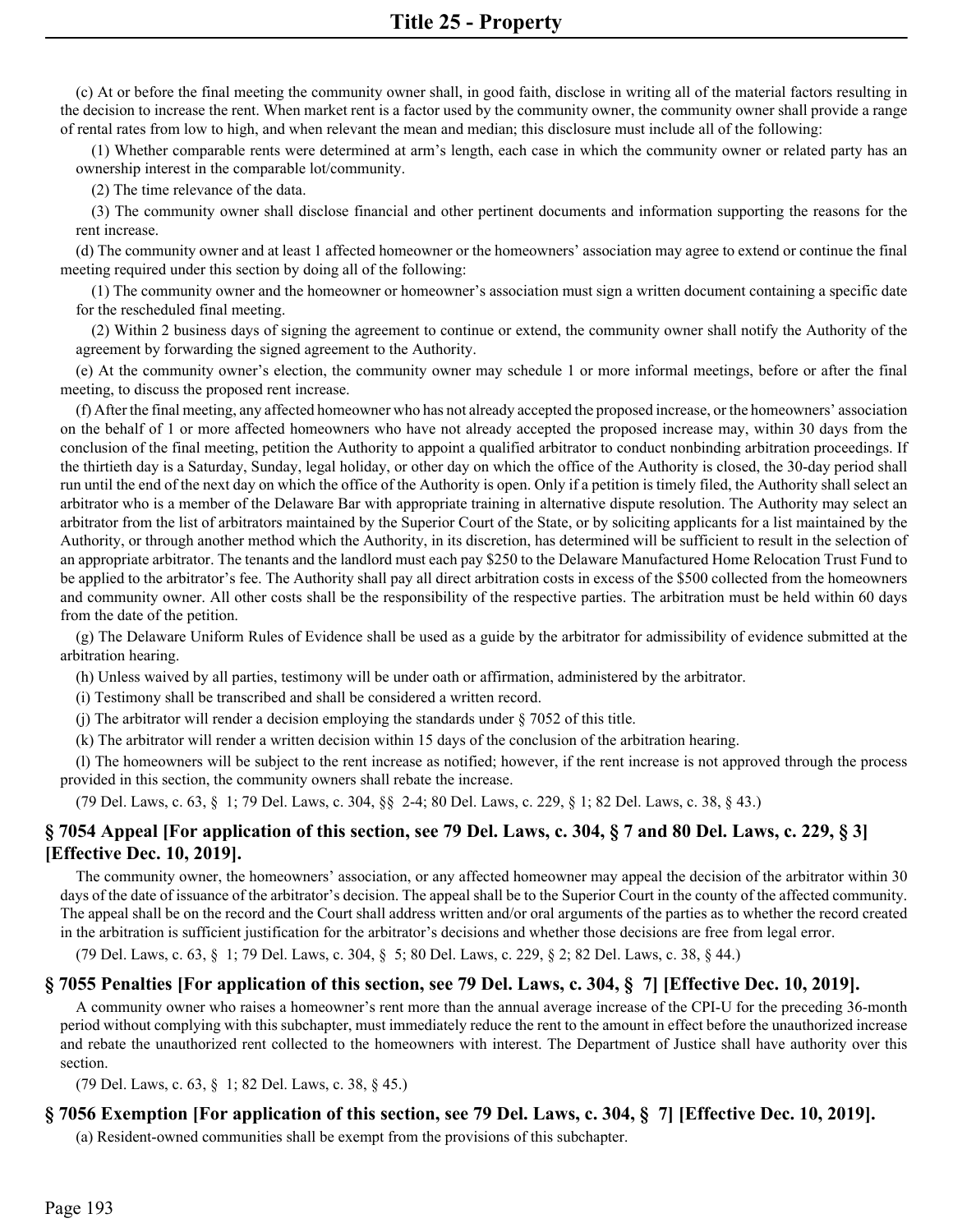(b) Any deed subject to lease community shall be exempt from the provisions of this subchapter. A deed subject to lease community is a community wherein each homeowner has a deed subject to lease recorded with the recorder of deeds, has a long-term lease of at least 40 years' duration where the lease includes specific rent increases, and wherein each home is of modular construction.

(79 Del. Laws, c. 63, § 1; 82 Del. Laws, c. 38, § 46.)

#### **Subchapter VII**

#### **Tenant's Receivership [Effective Dec. 10, 2019]**

#### **§ 7061 Petition for receivership [Effective Dec. 10, 2019].**

Any tenant or group of tenants may petition for the establishment of a receivership in a Justice of the Peace Court upon the grounds that there has existed for 5 days or more after notice to the landlord of any the following:

(1) If the rental agreement or any state or local statute, code, regulation, or ordinance places a duty upon the landlord to so provide, a lack of heat, or of running water, or of light, or of electricity, or of adequate sewage facilities.

(2) Any other conditions imminently dangerous to the life, health, or safety of the tenant.

(66 Del. Laws, c. 268, § 2; 82 Del. Laws, c. 38, § 48.)

#### **§ 7062 Necessary parties defendant [Effective Dec. 10, 2019].**

(a) Petitioners shall join all of the following as defendants:

(1) All parties duly disclosed to any of them in accordance with § 7066 of this title.

(2) All parties whose interest in the property is a matter of public record, and whose interest in the property is capable of being protected in this proceeding.

(b) Petitioners shall not be prejudiced by a failure to join any other interested parties.

(66 Del. Laws, c. 268, § 2; 82 Del. Laws, c. 38, § 49.)

#### **§ 7063 Defenses [Effective Dec. 10, 2019].**

It shall be a sufficient defense to this proceeding if any defendant of record establishes any of the following:

(1) The condition or conditions described in the petition do not exist at the time of trial.

(2) The condition or conditions alleged in the petition have been caused by the wilful or grossly negligent acts of 1 or more of the petitioning tenants or members of a petitioning tenant's family or by persons on the premises with the consent of a petitioning tenant.

(3) Such condition or conditions would have been corrected, were it not for the refusal by any petitioner to allow reasonable access. (66 Del. Laws, c. 268, § 2; 82 Del. Laws, c. 38, § 50.)

#### **§ 7064 Stay of judgment by defendant [Effective Dec. 10, 2019].**

(a) If, after a trial, the court shall determine that the petition should be granted, the court shall immediately enter judgment thereon and appoint a receiver as authorized herein; provided however, prior to the entry of judgment and appointment of a receiver, the owner or any mortgagee or the lienor of record or other person having an interest in the property may apply to the court to be permitted to remove or remedy the conditions specified in the petition. If such person demonstrates the ability to perform promptly the necessary work and posts security for the performance thereof within the time, and in the amount and manner, deemed necessary by the court, then the court may stay judgment and issue an order permitting such person to perform the work within a time fixed by the court and requiring such person to report to the court periodically on the progress of the work. The court shall retain jurisdiction over the matter until the work is completed.

(b) If, after the issuance of an order under subsection (a) of this section, but before the time fixed in such order for the completion of the work prescribed therein, there is reason to believe that the work will not be completed pursuant to the court's order or that the person permitted to do the same is not proceeding with due diligence, the court or the petitioners, upon notice to all parties to the proceeding, may move that a hearing be held to determine whether judgment should be rendered immediately as provided in subsection (c) of this section.

(c) (1) If, upon a hearing authorized in subsection (b) of this section, the court shall determine that such party is not proceeding with due diligence, or upon the actual failure of such person to complete the work in accordance with the provisions of the order, the court shall appoint a receiver as authorized herein.

(2) Such judgment shall direct the receiver to apply the security posted to executing the powers and duties as described herein.

(3) In the event that the amount of such security should be insufficient to accomplish the above objectives, such judgment shall direct the receiver to collect the rents, profits and issues to the extent of the deficiency. In the event that the security should exceed the amount necessary to accomplish the above objectives, such judgment shall direct the receiver to return the excess to the person posting the security.

(66 Del. Laws, c. 268, § 2; 82 Del. Laws, c. 38, § 51.)

## **§ 7065 Receivership procedures [Effective Dec. 10, 2019].**

(a) The receiver shall be the Division of Consumer Protection of this State, or its successor agency.